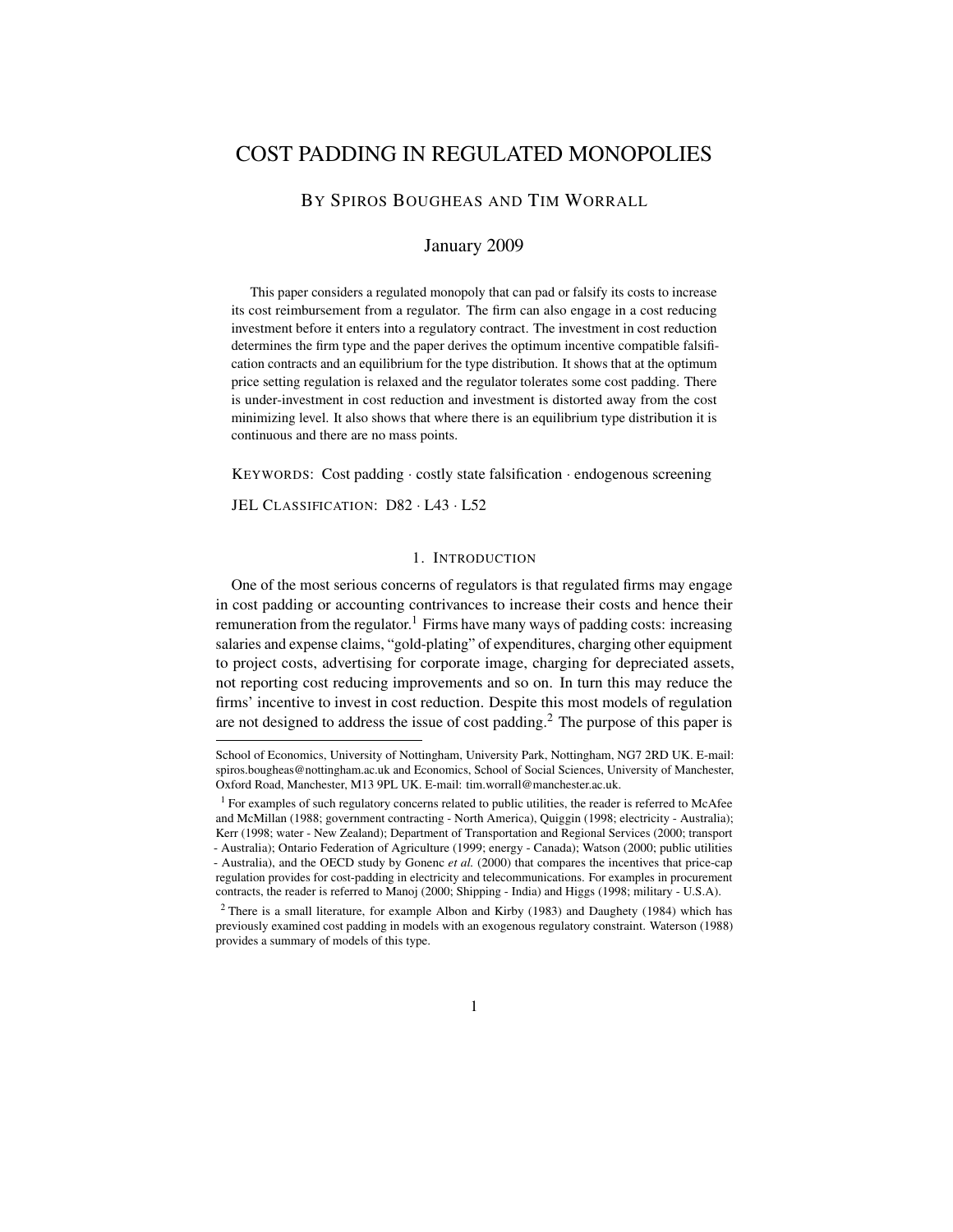to examine cost padding within the framework of a standard regulatory model and in particular examine how cost padding affects the incentives for investment in cost reduction.

The stated concerns of regulators suggest that the extent of cost padding and the consequent inefficiency is large. It is however, quite difficult to quantify as by definition cost padding is hidden from the regulator and other observers. Despite this the evidence from the classic studies of Berliner (1957), Schiff and Lewin (1968) and Schiff and Lewin (1970) is that there is widespread exaggeration of costs in regulated systems<sup>3</sup> and there are numerous case studies which show how and to what extent regulated firms pad their costs.<sup>4</sup> Since cost padding is largely hidden such cases may represent the tip of an iceberg and therefore it is important to consider the implications of cost padding for efficiency in regulated firms.

Whilst cost padding is an important practical consideration for regulators the main theoretical models of regulation have not designed to address this question.<sup>5</sup> In Baron and Myerson (1982) for example it is assumed that the regulator is unable to observe the firm's costs and therefore since the payment to the firm does not depend upon costs the firm has no incentive to pad them. Equally in the standard model of Laffont and Tirole (1993) it is assumed that the regulator observes the firm's costs perfectly but is unable to observe the firm's effort in cost reduction. Again the firm has no incentive to pad costs as the true cost is perfectly and costlessly monitored.

This paper therefore considers an intermediate case where the regulator can perfectly observe total cost, that is true cost plus padded costs but cannot disentangle the two components. The approach we adopt is to re-interpret the Laffont-Tirole model to allow for a difference between real and observed costs at the contracting

<sup>&</sup>lt;sup>3</sup> Berliner interviewed former managers of Soviet firms and found as one manager reported "an enormous amount of falsification in all branches of production and in their accounting systems..." (p.161). Schiff and Lewin studied the efficiency of divisions within three large U.S. corporations and produced estimates of the size of cost-padding within divisions of the same company to be between 20 and 25%.

<sup>&</sup>lt;sup>4</sup> The report by the Godbole committee into the Enron-owned Dabhol Power Company in Maharashtra State, India found cost padding of Rs 930 crore (about \$200 million). In the 1989 case of the US government versus the defense contractor Sundstrand, a sum of \$200 million was recovered as the court found that Sundstrand had co-mingled commercial and government costs. In a 1985 case a U.S. federal grand jury indicted the General Electric Company on charges that it had falsified claims for work on a nuclear warhead system of at least \$800,000. In 1969 the armed services board of contract appeals found that McDonnell-Douglas had overcharged the U.S. Military by over \$54,235 by failing to disclose actual experienced manufacturing hours, information about inventories and up to date prices the latest available prices and quotations on purchased parts. The 1984 audit by the U.S. Department of Defense inspector-general found that contractors were inflating charges for spare parts and tools in over one third of all cases, amounting to about a 6% increase in costs.

 $<sup>5</sup>$  For a survey of these models see e.g. Laffont (1994).</sup>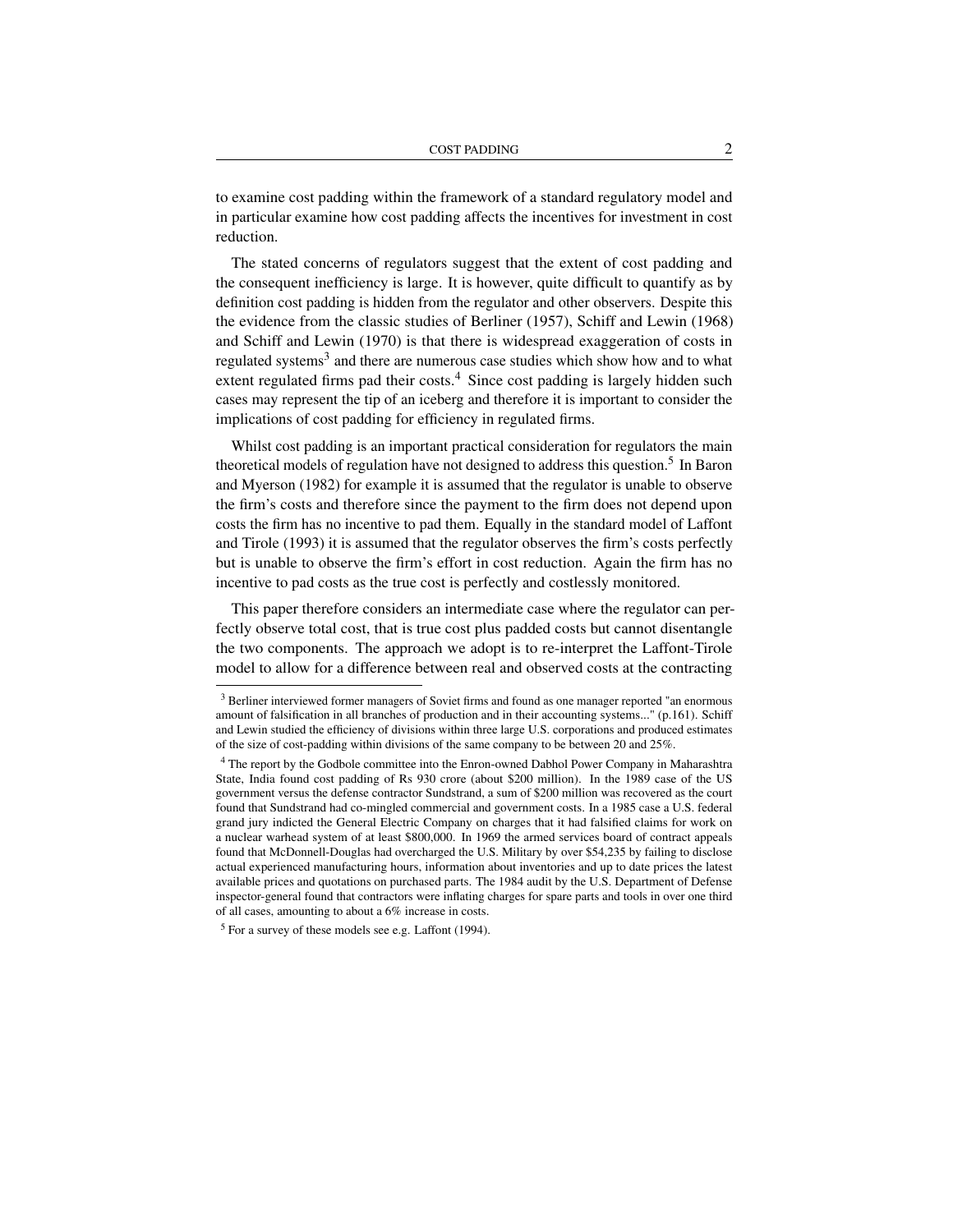COST PADDING 3

stage and study the incentives for cost reduction by allowing the firm to undertake a cost-reducing investment at a pre-contractual stage.<sup>6</sup> Padded costs, which are the difference between real and observed costs, are treated as a post-contractual hidden action of the firm chosen to increase its cost reimbursement whereas the pre-contractual investment in cost reduction is treated as the hidden information of the firm at the contracting stage. In treating cost padding as a hidden action of the firm we follow the literature on costly-state falsification initially proposed and analyzed by Lacker and Weinberg  $(1989)$ .<sup>7</sup> In determining the investment in cost reduction at the pre-contractual stage we follow the approach of González (2004) and Gul (2001) on endogenous screening and derive the distribution of cost types at the contractual stage as an equilibrium outcome of the game played between the firm and the regulator.<sup>8</sup>

When the firm invests in cost reduction at the pre-contractual stage it faces a holdup problem at the contracting stage. This arises because if the regulatory authority knows or infers the investment level it will be able to design the contract to extract rent from the firm. Anticipating this the firm optimally adopts a mixed strategy and this, as we shall show, lowers average investment. There are two things to note here. First, in contrast to the standard result of Averch and Johnson (1962) where the regulated firm overinvests to meet a regulatory constraint, here investment is reduced relative to the cost minimizing level. Second although this result is similar to that in González (2004) we provide a generalization of his result. Whereas González (2004) restricts attention to continuous strategies we shall allow firms to adopt any mixed strategy and prove that in equilibrium the firm's optimum mixed strategy will have a continuous distribution with no mass points. The intuition why the equilibrium distribution is continuous is that if were not continuous then a firm could profitably fill the gap by choosing an intermediate investment and pad costs thereby increasing its profits. Mass points are also ruled out by showing that a firm can always profitably smooth out the distribution by shifting weight to eliminate the discontinuity.

<sup>6</sup> A similar reinterpretation of the Laffont-Tirole model to allow for cost padding appears in the recent paper of Chu and Sappington (2007). There the focus is an asymmetry in the cost padding and cost reduction technologies at the contracting stage and that paper does not examine the incentives for cost reduction at the pre-contractual stage.

<sup>7</sup> The costly state falsification model has been used and extended in a number of other papers. For example, Maggi and Rodríguez-Clare (1995) consider a general agency model with risk neutral principal and agent, Crocker and Morgan (1998) examine falsification and fraud in insurance contracts under risk aversion and Crocker and Slemrod (2007) which analyzes the relationship between earnings manipulation and executive compensation.

<sup>8</sup> The work of Spiegel and Spulber (1997) considers a different problem of how a firm's capital structure might signal information about its costs to the regulator.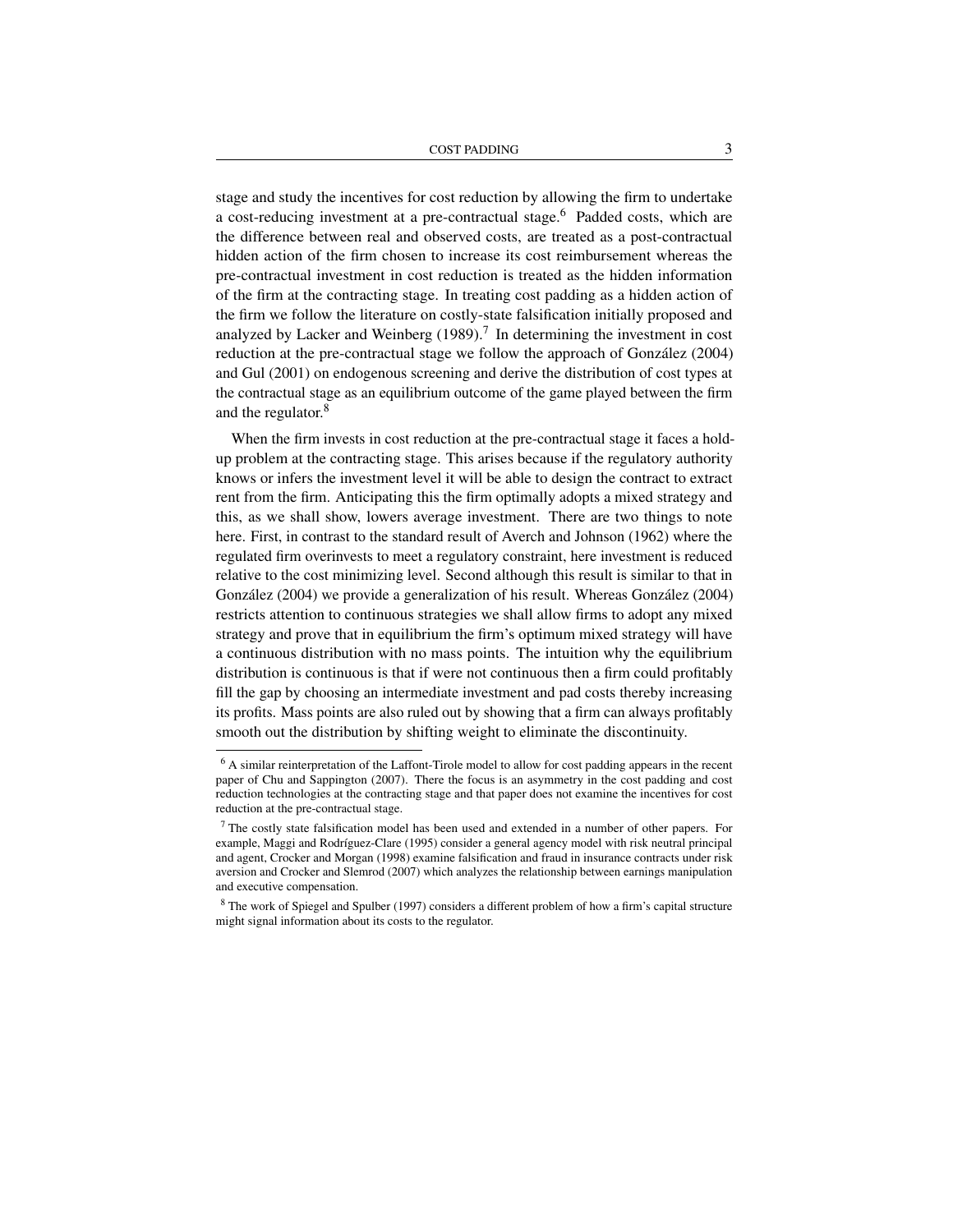Having determined the equilibrium distribution and the optimum regulatory contract we can examine some comparative statics of cost padding. A natural question to ask is how cost padding and welfare changes if the regulator is able to improve its monitoring technology and thereby raise the costs to the firm of falsifying its costs. Such an increase might, for example, be achieved by a policy that tightens accountancy standards. We show that such changes have both a direct and indirect effect on cost padding. The direct effect reduces cost padding as it has become more expensive for the firm to pad costs. There is however, an indirect effect as the firm has a reduced incentive to engage in pre-contractual cost reduction. We shall indeed show that this indirect effect reduces investment in cost reduction in the sense of first-order stochastic dominance. Although the indirect effect will tend to offset the direct effect, it will be shown that at the optimum the direct effect will dominate and both expected levels of cost padding and falsification costs will be lower.

We shall also demonstrate the importance of accounting for the indirect effect of changes in pre-contractual investment in cost reduction. If say, the distribution of cost types is given exogenously then firms do not respond to increases in the cost of falsification by reducing cost padding (as in this case cost padding depends only on the relative curvature of the cost of falsification function) and expected falsification costs will rise. Hence there may be dramatic differences in the welfare implication of a policy change which improves monitoring technologies or accounting standards between the two cases where the incentive effects on pre-contractual investment are taken into account and where they are not. We shall give an example to illustrate that the welfare conclusions in these two cases can be diametrically opposed.

The paper proceeds as follows. Section 2 outlines the model and Section 3 provides the results. Section 3.3 solves for the optimum contract with a fixed distribution of types and Section 3.4 solves for the equilibrium type distribution determined by the pre-contractual investment. Section 3.5 studies some comparative static properties of the solution and Section 3.6 considers the welfare implications of a policy which raises falsification costs in the two cases where the type distribution is fixed and when it is determined endogenously. Section 4 concludes. Proofs omitted from the text can be found in the Appendix.

## 2. THE MODEL

In this section we describe the regulatory model. The regulator wishes to engage a firm to undertake a project to maximize social welfare. Before the regulator engages the firm, the firm chooses the amount of capital to invest which affects the cost of undertaking the project. Once the firm is engaged it is able to pad its costs. The regulator observes the firm's total cost for the project but does not observe how much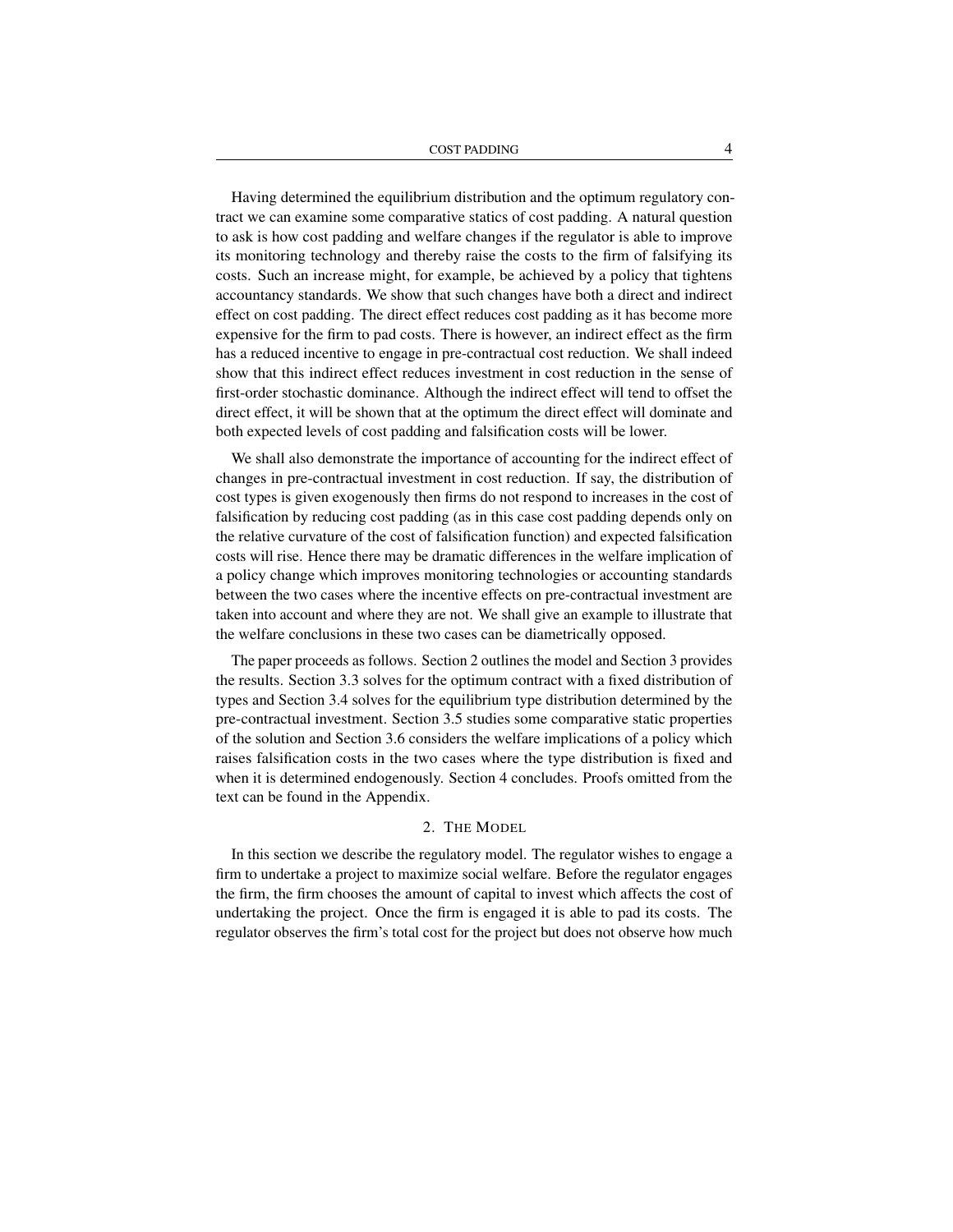capital the firm has invested nor how total cost is divided between real and padded costs. The regulator has to design a contract for the firm which discourages it from padding costs and encourages it to invest in cost reduction. Thus we change the order of the standard Laffont and Tirole (1993) regulatory model and assume that the effort or investment in cost reduction is pre-contractual and that the firm can artificially inflate or pad its cost at the post-contractual stage after production is undertaken. At the contractual stage the regulator treats the firm's investment in cost reduction as *hidden information* and the padded costs of the firm as a *hidden action*.

The regulator chooses the size of the project *q* for the firm is to deliver. A project of size *q* has social benefit *V*(*q*) where *V* :  $\mathscr{Q} \to \Re$  and  $\mathscr{Q} = [0, q_{max}] \subset \Re_+$ .<sup>9</sup> There is a shadow cost of public funds of  $1+\lambda$ . We make the standard assumptions on social benefit and the cost of public funds.

ASSUMPTION 1:  $V: \mathcal{Q} \to \mathfrak{R}$  is  $C^3$ ,  $V(0) = 0$ ,  $V'(q) > 0$ ,  $V''(q) < 0$ , satisfies the Inada condition  $\lim_{q\to 0} V'(q) = \infty$  and  $\lambda > 0$ .

If the project is to produce a private good we shall denote the inverse demand function as  $P(q)$  where  $P: \mathcal{Q} \to \mathcal{R}_+$ . Letting  $R(q) = qP(q)$  be firm revenue and  $S(q)$ be *gross* consumer surplus,  $V(q) = (S(q) - R(q)) + (1 + \lambda)R(q) = S(q) + \lambda R(q)$ . As  $S'(q) = P(q)$ , the marginal social benefit is  $V'(q) = (1 + \lambda)P(q) + \lambda qP'(q)$ .

The firm chooses its capital from an interval  $\mathcal{K} = [0, k_{max}] \subset \mathbb{R}^+$  before the project contract is signed. The market for capital is perfect and the price of capital is  $\rho > 0$ . The cost to the firm of undertaking the project depends on the size of the project *q* and the amount of capital *k* devoted to the project. Denote the firm's variable cost as  $g(k,q)$  where  $g: \mathcal{K} \times \mathcal{Q} \rightarrow \mathfrak{R}_+$ . The firm's short-run marginal cost is therefore  $g_q(k, q)$ . We make the following assumptions about the firm's variable cost function:

ASSUMPTION 2:  $g: \mathcal{K} \times \mathcal{Q} \rightarrow \Re_+$  is  $C^3$  and convex,  $g_q(k,q) > 0$ ,  $g_k(k,q) < 0$ ,  $g_{qq}(k,q) > 0$ ,  $g_{kq}(k,q) < 0$ ,  $g_{kk}(k,q) > 0$  and  $-g_k(0,q) > \rho$  for  $q > 0$ .

REMARK: Here we have chosen to take the variable cost function as a primitive of the model. With two minor qualifications we could have taken the firm's production function, say with two inputs, capital  $k$  and labor  $\ell$ , as a primitive and derived the properties of the variable cost function given in the assumption. The qualifications concern the sign of  $g_{ka}(k,q)$  and the continuity of the derivatives of the function at the boundary. Firstly,  $g_{kq}(k,q)$  has the same sign as  $(f_{\ell \ell} f_k - f_{\ell k} f_{\ell})$ . In general the cross-derivative  $g_{kq}(k,q)$  may be of either sign, However, for many production functions, such as the Cobb-Douglas and CES cases, it is negative. Secondly if Inada

<sup>&</sup>lt;sup>9</sup> We shall also later be interested in the procurement case where  $\mathcal{Q} = \{0, 1\}$ .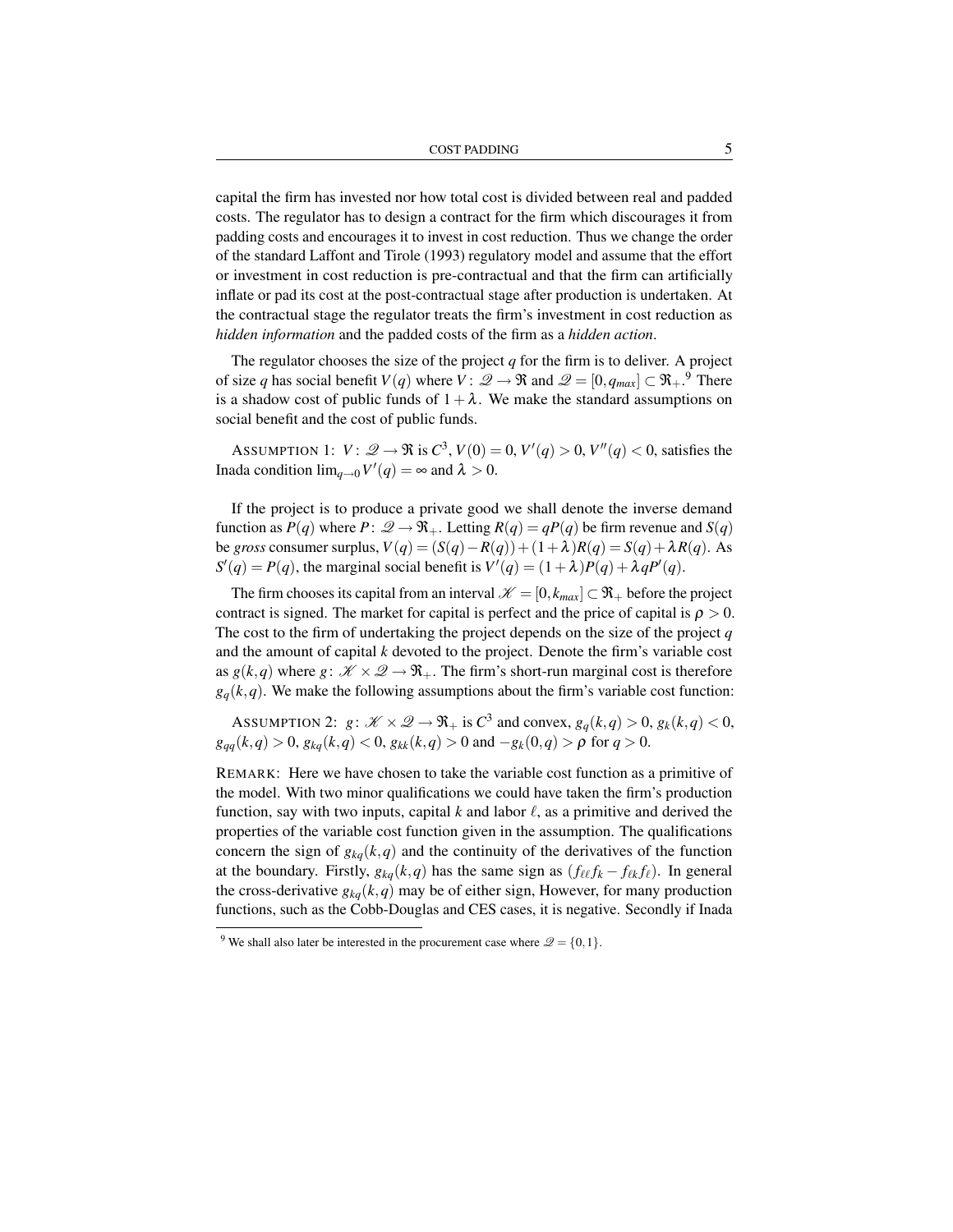conditions are imposed on the production function then the derivatives of the cost function, in particular  $g_k(k,q)$ , may be unbounded and hence not continuous at  $k = 0$ . The later raises a technical issue which we avoid by making assumptions directly on the cost function.<sup>10</sup> The last part of the assumption is a non-triviality condition to ensure that investment is strictly positive at the first-best solution.

We shall also be interested in the special case where *g* is *multiplicatively separable* in  $k$  and  $q$ .

ASSUMPTION 2':  $g(k,q) = g^0(k)g^1(q)$  for some functions  $g^0: \mathcal{K} \to \Re$ <sub>+</sub> and  $g^1\colon \mathscr{Q}\to\mathfrak{R}_+.$ 

This separability assumption is satisfied if the cost function is derived from the Cobb-Douglas production function. Under Assumption  $2'$  the elasticity of costs with respect to *k*, i.e.  $k g_k(k,q)/g(k,q)$ , is independent of *q*.

The regulator cannot observe the true variable cost but instead observes total costs *C* which also includes the level of cost padding  $x \ge 0$  undertaken by the firm, i.e.  $C = g(k, q) + x$ . Thus the amount *x* represents the extent to which the firm falsely reports its costs<sup>11</sup> and can be considered as an accounting contrivance that raises the costs as seen by the regulator. We shall also be interested in the proportion of costs padded and let  $\chi$  satisfy  $C = (1 + \chi)g(k, q)$  so that  $\chi$  represents the extent to which input prices are exaggerated by the firm. This is consistent with a number of the examples cited in the introduction where the prices of inputs as billed to the regulator were marked up relative to true cost. We follow the standard costly-state falsification model of Crocker and Morgan (1998) and assume that there is a cost to falsifying the reported costs of  $\phi(x)$  that depends on the extent of cost padding *x*. The following assumption is made about the function  $\phi(x)$ :

ASSUMPTION 3:  $\phi: \Re_+ \to \Re_+$  is  $C^3$ ,  $\phi(0) = 0$ ,  $0 \leq \phi'(x) < 1$ ,  $\phi'(0) = 0$ ,  $\phi''(x) > 0.$ 

These assumptions are mainly straightforward. The marginal cost of falsification is positive and increasing so that more exaggerated costs are increasingly costly to

<sup>&</sup>lt;sup>10</sup> What is required is that functions are integrable. This will not in general be true for standard definitions of integrability if the functions are not continuous at the boundary. Nevertheless in the examples we present below the cost functions are derived from a Cobb-Douglas production function and even though the resultant cost functions have unbounded derivatives, the solutions can be correctly computed.

<sup>&</sup>lt;sup>11</sup> There is another interpretation for  $x$  as additional or unnecessary expenditures undertaken by the firm and this will be discussed below. As noted in the introduction there are many ways in which firms can pad costs: advertising and sponsorship, transfer of funds across divisions, unnecessary remuneration increases, larger than normal allowances for depreciation, not reporting on cost-saving improvements, and various other perks as well as other costly accounting contrivances.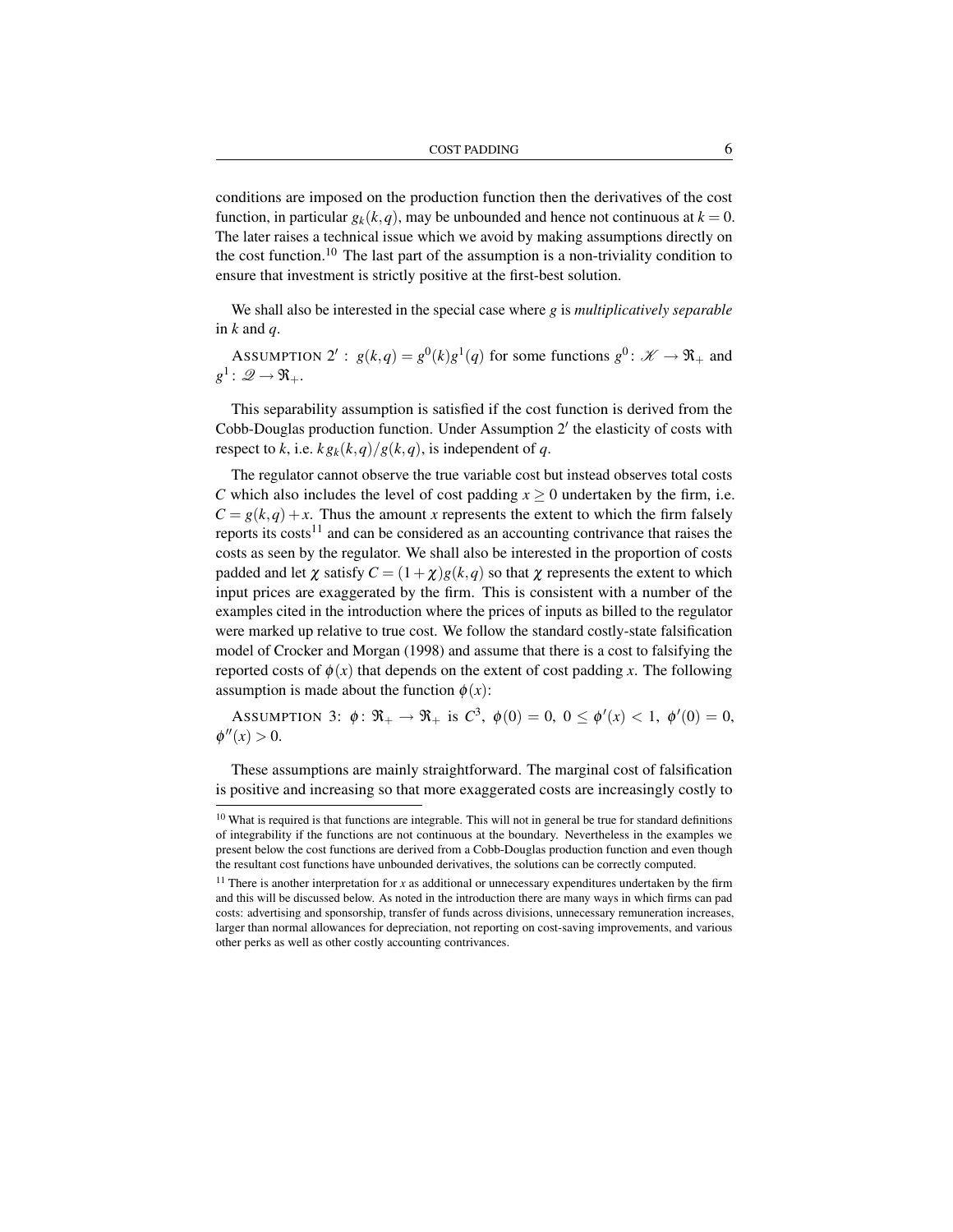COST PADDING 7

falsify. It is assumed that  $\phi'(x) < 1$  so that the marginal cost of falsification is always less than the amount falsified. This is assumed here but could easily be imposed as a constraint as it will never be profitable for the firm to falsify the extra unit of cost if the cost of the falsification is greater than any potential benefit. A convenient functional form that satisfies Assumption 3 arises when the elasticity of marginal cost is constant.

Assumption 3' : 
$$
\phi(x) = (\alpha/\beta)x^{\beta}
$$
 for  $\alpha > 0$ ,  $\beta > 1$  and  $x \in [0, \alpha^{1/(1-\beta)}]$ .

We now consider the sequential move game in which the firm first chooses its capital input and then the regulator chooses an incentive contract for the firm given the hidden action problem that the firm can pad its costs. We suppose that the firm can chose a mixed strategy and represent its mixed strategy choice by a distribution function  $F: \mathscr{K} \to [0,1]$ .<sup>12</sup> The distribution function is by definition non-decreasing and right-continuous. The distribution may however, have positive density, zero density or positive probability. By the Lebesgue decomposition theorem we know that every distribution function can be written as a convex combination,  $F = \alpha_c F_c + \alpha_d F_d + \alpha_s F_s$ , where  $F_c$  is absolutely continuous,  $F_d$  is discrete,  $F_s$  is singular continuous (i.e. a distribution which is continuous but non-increasing almost everywhere such as the Cantor distribution) and where  $\alpha_d, \alpha_c, \alpha_s \geq 0$  and  $\alpha_d + \alpha_c + \alpha_s = 1$ . We shall let  $F(k-) \equiv \lim_{h \to 0} F(k-h)$  be the left hand limit where the notation  $\lim_{h \to 0}$  indicates that the limit is approached as *h* tends to zero for  $h > 0$ . Since the distribution is right continuous  $F(k+) \equiv \lim_{h \searrow 0} F(k+h) = F(k)$ . Also since the distribution function is monotonic it can have at most a countable set of discontinuities. Let the set of these discontinuities be  $\mathcal{M} = \{k_0, k_1, k_2, \ldots\}$ . Then we shall let  $f(k_i) \equiv F(k_i) - F(k_i -) > 0$ denote the mass or saltus at  $k_i$ . If the firm adopts a pure strategy  $k_0$  say, then the distribution has a single mass point with  $f(k_0) = 1$ . We shall denote the support of *F*, i.e. the set of all the points where *F* is strictly increasing, as  $\mathscr{S} \subseteq \mathscr{K}$ .<sup>13</sup>

Denote  $\mathscr C$  as the set of possible costs. Given that the regulator can observe the total costs it will offer an incentive contract conditional on  $C \in \mathscr{C}$ . As a convention suppose that the regulator reimburses the firm's total cost *C* and that the contract specifies a transfer  $t \in \Re$  to the firm as well as the size of the project  $q \in \mathcal{Q}$ . Note that since reimbursed cost includes padded costs, the transfer *t* may be (and in some cases will be) negative. The rent *r* that the firm gets from the contract is given by the

<sup>&</sup>lt;sup>12</sup> A mixed strategy is a probability function on  $\mathscr{K} \subset \mathfrak{R}$  and this is uniquely related to its distribution function.

<sup>&</sup>lt;sup>13</sup> The support of a distribution is the minimal closed set whose complement has probability zero. Each element of the support is a point of increase. That is a point *k* such that  $F(k+h)-F(k-h) > 0$  for all *h* > 0. Otherwise the probability  $Pr(k - h, k + h) = 0$  in which case *k* does not belong to the support.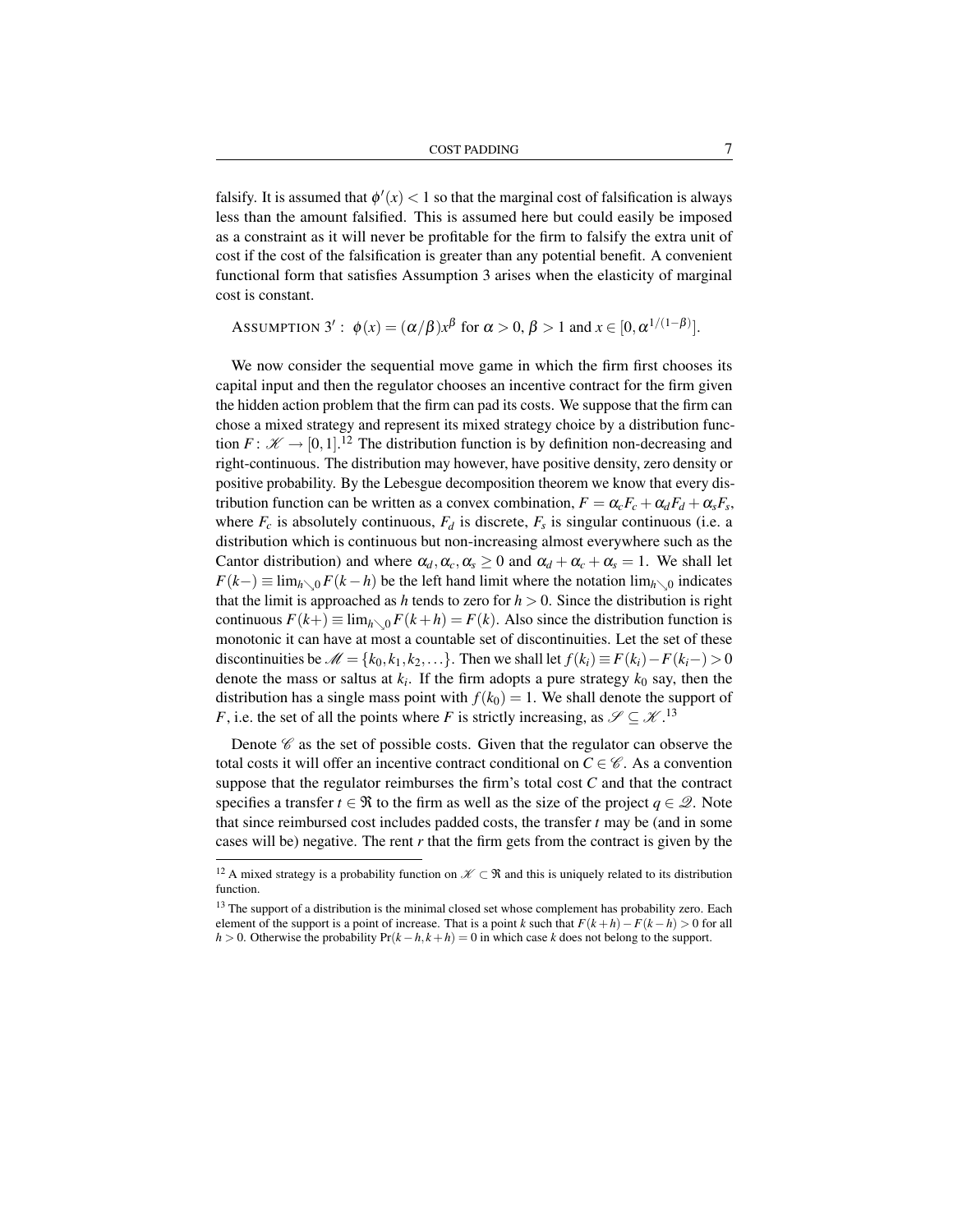transfer *t* plus the reimbursed costs observed by the regulator *C*, less the true variable costs of production  $g(k, q)$ , less the cost of falsifying the accounts  $\phi(C - g(k, q))$ . That is  $14$ 

$$
r = t + C - g(k,q) - \phi(C - g(k,q)).
$$

The regulator's objective is to maximize total welfare, including the rents of the firm, net of costs. This is given by

$$
V(q) - (1+\lambda)(g(k,q) + \phi(C - g(k,q))) - \lambda r - \rho k
$$

where he first term is the social benefit of the project, the second term is total social cost, the third term is the social cost of giving the firm a rent and the final term is the capital cost.<sup>15</sup>

Denote the costs which the firm incurs as  $v(C, k, q) = g(k, q) + \phi(C - g(k, q))$  and let  $\omega(C, k, q) = V(q) - (1 + \lambda)v(C, k, q)$  denote the net social benefit of the project. Given Assumption 2 and Assumption 3, the function  $\nu$  is strictly decreasing and strictly convex in *k* and satisfies a Spence-Mirrlees *single crossing property*. For convenience we state this as a separate assumption.

ASSUMPTION 4 (Single Crossing Property): The marginal cost υ*<sup>k</sup>* satisfies the single crossing property:  $v_{kC} > 0$  and  $v_{kq} < 0$ .

Further to ensure that the regulator's optimization problem is concave and has a global interior solution we shall make an additional assumption.

ASSUMPTION 5: Both the benefit function  $\omega(C, k, q)$  and the marginal cost function  $v_k(C, k, q)$  are assumed to be strictly concave in *C* and *q*.

Assumption 5 clearly implies further restrictions on the benefit and cost functions beyond those of Assumption 1, 2 and 3 and imposes restrictions on the third derivatives of the cost function *g* and cost falsification function  $\phi$  (all of which are satisfied by the examples we compute below). In particular Assumption 5 implies that  $\phi''' \le 0$ so that the marginal falsification costs are also concave. Moreover Assumption 5 is sufficient to assure that random contracts are sub-optimal.

As we have stated, the regulator observes *C* but not the padded cost *x* Thus no inferences can be drawn by the regulator about the level of capital *k* chosen by the

<sup>&</sup>lt;sup>14</sup> A participation constraint will be imposed so that the rent is non-negative. Hence even when the transfer *t* is negative, the total transfer  $t + C$  is sufficient to cover costs.

<sup>15</sup> The cost of capital is included in the total welfare for later comparisons even though *k* is fixed at the time of contracting and therefore won't affect the regulator's optimization problem.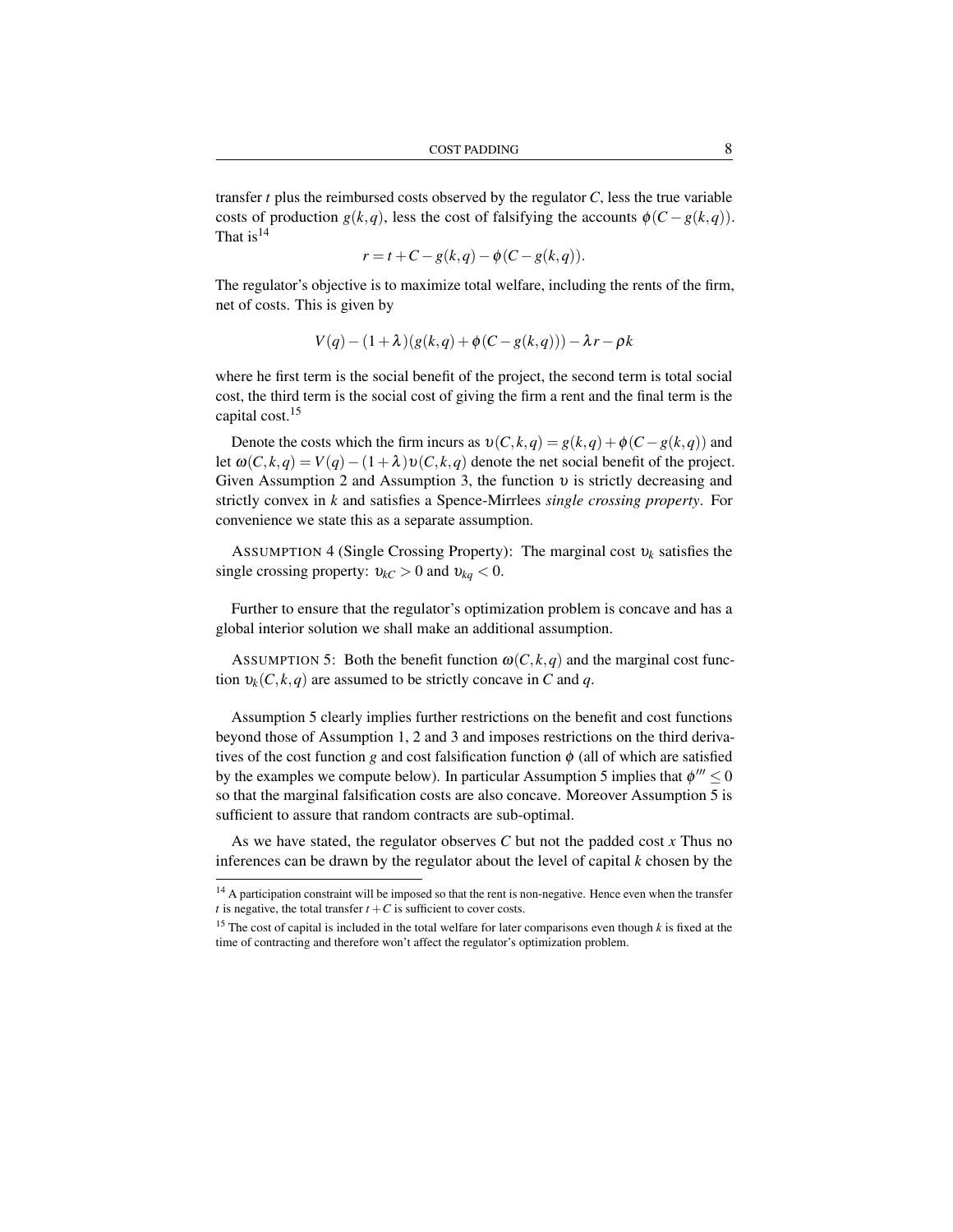firm. We therefore assume that the regulator forms a probability assessment about the choice of capital input made by the firm and represent this by a probability distribution  $F^e: \mathcal{K} \to [0,1]$  with support  $\mathcal{S}^e$ . Given this probability assessment the regulator will design the transfer and project size to maximize expected social welfare by making the transfer *t* and size *q* depend upon the observed costs *C* so as to reduce the inefficiencies caused by the firm's potential to cost pad. This is a very standard hidden action problem and it is possible to apply the revelation principle to restrict attention to direct mechanisms where the firm reports its investment in cost reduction  $k'$  and impose incentive compatibility constraints that the firm has no incentive to misreport its investment level. We shall say that the regulator's probability assessment is *consistent* if  $F^e = F$ .<sup>16</sup> Therefore the regulator's problem can be formulated by allowing the regulator to choose a contract  $\Delta = (C(k), q(k), r(k))_{k \in \mathcal{K}}$  which specifies the cost  $C(k)$ , the project size  $q(k)$  and the rent  $r(k)$  as functions of investment k to maximize expected social welfare

(1) 
$$
\int_{\mathscr{K}} \{V(q) - (1+\lambda)v(C,k,q) - \lambda r(k) - \rho k\} dF^{e}(k)
$$

subject to the incentive compatibility and participation constraints for the firm. Define the function  $r(k',k) = t(k') + C(k') - v(C(k'),k,q(k'))$  be the rent which the firm earns from the contract when the actual investment is *k* and when the firm reports that it has invested  $k'$  for each  $k' \in \mathcal{S}^{e17}$  and let  $r(k) = r(k, k)$ . The firm will choose to announce the level of cost reducing investment  $k'$  that maximizes the rent given the contract ∆ it faces. Therefore the incentive compatibility constraints are

$$
(2) \qquad r(k) \ge r(k',k) = t(k') + C(k') - \upsilon(C(k'),k,q(k')) \qquad \forall \ k,k' \in \mathcal{S}^e.
$$

Given incentive compatibility and since the investment in cost reduction is a sunk cost, for the firm to participate in the contract it must always derive a non-negative rent for any investment level *k* actually made. That is

(3) 
$$
r(k) \geq 0 \quad \forall \ k \in \mathscr{S}^e.
$$

An equilibrium will involve a regulatory contract which maximizes social welfare subject to the incentive compatibility and participation constraints, a strategy for the

<sup>&</sup>lt;sup>16</sup> For an analysis of screening where the beliefs of the principal and agent are not consistent see Grubb (2009). One rationale for focusing on consistent beliefs is that in the long-run, and facing many similar situations, the regulator will correctly anticipate the firm's mixed strategy.

<sup>&</sup>lt;sup>17</sup> We assume that if  $k' \notin \mathcal{S}^e$  then the regulator will make no transfer to the firm. Hence such announcements will not be optimal for the firm. The firm may however, choose some  $k \notin \mathcal{S}^e$ .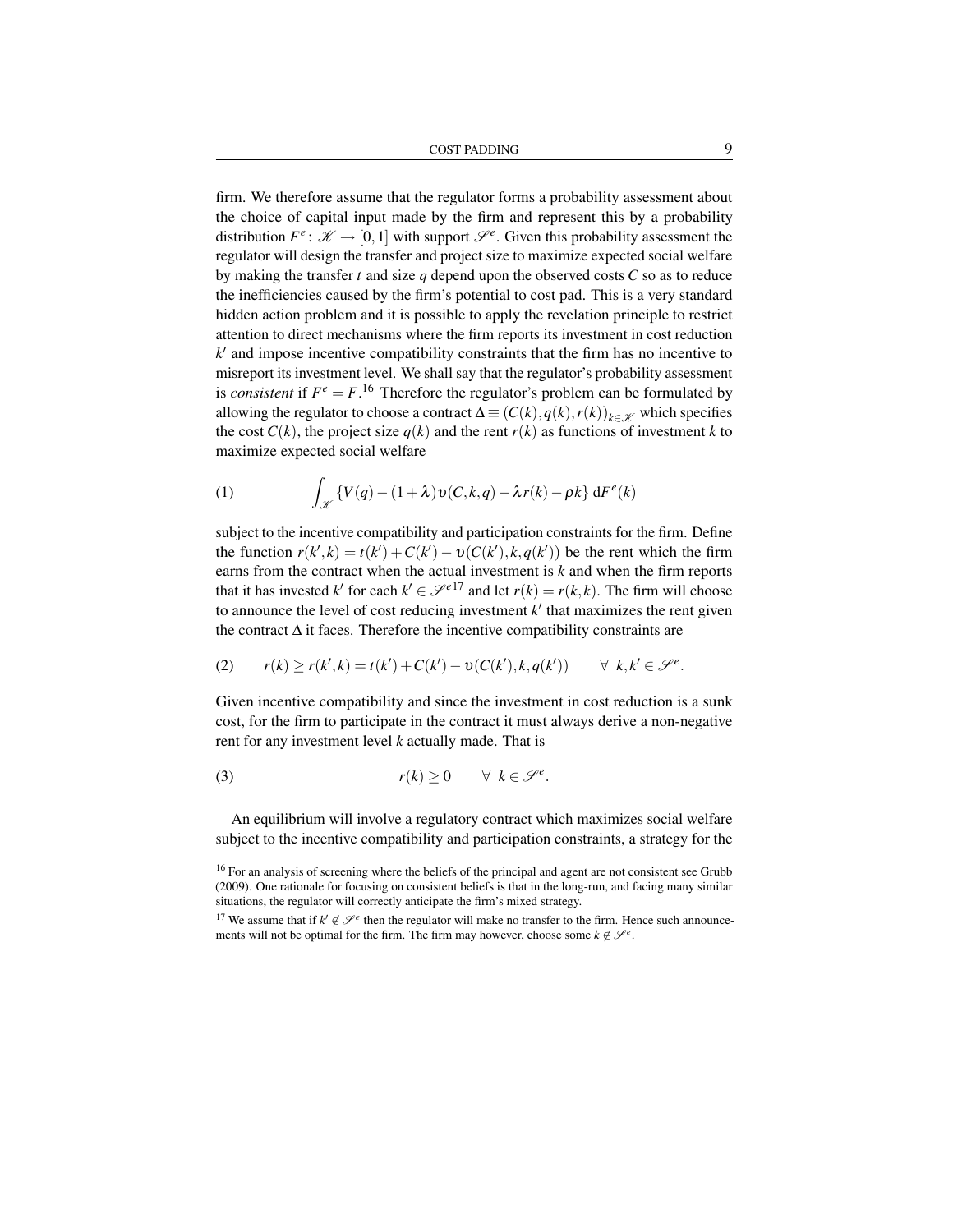firm which maximizes profits (rent less capital costs) and a consistent probability assessment. If the firm is to adopt a mixed strategy in equilibrium, each possible choice of investment level *k* must also give rise to the same level of profit. That implies that in any equilibrium

(4) 
$$
r(k) - \rho k = r(k') - \rho k' \quad \forall k, k' \in \mathcal{S}.
$$

We shall further assume that if the firm is indifferent between two or more strategies then it will choose the strategy that maximizes the regulator's objective.<sup>18</sup> Hence we can define an equilibrium as follows:

DEFINITION 1: A equilibrium will be a contract ∆ which maximizes (1) subject to (2) and (3), a strategy for the firm that maximizes profits and a consistent probability assessment  $F^e = F$ . Where the firm is indifferent between two or more strategies it chooses the strategy which maximizes the regulator's payoff. In addition if the firm chooses a mixed strategy equation (4) is also satisfied.

Before proceeding to the analysis it is important to realize that although in describing the model we have treated cost padding as an accounting contrivance, there is an equivalent model in which cost padding can be interpreted as an extra but unnecessary expenditure that generates some utility benefit for the firm. To see this let  $\psi(x)$  denote the benefit to the firm of cost padding an amount x. In this case  $\psi$  may be thought of as the benefit of gold-plating expenditures. Assume that the benefit function  $\psi(x)$  satisfies  $\psi(0) = 0, 0 \le \psi'(x) \le 1$ ,  $\psi'(0) = 1$  and  $\psi''(x) < 0$ . That is an increase in padded costs by one unit generates a positive gain in utility (but not as much as the costs incurred) and marginal benefit is declining with costs. The rent of the firm  $r$ , is simply given by the transfer  $t$  plus the utility benefit of the padded costs  $\psi(x)$  so that rent is given by  $r = t + \psi(x)$ . Then the two alternative interpretations are formally equivalent if  $\psi(x) = x - \phi(x)$ .<sup>19</sup> Although the two interpretations are formally equivalent in this case, it should be emphasized that these two alternatives represent very different situations. In one case there is a real expenditure that generates utility benefits whereas in the other case it is an accounting contrivance which has real costs.

## 3. RESULTS

The results are organized as follows. Section 3.1 considers the benchmark firstbest solution where the regulator can observe the true cost. Section 3.2 develops

<sup>&</sup>lt;sup>18</sup> If preferred this may be viewed as imposing an upper bound on the regulator's payoff.

<sup>&</sup>lt;sup>19</sup> In the previous case rent can be rewritten as  $r = t + x - \phi(x)$  and the assumptions on  $\psi(x)$  imply the conditions given in Assumption 3 on the function  $\phi(x)$ .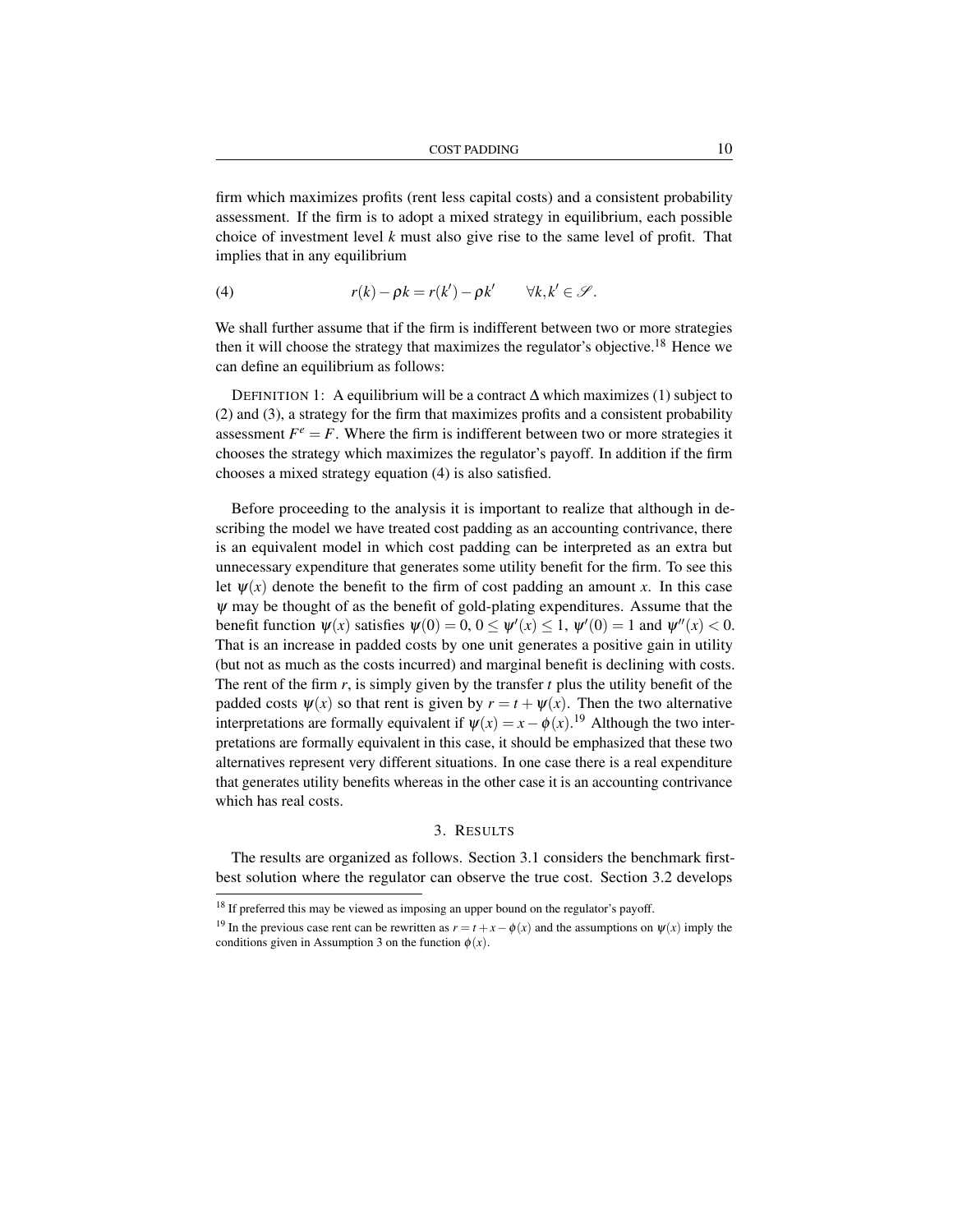some preliminary results so that the optimum contract can be examined. Section 3.3 assumes that the firm adopts some mixed strategy and derives the optimum contract given that mixed strategy. Section 3.4 extends the analysis by deriving the equilibrium distribution. Section 3.5 considers some comparative statics and Section 3.6 compares the solution with the endogenous distribution of types with that with an exogenous distribution.

#### *3.1. The First-Best*

As a benchmark consider the case where the regulator can observe the true cost (and hence can infer *k*) so there is no hidden action or hidden information problem. In this case there is no cost padding and the first-best optimum is to set the marginal social value of an extra unit of output equal to the short run marginal cost of public funds. The short run marginal cost of public funds is  $(1+\lambda)g_q(k,q)$  and the condition for the first-best optimum is

(5) 
$$
V'(q) = (1+\lambda)g_q(k,q).
$$

In addition the firm will choose the capital input to equate the marginal benefit of cost reduction for a given project level to its price

$$
(6) \t -g_k(k,q)=\rho.
$$

We shall let *k*<sup>∗</sup> and *q*<sup>∗</sup> denote the first-best levels of capital and project size that satisfy (5) and (6). It will also be useful to denote the first-best level of output for a given capital input which solves (5) as  $q^{FB}(k)$ . Likewise denote the first-best level of investment for any given output level which satisfies (6) as  $k^{FB}(q)$ . It is straightforward to see from Assumption 1 and Assumption 2 that both  $q^{FB}(k)$  and  $k^{FB}(q)$  are strictly increasing. Also by definition  $q^* = q^{FB}(k^*)$  and  $k^* = k^{FB}(q^*)$ .

LEMMA 1: *Given Assumption* 1 *and* 2, *there is a unique pair*  $(k^*, q^*)$  *with*  $q^* > 0$ *and*  $k^* > 0$  *which solve equations* (5*) and* (6*)*.

**PROOF:** Solving for  $k^{FB}(q)$  from (6) and substituting into (5), it follows from the strict concavity of *V* and the convexity of *g* that the  $V'(q) - (1 + \lambda)g_q(k^{FB}(q), q)$ is strictly decreasing in *q*. Since  $\lim_{q\to 0} V'(q) = \infty$ ,  $q^* > 0$ . It follows from Assumption 3 that  $-g_k(0, q^{FB}(0)) > \rho$  and so  $k^* > 0$ . <del></del>

For a private good, let the Lerner index be given by  $L = (p - g_q(k,q))/p$  and the Ramsey index be given by  $R = (\lambda/(1+\lambda))\eta^{-1}$  where  $\eta = -(dq/dp)/(q/p)$  is the elasticity of demand. At the social optimum  $(k^*, q^*)$ , the Ramsey pricing rule  $L = R$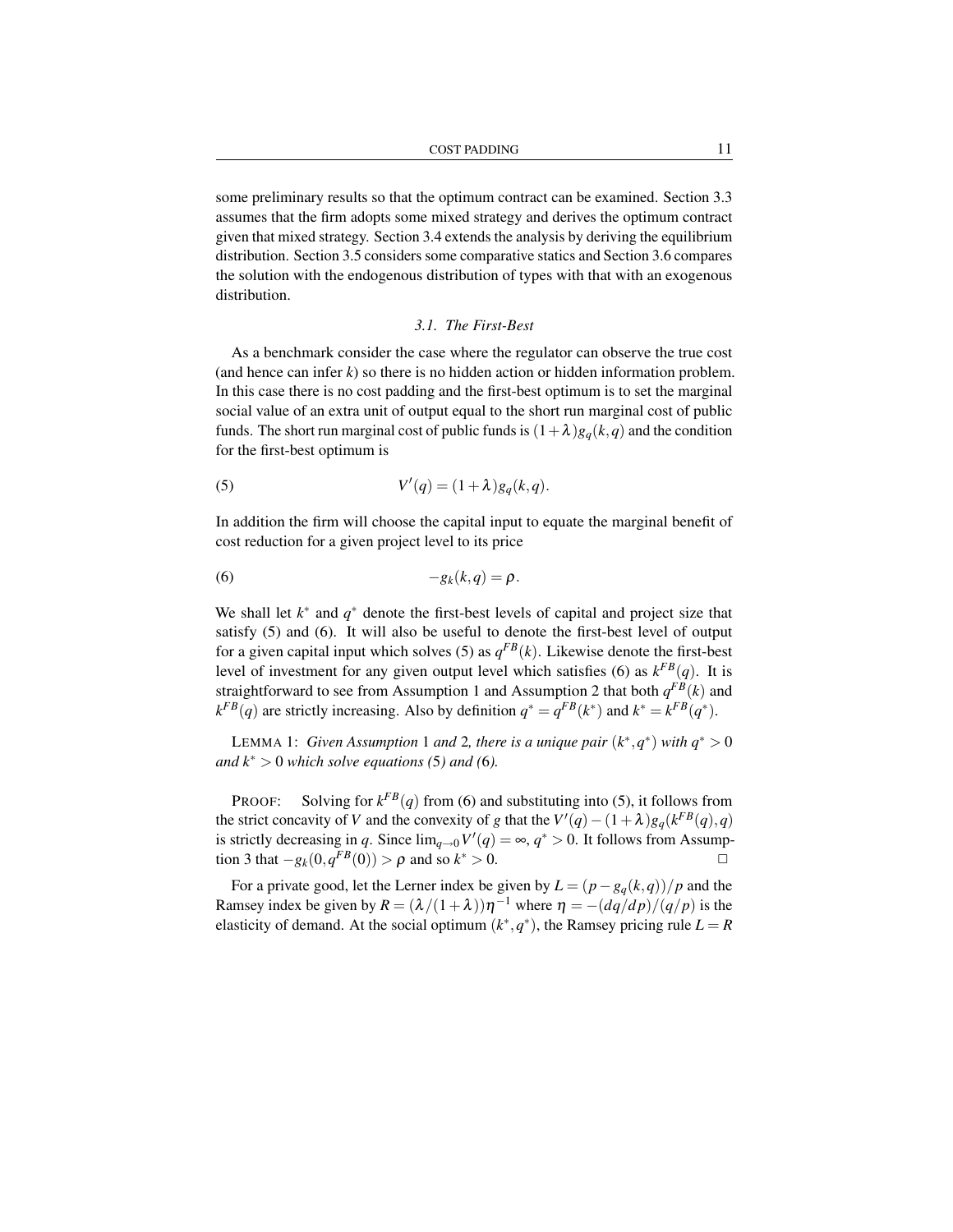holds and the Lerner index is proportional to the inverse of the elasticity of demand with the factor of proportionality  $\lambda/(1+\lambda)$ .

### *3.2. Preliminaries*

We first rule out the existence of a pure strategy. Suppose the regulator were to believe that the firm chooses some  $\hat{k} > 0$  with probability one. The optimal regulatory contract in this case is for the regulator to choose the first-best project size of  $q^{FB}(\hat{k})$ , reimburse the cost  $C(\hat{k}) = g(\hat{k}, q^{FB}(\hat{k}))$  and make no transfer to the firm. This however, cannot be an equilibrium as if the firm chose  $\hat{k}$  it would pad no costs and receive no rent from the contract leading to profits of  $-\rho \hat{k} < 0$ . Thus a deviation to choosing zero investment would increase profits.<sup>20</sup> Thus the only candidate for a pure strategy equilibrium is where the regulator believes the firm chooses  $k = 0$  with probability one. In this case the regulator chooses a contract with output  $q^{FB}(0)$  and reimburses costs  $C(0) = g(0, q^{FB}(0))$ . Consider then the deviation where the firm marginally increases investment by  $dk > 0$  and pads costs so that total costs remain at *C*(0). Real costs decrease by  $g_k(0, q^{FB}(0))dk$  and investment costs increase by  $\rho dk$ . The cost of padding costs is zero on the margin (from Assumption 3 that  $\phi'(0) = 0$ ). Hence the increase in profits from the deviation is  $(-g_k(0, q^{FB}(0)) - \rho)dk$ , which is positive by Assumption 3 and so the deviation is profitable.

Having established that there is no pure strategy equilibrium, we shall from now on consider situations in which the firm plays a mixed strategy *F*. For such a mixed strategy it is easy to establish the standard result that in any optimal contract the local downward incentive compatibility constraints of equation (2) are binding.<sup>21</sup>

LEMMA 2: *Given a distribution for the regulator's beliefs F e then for any two isolated but adjacent values in the support, the downward incentive compatibility constraints bind at the optimum contract.*

Using this property it then follows that if the firm adopts a mixed strategy, the support of the regulator's beliefs must be an interval in equilibrium and hence a connected set. Thus we can conclude that  $\alpha_s < 1$  so the distribution cannot just be composed of a singular continuous element (which has a nowhere dense support). The idea is simple. If the support is not an interval then the firm can choose an intermediate investment level not in the support, report a lower investment level within the support and increase profits.

LEMMA 3: If the regulator's beliefs are consistent then the set  $\mathscr{S}^e$  is a closed *interval.*

<sup>20</sup> There may be other profitable deviations too.

 $21$  As stated above proofs omitted from the text can be found in the Appendix.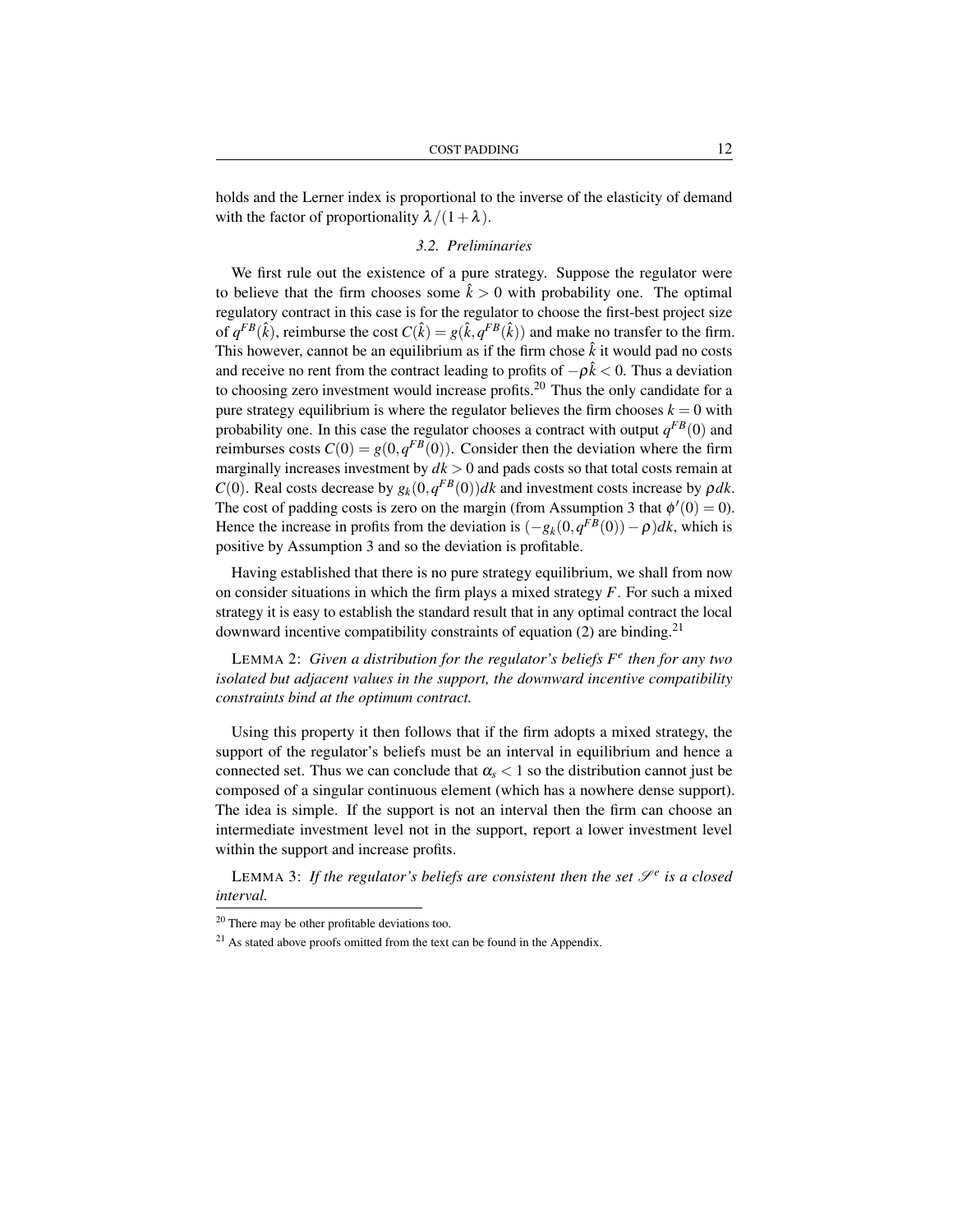Having shown that the support  $\mathcal{S}^e$  is a closed interval denote its lower endpoint by  $\sum_{i=1}^{n}$  and *h* is upper emperimently *n*<sup>1</sup> we shall determine the values of  $\frac{1}{2}$  and *h* in Section *evidence*.  $k$  and its upper endpoint by  $\bar{k}$ . We shall determine the values of  $k$  and  $\bar{k}$  in Section 3.4. differentiable almost everywhere. As normal we can define a density function *f<sup>c</sup>* for the continuous part of the distribution function to equal the derivative  $F_c'$  where the derivative exists and zero otherwise. Then given the support is an interval, we can write the regulator's objective function as

(1') 
$$
\int_{\underline{k}}^{\overline{k}} (V(q(k)) - \lambda r(k) - (1+\lambda) \nu(C(k), k, q(k)) - \rho k) dF^e(k)
$$

where the differential is

$$
dF^{e}(k) = \begin{cases} F^{e}(k_{i}) - F^{e}(k_{i}-) & \text{if } k_{i} \in \mathcal{M}^{e} \\ f_{c}^{e}(k) & \text{if } k \in \mathcal{S}^{e}/\mathcal{M}^{e} \end{cases}
$$

Further since the support is an interval and hence connected we can use the fairly standard procedure (see e.g. Segal and Whinston (2002)) to give necessary and sufficient conditions for incentive compatibility.

LEMMA 4: *Necessary and sufficient conditions for incentive compatibility are*

$$
(i) \t r(k) = r(\underline{k}) - \int_{\underline{k}}^{k} v_k(C(\kappa), \kappa, q(\kappa)) d\kappa
$$

$$
(ii) \qquad -\int_k^{k'} \left( \nu_k(C(k'), \kappa, q(k')) - \nu_k(C(\kappa), \kappa, q(\kappa)) \right) d\kappa \geq 0 \quad \forall k \text{ and } k'.
$$

The first part of Lemma 4 shows that higher rent must be paid to a low cost firm (high *k*) to induce them to report their lower costs since  $v_k(C, k, q) < 0$ . This higher rent will exactly reflect the reduction in costs. As *k* is increased by one unit true cost falls by  $g_k(k,q)$ , but for a given C there is a partially offsetting increase in falsification costs of  $\phi'(C - g(k, q))g_k(k, q)$  and a corresponding increase in rent of  $\nu_k(C, k, q(k)) = g_k(k, q)(1 - \phi'(C - g(k, q)))$ . Moreover Lemma 4(i) shows that the derivative  $\dot{r}(k)$  satisfies

$$
(2') \qquad \qquad \dot{r}(k) = -\nu_k(C(k), k, q(k))
$$

wherever  $r(k)$  is differentiable. The second part of Lemma 4 is the usual secondorder condition expressed in integral form. We shall follow the standard procedure of ignoring this condition and then checking it is satisfied by the optimum contract. Thus equation  $(2')$  replaces all the incentive compatibility conditions of equation  $(2)$ .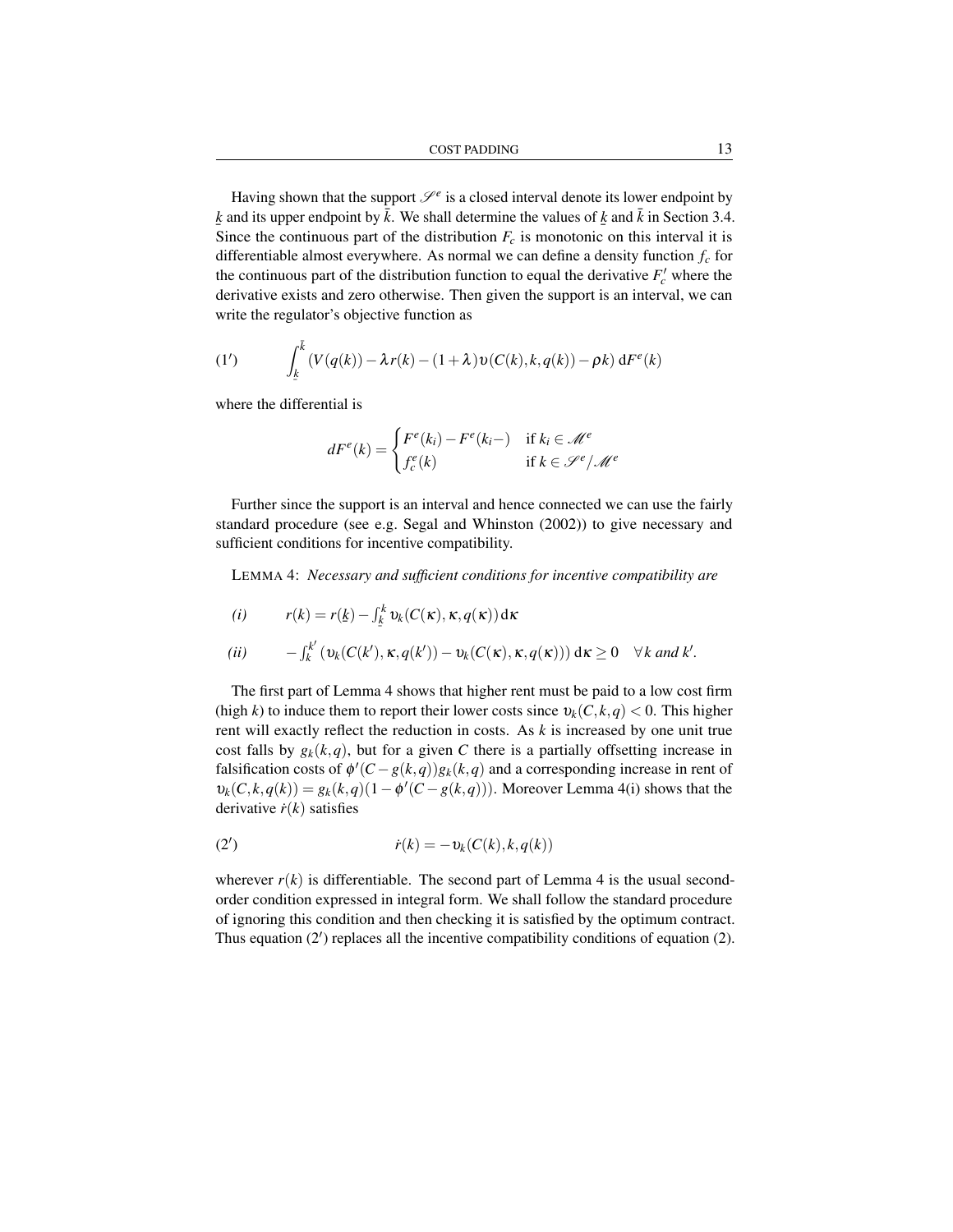Likewise it is possible to follow a standard argument to simplify the participation constraint given in equation (3). Since the rent enters negatively into the objective function (1) with  $\lambda > 0$  and since  $\dot{r}(k) \ge 0$  from (2'), the regulator gains by a parallel downward shift in the rent function  $r(k)$  so that the participation constraints can be replaced by the single equality condition

$$
r(\underline{k}) = 0.
$$

Taking these simplifications into account the problem for the regulator is to choose a contract  $\Delta = (C(k), q(k), r(k))$  to maximize (1') subject to (2') and (3'). Integrating  $r(k)dF<sup>e</sup>(k)$  by parts, using Lemma 4(i), (2') and (3') and substituting into (1') gives the virtual surplus function

$$
(1'') \int_{\underline{k}}^{\overline{k}} (V(q) - (1+\lambda) \nu(C, k, q) - \rho k) dF^{e}(k) + \int_{\underline{k}}^{\overline{k}} \lambda \nu_{k}(C, k, q) (1 - F^{e}(k)) dk.
$$

#### *3.3. Optimal Contract with Fixed Distribution*

Since we shall only consider consistent distributions we henceforth drop the superscript notation *e* to distinguish the regulator's beliefs from the actual distribution of *k*. The following first-order conditions are derived straightforwardly from equation  $(1'')$ 

(7) 
$$
(1+\lambda)v_C(C,k,q)dF(k) = \lambda v_{kC}(C,k,q)(1-F(k))
$$

(8) 
$$
(V'(q) - (1 + \lambda)v_q(C, k, q)) dF(k) = -\lambda v_{kq}(C, k, q)(1 - F(k)).
$$

These two equations can be written more illuminatingly as

(7') 
$$
(1+\lambda)\phi'(x(k))dF(k) = -\lambda(1-F(k))g_k(k,q)\phi''(x(k))
$$

$$
(8') \qquad (V'(q) - (1+\lambda)g_q(k,q)) dF(k) = -\lambda (1 - F(k))(1 - \phi'(x(k)))g_{kq}(k,q)
$$

where equation  $(8')$  has been simplified by using both equations  $(7)$  and  $(8)$  and  $C - g(k, q)$  is replaced by *x*. At the first-best solution the left-hand-sides of both equations  $(7')$  and  $(8')$  are equal to zero. Thus the equations show how the optimal contract differs from the first-best solution. Consider first equation (7'). The benefit of reducing cost padding by one unit is simply the saving in falsification costs  $\phi'(x)$ . If cost padding is reduced for  $dF(k)$  cost types, the benefit to society is  $(1 + \lambda)\phi'(x)dF(k)dk$  as the shadow cost of the funds saved is  $(1 + \lambda)$ . The cost of this one unit reduction is however, the extra rent determined by equation (2) that must be paid to all types in the interval  $[k,\bar{k}]$  to induce them to report lower costs. The change in the rent for a firm with capital *k* following a one unit reduction in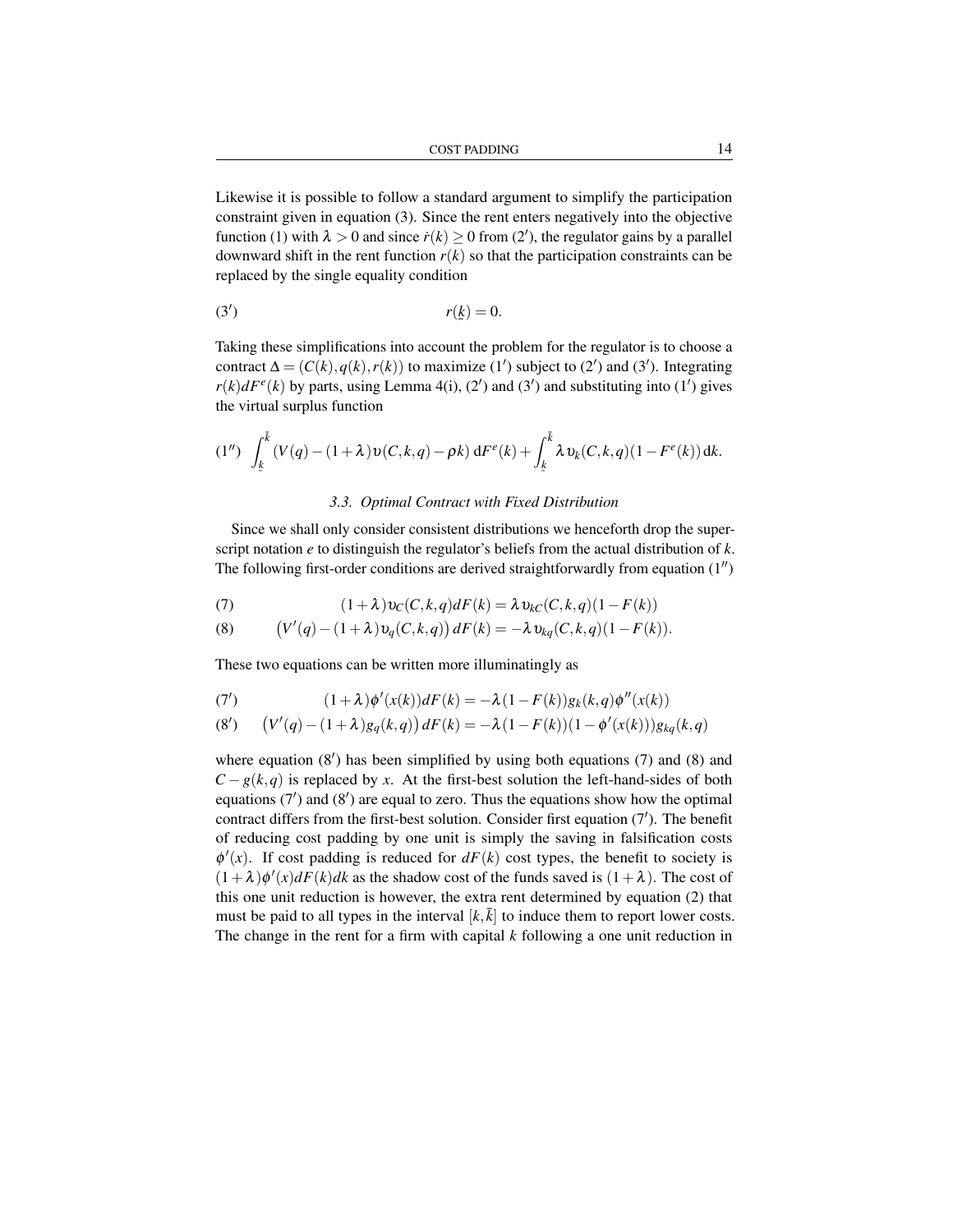padded costs is  $\phi''(x)g_k(k,q(k))dk$ . The social cost of an extra rent payment of one unit is  $\lambda$  and since  $(1 - F(k))$  cost types are affected the social cost of the extra rent payments is  $\lambda(1 - F(k))\phi''(x)g_k(k, q(k))$ . Equating the marginal social cost to the marginal social benefit gives equation  $(7')$ .

The interpretation of equation  $(8')$  is equally straightforward. A small change in *q* changes the social benefit by  $V'(q)$  and changes social cost by  $(1 + \lambda)g_q(k, q)$ for any given level of capital,  $k$ . The extra term in equation  $(8')$  represents the marginal increase in rent needed by the more efficient cost types to maintain incentive compatibility. The effect on the rent of more efficient firms is  $-(1 - \phi'(x))g_{kq}(k, q)$ which is positive for a small increase in output given Assumption 2 that more efficient types have lower marginal costs as well as lower average costs, i.e.  $g_{ka}(k,q) < 0$ . This cost of extra rent has to be weighted by the social cost  $\lambda$  and the proportion of more efficient types there are,  $1-F(k)$ , relative to the proportion of cost types,  $dF(k)$ , with capital k. Thus equating the marginal social benefit to the marginal social cost plus the marginal social incentive cost gives equation  $(8')$ . We can therefore conclude from these two equations the following proposition.

PROPOSITION 1: *Given Assumptions* 1*,* 2 *and* 3*, if there is an equilibrium in which the firm adopts a mixed strategy*  $F(k)$ *, costs are padded,*  $x(k) = C(k) - g(k, q(k)) > 0$ , *and output is restricted,*  $q(k) < q^{\overline{F}B}(k)$ *, for each k*  $<\bar{k}$ *.* 

PROOF:  $dF(k) > 0$  and  $F(k) < 1$  for  $k < \overline{k}$ . Since  $\phi''(x) > 0$  and  $g_k(k, q(k)) < 0$ , then  $\phi'(x) > 0$  and costs are padded. To see that output is restricted recall the assumptions  $\phi'(C(k) - g(k, q(k))) < 1$  and  $g_{qk}(k, q(k)) < 0$ , so that the marginal social incentive cost is positive. Thus

$$
V'(q(k)) - (1+\lambda)g_q(k,q(k)) > V'(q^{FB}(k)) - (1+\lambda)g_q(k,q^{FB}(k))
$$

for  $k < \bar{k}$ . Then since  $V''(q) < 0$  and  $g_{qq}(k,q) > 0$ , we have that output is restricted below the efficient level.  $\Box$ 

It is important to remember that although Proposition 1 shows that costs are padded and output restricted below the first-best this does not necessarily mean that the firm isn't cost minimizing. There need be no distortion of input choices (the next subsection will show how input choices may be distorted). It should also be noticed that the regulator will take into account that costs will be padded when setting the contract. Thus a firm that reports a high cost (low *k*) may be required to make a transfer to the regulator to offset the fact that the regulator reimburses full costs. On the other hand a firm that reports a low cost (high  $k$ ) may well receive a positive transfer from the regulator.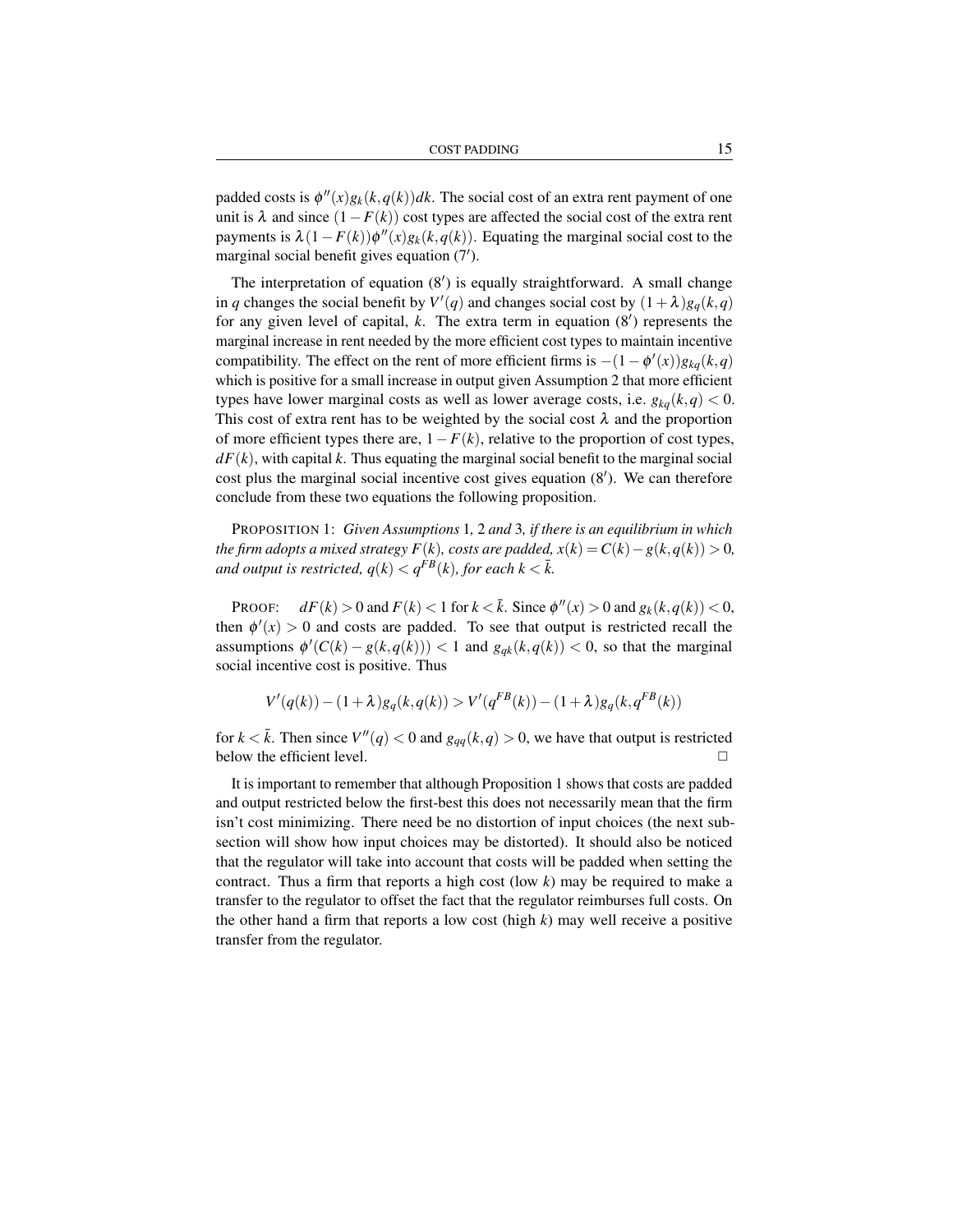Equation  $(7')$  also provides information on when there will be no cost padding. Clearly there is no cost padding if  $g_k(k,q) = 0$  or  $\phi''(x) = 0$ . If  $g_k(k,q) = 0$  then the unobserved investment does not influence costs. Hence the regulator will know the true cost and there is no room for cost padding. However, there will also be no cost padding if the costs of falsification are linear. This result has been demonstrated by Lacker and Weinberg (1989) who assume a cost function of the type  $\phi(x) = \alpha |x|$ . The intuition is that if falsification costs are linear then the cost of deterring cost padding is the same independently of the amount of cost padding and therefore no extra rent has to be offered to lower cost types. Thus if any cost padding is to be deterred this will also deter very small amounts of cost padding as well. Also since  $k$ is in the support,  $dF(\bar{k}) > 0$  so there is also the classical efficiency at the top result that there is no cost padding for  $k = \overline{k}$ . Hence output is also at the first-best level,  $q(\bar{k}) = q^{FB}(\bar{k})$  for  $k = \bar{k}$ . The intuition is that there is always some benefit to reducing falsification at the very highest capital level but the social cost is infinitesimal as no extra rent has to be paid to any other firm type.

For a private good the restriction in output can be expressed in terms of the Lerner and Ramsey indices by rewriting equation  $(8')$  as

$$
L=R-\frac{\lambda}{(1+\lambda)}\frac{1}{\eta}\left(\frac{(1-\phi'(C(k)-g(k,q(k)))g_{qk}(k,q(k))(1-F(k))}{pdF(k)}\right).
$$

Since  $g_{qk}(q, q(k))$  < 0 it can be seen from this equation that the effect of cost padding is to raise the Lerner index above the Ramsey index. Thus cost padding under optimal regulation will tend to restrict output and raise the price. The intuition is fairly simple, since the regulator faces the problem of the firm falsifying its cost upward, it can keep total costs lower by restricting output below the normal Lerner-Ramsey rule, that is by relaxing the price regulation on the firm. As mentioned in the introduction this is a similar conclusion to that found in Daughety (1984) with an arbitrary regulatory constraint.

Under Assumptions 2' and 3' equations  $(7')$  and  $(8')$  can be treated independently and hence we have the result that the size of the project does not effect the extent to which input costs are exaggerated.

PROPOSITION 2: *Under Assumptions* 2' and 3', if there is an equilibrium in which *the firm adopts a mixed strategy*  $F(k)$ *, then the proportion of costs padded*  $\chi$  *is independent of q.*

PROOF: Using Assumptions  $2'$  and  $3'$  in  $(7')$ , and recalling the definition  $C = (1 + \chi)g(k, q)$  it can be seen that  $\chi$  is independent of *q*.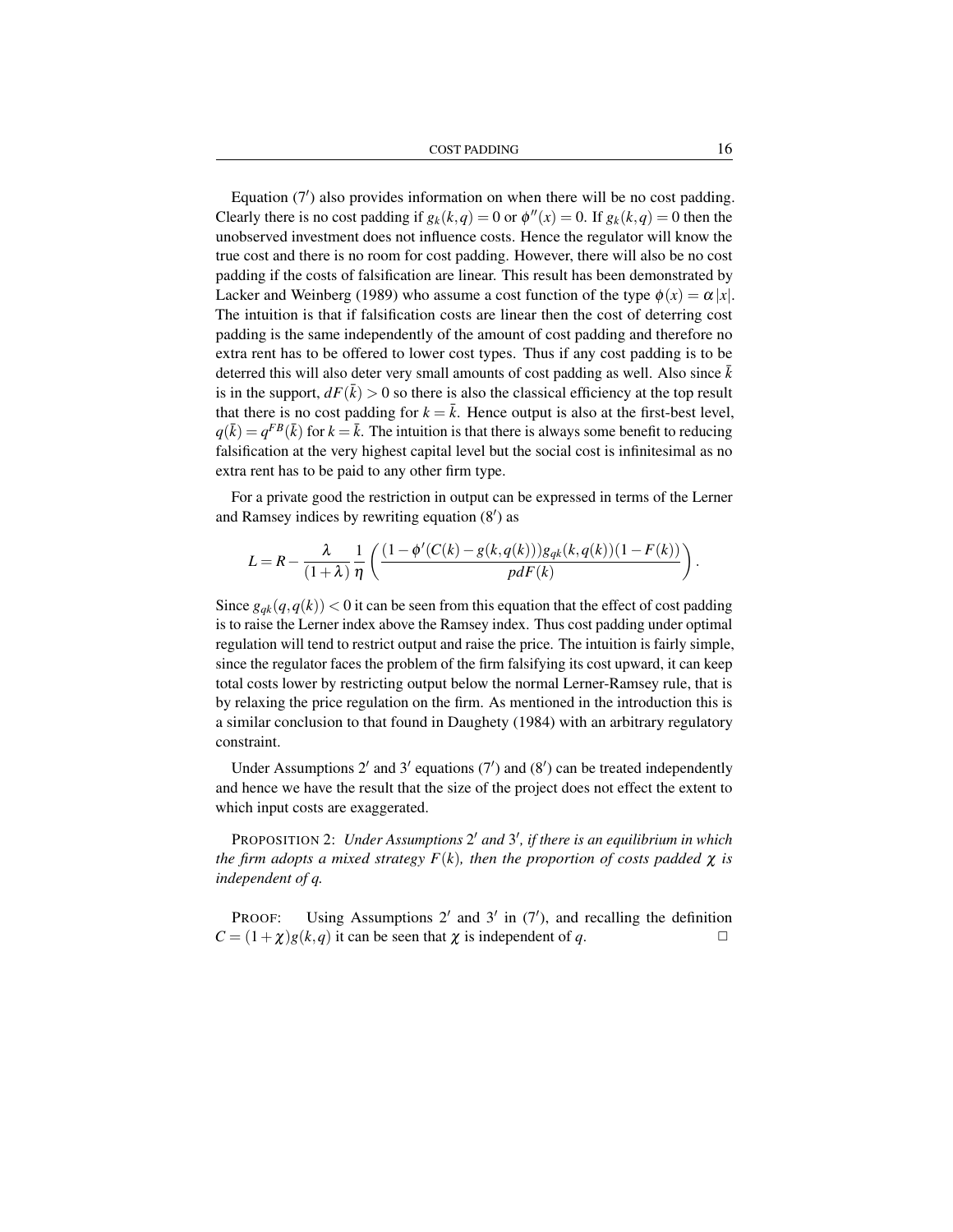We conclude this sub-section with a two short examples to illustrate the nature of the optimum contract. The first for a purely private good and the second for a procurement case when quantity is fixed.

EXAMPLE 1: Assume that short-run variable costs are  $g(k,q) = q^2/4k$ , falsification costs are quadratic  $\phi(x) = (1/2)x^2$  and that the distribution function is uniform on [0,1]. Further assume that demand is unit elastic,  $P(q) = 1/q$  and the shadow cost of public funds is  $\lambda = 1$  and the cost of capital is  $\rho = 1/4$ . With these parameters the marginal social benefit of the project is  $1/q$  and the first-best solutions are  $k^* = q^* = 1$ . Equation (7') shows that  $\chi(k) = (1/2)(1-k)/k$ . Hence low cost firms will engage in proportionally less cost padding. Equating marginal social benefit with the marginal social cost plus the marginal social incentive cost gives output  $q(k) = 2k/(1 + \sqrt{k})^{22}$  and costs  $C(k) = (1/2)(1 + k)/(1 + \sqrt{k})^2$ . The expected cost padding is E[*x*] = (3/2)−2log*<sup>e</sup>* 2 and the expected falsification costs are  $E[\phi(x)] = -(11/8) + 2\log_e 2$ . Expected total cost is  $E[C] = -(5/2) + 4\log_e 2$  and expected output is  $E[q] = (10/3) - 4 \log_e 2$ . The expected rent paid to the firm is  $E[r] = (17/2) - 12 \log_e 2$  and the expected transfer is  $E[t] = (45/8) - 8 \log_e 2$ .

EXAMPLE 2: Assume  $q \in \{0,1\}$  and that for  $q = 1$  the cost function satisfies  $g(k) = 2(2 - \sqrt{k})$ . Assume that falsification costs are quadratic  $\phi(x) = (\alpha/2)x^2$  for  $g(k) = 2(2 - \sqrt{k})$ . Assume that fluid function costs are quadratic  $\phi(x) = (\alpha/2)x^2$  for  $\alpha < 1$  and that the distribution function satisfies  $F(k) = \sqrt{k}$  on  $[0, 1]$ . We suppose that  $\rho = \lambda = 1$ . Then  $x(k) = 1 - \sqrt{k}$ , and rent is  $r(k) = 2(1 - \alpha)\sqrt{k} + \alpha k^{23}$  The total cost is  $C(k) = 5-3\sqrt{k}$ , which since it is decreasing in *k* means that the second-order condition is satisfied. The transfer function is  $t(k) = 3(1 - \alpha)\sqrt{k} + (\alpha/2)(1+3k) - 1$ . The expected amount of cost padding is  $E[x] = 1/2$  and the expected falsification cost is  $E[\phi(x)] = \alpha/6$ . The expected total cost is  $E[C] = \frac{7}{2}$ . The expected rent paid to the firm is  $E[r] = (1 - \alpha) + (\alpha/3)$  and the expected transfer is  $E[r] = (1 - \alpha)/2$ . Investment is undertaken, so  $q = 1$ , provided  $V > 7 - (\alpha/3)$ .

#### *3.4. Equilibrium Distribution*

As discussed in Section 2 if the firm is to adopt a mixed strategy the profit of the firm must be the same for each level of investment in the support. That is the rent of the firm satisfies  $r(k) = const. + \rho k$  for every k in the support. Since by Lemma 3 the support is an interval in any consistent equilibrium and as the profits of the firm must be the same for each possible level of cost reduction we can use the incentive

<sup>&</sup>lt;sup>22</sup> It can be shown from the solutions for  $\chi(k)$  and  $q(k)$  that the second-order condition given in Lemma 4(ii) are satisfied.

<sup>&</sup>lt;sup>23</sup> The assumption  $\alpha < 1$  guarantees that  $r(k)$  is increasing for each  $k \in [0,1]$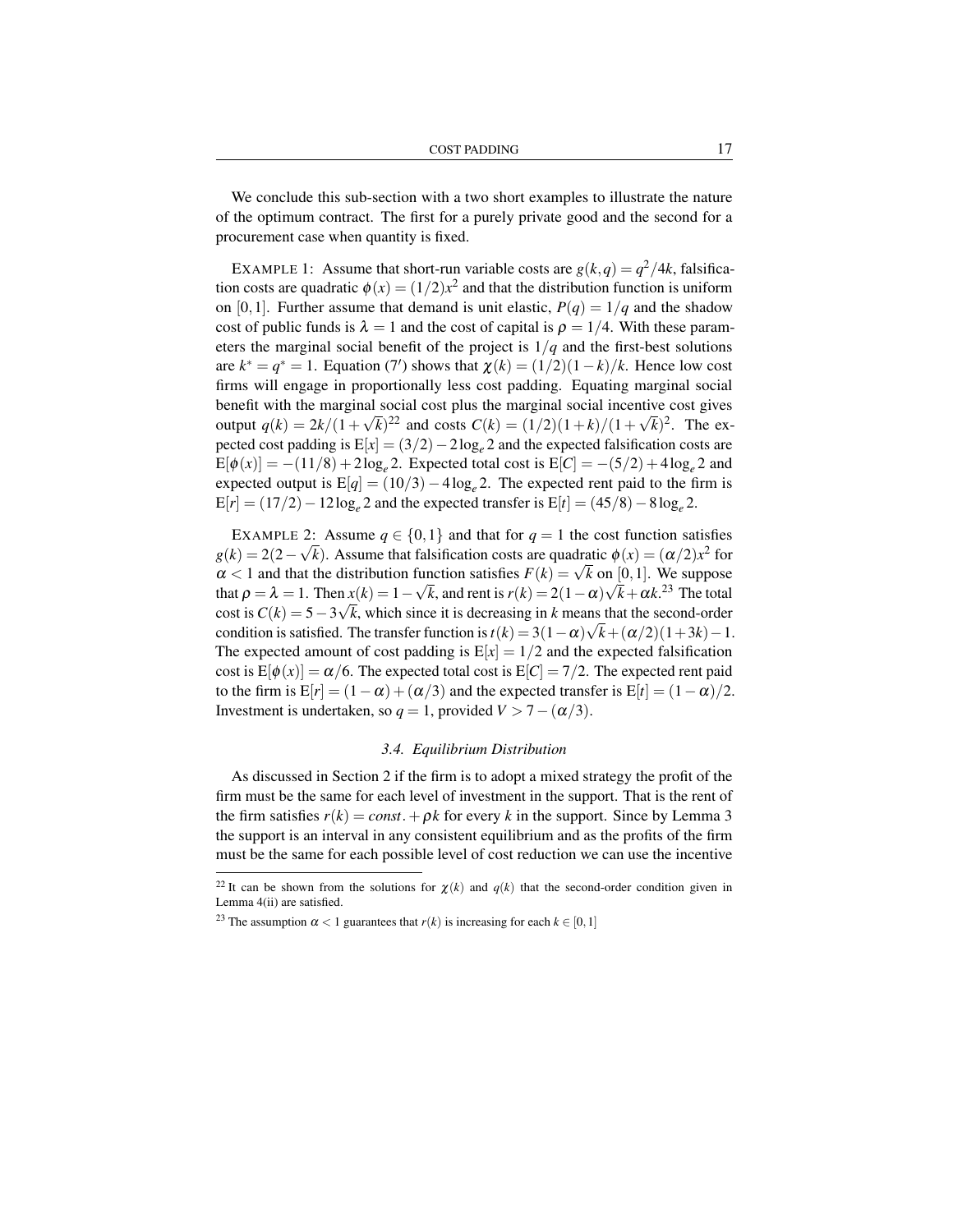compatibility condition of equation (2) to derive

(9) 
$$
-v_k(C(k),k,q(k)) = -(1 - \phi'(C(k) - g(k,q(k))))g_k(k,q(k)) = \rho.
$$

This equation has some straightforward but important implications.

PROPOSITION 3: *If there is an equilibrium where the firm adopts a mixed strategy, then investment is below the first best,*  $k < k^{FB}(q)$  *for all*  $k < \overline{k}$ *.* 

PROOF: For a given level of output *q*, (9) shows that  $k < k^{FB}(q)$  for all  $k < \overline{k}$ , since  $\phi'(C(k) - g(k, q(k)))$  < 1 for *k* <  $\bar{k}$  from (7') and  $g_{kk}(k, q) > 0$ . <br> □

REMARK: A corollary of Proposition 3 is that if costs are derived from cost minimization subject to a production constraint, then the marginal rate of technical substitution of capital for labor exceeds its relative price. To see this suppose that cost is derived from a production function, say with other input of labor  $\ell$  with a unit cost. Then  $-g_k(k,q) = f_k/f_\ell$  and since equation (9) shows that  $-g_k(k,q) > \rho$ costs are higher than the first-best level for any given output and investment. Thus investment is lower than the cost minimizing level for all output levels except  $q(\bar{k})$ . The implication is that capital accumulation is reduced relative to its cost minimizing level. This is the opposite to the conclusion of the standard Averch and Johnson (1962) model where the marginal rate of technical substitution of capital for labor is less than the relative price of capital,  $f_k/f_\ell < \rho$  as the firm over accumulates capital to meet a rate of return constraint on capital.

Next we consider the determination of the endpoints of the support of the distribution, <u> $\cancel{k}$ </u> and  $\cancel{\overline{k}}$ . ¯

LEMMA 5: *In any equilibrium in which the firm adopts a mixed strategy*  $\underline{k} = 0$ <br> $d \overline{k} = k^*$  $and \overline{k} = k^*$ .

PROOF: At the pre-contractual stage the firm has the option not to undertake any extra investment in cost reducing activity. With *k* known, the regulator will leave the firm with no profits. The firm can do no worse than this, so there is an ex-ante constraint that  $r(k) - \rho k \ge 0$ . Since  $r(\underline{k}) = 0$  from equation (3'), this implies  $k = 0$ , so that the lower end of the distribution represents no *ex ante* investment in cost reducing activity. Clearly if the firm were to choose  $a k > k^*$  with positive probability, there would be an advantage to reduce  $\bar{k}$  by  $dk$  leading to a cost saving of more than  $\rho dk$ . The only efficiency benefit from not doing so would be if there were additional efficiency savings from a reduction in falsification costs, but as there is no cost padding at  $\bar{k}$ , there are no such benefits and it is better to reduce  $\bar{k}$  to  $k^*$ .  $\Box$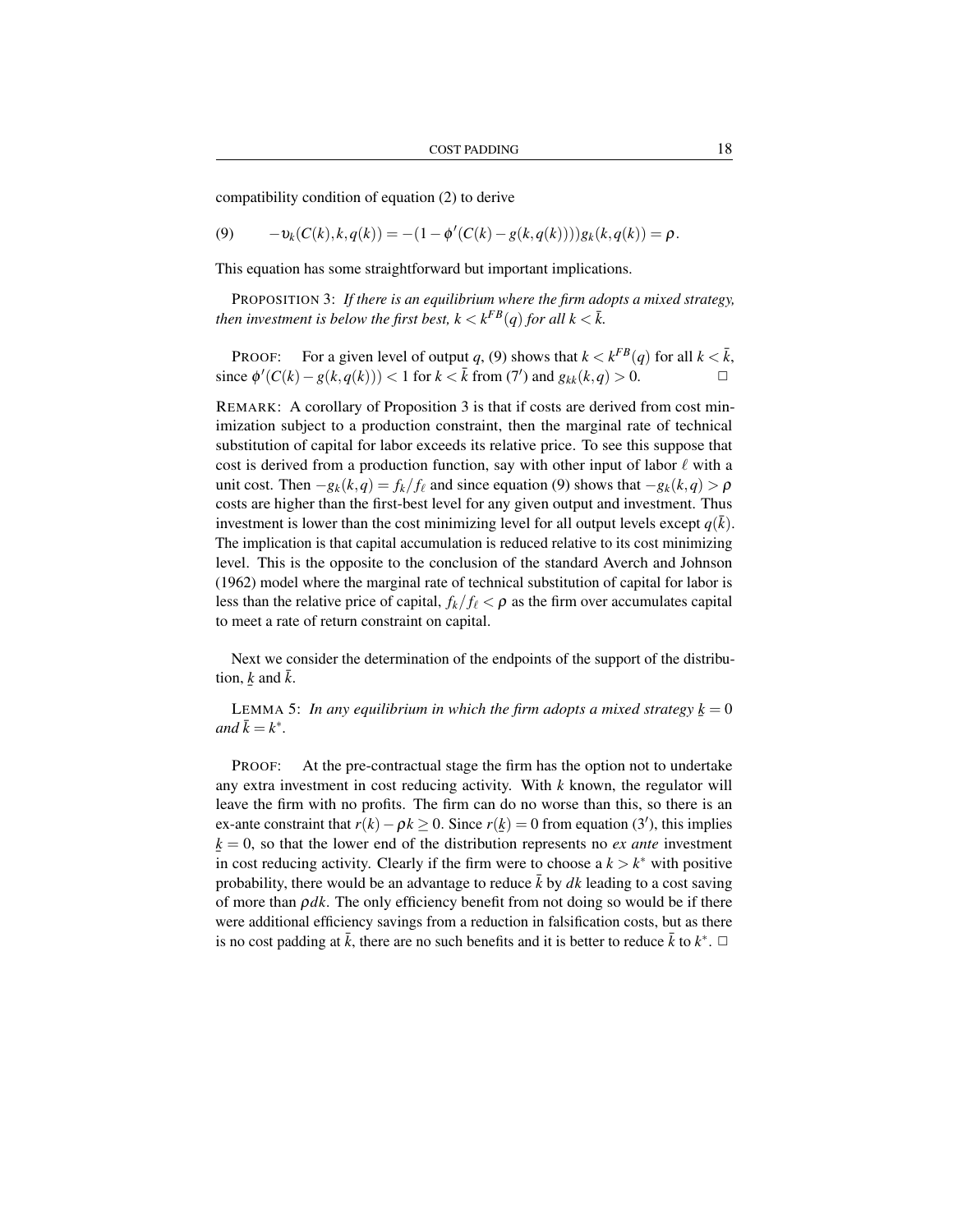That  $k = 0$  is a manifestation of the hold-up problem for the firm's investment in cost reduction. Once the firm has invested in cost reducing activity at the precontractual stage, the regulator can extract the entire rent from the highest cost firm and thus in order to have non-negative profits ex ante, no extra investment in cost reduction must be an option for the firm. Thus we can conclude from the participation constraint of equation (3') that the rent function satisfies  $r(k) = \rho k^{24}$  The upper endpoint of the distribution can never be inefficiently high because of the efficiency at the top property and hence at the upper endpoint  $\bar{k} = k^*$  and  $q = q^*$ .

We can now use our definition of equilibrium to show that the equilibrium distribution has no mass points. Using equation (9) and integrating by parts the regulator's virtual surplus given by equation  $(1'')$  can be rewritten as

(10) 
$$
\int_0^{k^*} \omega(C, k, q) dF(k) - (1 + \lambda) \rho \int_0^{k^*} (1 - F(k)) dk.
$$

The virtual surplus then consists of two terms. The first term is the expected net social benefit. The second term is the expected rent paid to the firm weighted by the shadow cost of public funds  $(1+\lambda)$ . With this observation it is possible to prove the following.

PROPOSITION 4: *In any equilibrium in which the firm adopts a mixed strategy there are no mass points.*

Proposition 4 shows that  $\alpha_d = 0$  so that the equilibrium distribution is continuous. The idea of the proof is to consider a distribution with mass points and to show that a change in the distribution that smooths out the discontinuity by appropriately shifting the distribution function whilst keeping the original contract can increase the virtual surplus. Clearly then changing the contract to the optimum for the new distribution will increase the virtual surplus further or at least not decrease it. It is clear from equation (10) that a change to a stochastically dominant distribution increases expected social capital costs but so too will expected net social benefit if  $\omega(C(k), k, q(k))$  is increasing in k. The proof of Proposition 4 works by showing that on any continuous part of the distribution the net social benefit function  $\omega$  increases in *k* at a rate greater than  $(1+\lambda)\rho$ , so that an appropriate change in the distribution increases net social benefit by more than the social capital costs and hence will increase the virtual surplus.

<sup>&</sup>lt;sup>24</sup> Since the rent just covers the investment cost it may be viewed as a rent to the quasi-fixed factor at the contractual stage rather than an information rent.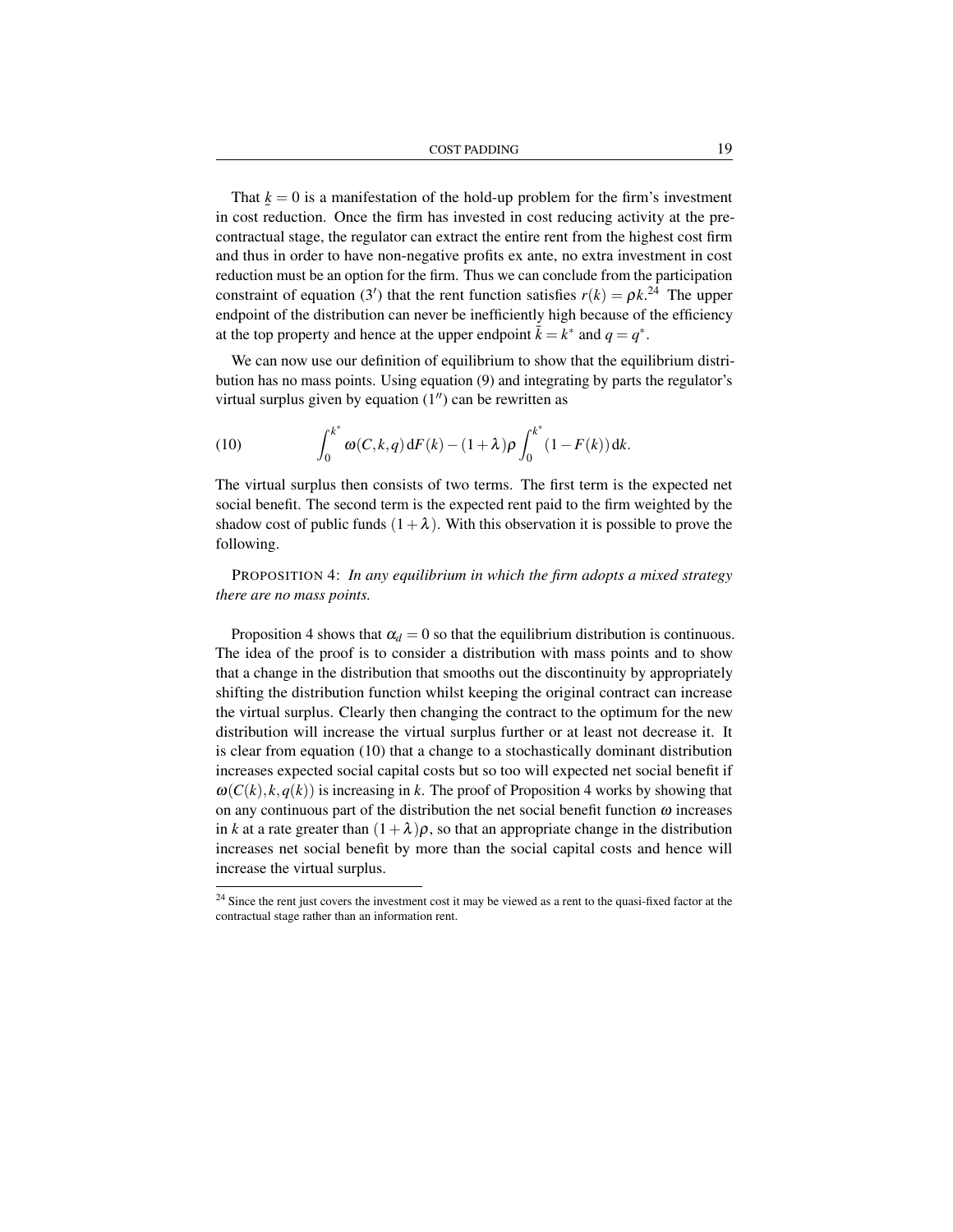#### *3.5. Comparative Statics*

The optimum contract  $\Delta$  and equilibrium distribution  $F(k)$  will be determined by equations  $(9)$ ,  $(2')$ ,  $(7')$  and  $(8')$  together with equation  $(2')$  and the endpoint conditions for the distribution. This system of equations is in general quite difficult to analyze so to illustrate how the distribution and contract are simultaneously determined in equilibrium consider a procurement variant of the model where output  $q \in \{0,1\}$  and the value of the project is fixed at *V*. Writing  $g(k)$  for  $g(k,1)$ equation (9) is rewritten as  $-(1 - \phi'(C - g(k)))g_k(k) = \rho$  and this can be used to determine  $C(k)$  directly. From the implicit function theorem  $C(k)$  is both continuous and differentiable and decreasing.<sup>25</sup> Supposing that the distribution function  $F(k)$ has a density  $f(k)$ , the hazard rate function<sup>26</sup>  $h(k) = f(k)/(1 - F(k))$  is determined by equation  $(7')$  and is given by

(11) 
$$
h(k) = -\frac{\lambda}{1+\lambda} \frac{\phi''(C(k)-g(k))g_k(k)}{\phi'(C(k)-g(k))}.
$$

Letting  $v(C(k), k) = g(k) + \phi(C(k) - g(k))$ , and using  $E[r(k)] = \rho E[k]$ , expected welfare is given by  $V - (1 + \lambda)(E[v(C(k), k)] + \rho E[k])$ .

As a first comparative static exercise we shall consider how the solution changes as the shadow cost of public funds  $\lambda$  changes. Suppose that the shadow cost increases from  $\lambda$  to  $\lambda'$ . This leads to an increase in the hazard rate function. Abusing notation slightly we have from equation (11) that  $h_{\lambda'}(k) > h_{\lambda}(k)$  for all *k* so that the monotone hazard rate condition is satisfied. Integrating the hazard rate therefore shows that the distribution generated with λ *first-order stochastically dominates* the distribution generated with  $\lambda'$ . That is the distribution with  $\lambda'$  puts more weight on low values of  $k$  (higher costs) than does the distribution generated with  $\lambda$ . Hence  $F_{\lambda'}(k) > F_{\lambda}(k)$  for  $k \in (0, k^*)$ . Since  $C(k)$  is decreasing in *k* from equation (9), first-order stochastic dominance implies that expected costs are higher with the distribution generated with  $\lambda'$  than the one generated with shadow cost  $\lambda$ . We write this as  $E_{\lambda'}[C(k)] > E_{\lambda}[C(k)]$  where the subscript indicates that the distribution over which the expectation is taken depends on  $\lambda$ .<sup>27</sup> Likewise, since  $x(k)$  is decreasing in *k*, a higher value of the shadow cost of public funds will be associated with higher expected cost padding. Using equation (9)  $v(C(k), k) + \rho k$  is decreasing in *k* since  $C(k)$  is decreasing in *k*,  $v_k(C, k) = -\rho$  and  $v_C(C, k) > 0$ . Therefore

<sup>&</sup>lt;sup>25</sup> Hence the second-order condition for the incentive constraint is satisfied.

<sup>&</sup>lt;sup>26</sup> The hazard rate function is the derivative of the log-survivor function  $H(k) = -\log_e(1 - F(k))$ .

<sup>&</sup>lt;sup>27</sup> The cost function  $C(k)$  is independent of  $\lambda$ .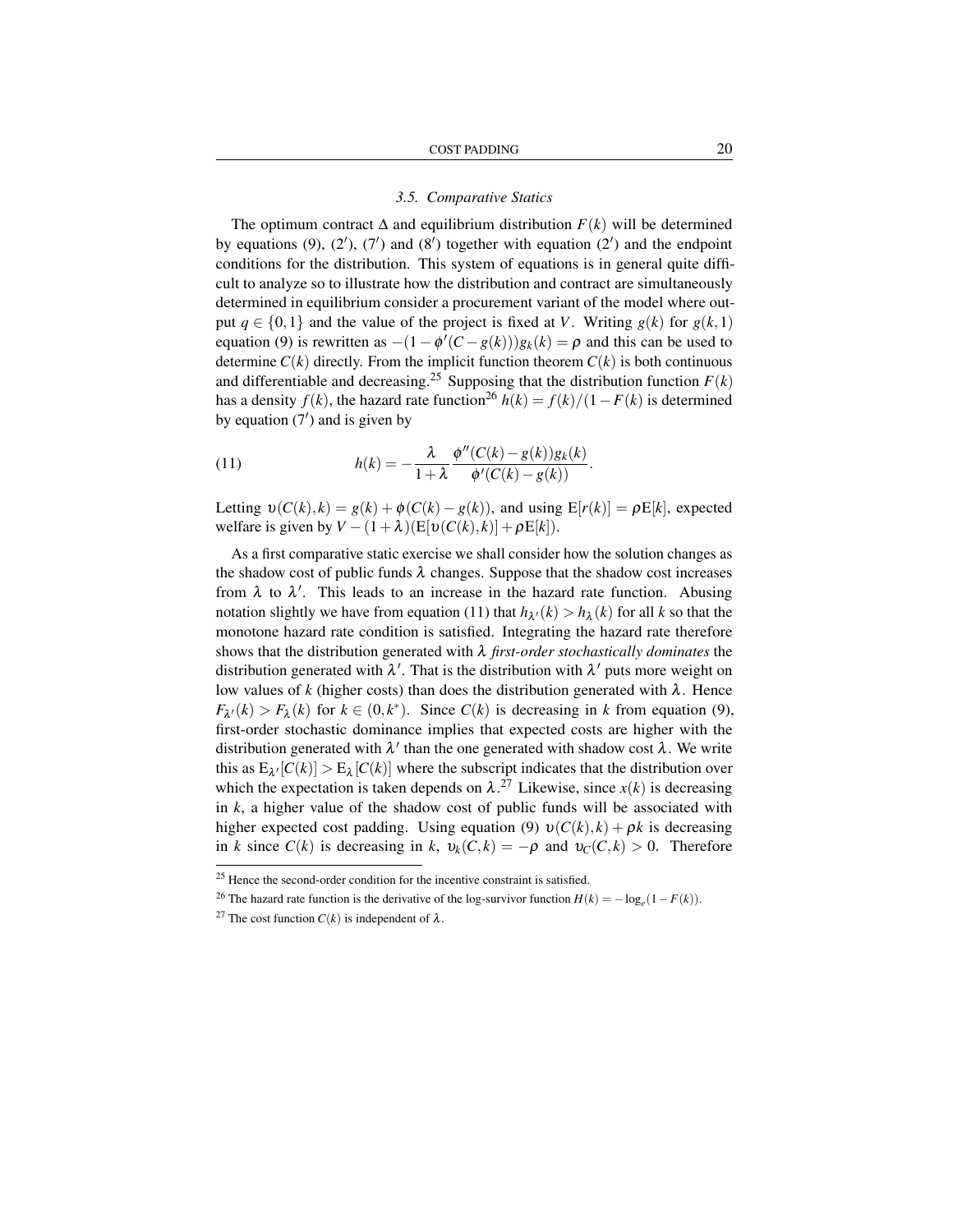$(1 + \lambda')E_{\lambda'}[v(C(k),k) + \rho k] > (1 + \lambda)E_{\lambda}[v(C(k),k) + \rho k]$ . Thus expected welfare falls as the shadow cost of public funds rises.

Now suppose that Assumption  $3'$  holds and consider a change in the falsification cost parameter  $\alpha$ . Let  $x_{\alpha}(k)$  denote cost padding with parameter  $\alpha$  and  $x_{\alpha}(k)$ denote cost padding with parameter  $\alpha'$ . From equation (9)  $x_{\alpha'}(k) = \delta x_{\alpha}(k)$  where  $\delta = (\alpha/\alpha')^{(1/(\beta-1))}$ . With an increase in  $\alpha$  to  $\alpha'$ , and as  $\delta < 1$ , the change will lower the amount of cost padding for each given value of  $k < k^*$ . This is the direct effect on cost padding of an increase in falsification costs. However, there is an indirect effect on cost padding as the distribution of investment changes. Equation (11) shows that  $h_{\alpha}(k) = (1/\delta)h_{\alpha}(k)$ . Thus for  $\alpha' > \alpha$  the distribution with parameter  $\alpha$  first-order stochastically dominates the distribution with parameter  $\alpha'$  and so  $F_{\alpha}(k) > F_{\alpha}(k)$  for  $k \in (0, k^*)$ . In particular integrating the hazard functions shows that  $F_{\alpha'}(k) = 1 - (1 - F_{\alpha}(k))^{(1/\delta)}$ . Hence although cost padding falls for any given *k* the distribution changes to put more weight on lower values of *k* and since  $x(k)$  is decreasing in *k*, this will increase expected cost padding. It is however, shown in the next Proposition that the direct effect dominates and the net effect of the increase in the falsification cost is to reduce expected levels of cost padding. Proposition 5 also shows that expected falsification costs  $E[\phi(x)]$  decrease in  $\alpha$  and that expected costs  $E[g(k) + \rho k]$  increase in  $\alpha$ .

PROPOSITION 5: A rise in the falsification cost from  $\alpha$  to  $\alpha'$  reduces expected cost *padding:*  $E_{\alpha'}[x_{\alpha'}] < E_{\alpha}[x_{\alpha}]$ ; *reduces falsification costs:*  $E_{\alpha'}[\phi(x_{\alpha'})] < E_{\alpha}[\phi(x_{\alpha})]$ ; *and increases costs net of falsification costs:*  $E_{\alpha'}[g(k) + \rho k] > E_{\alpha}[g(k) + \rho k]$ .

The net effect on welfare is generally ambiguous although expected falsification costs fall with an increase in  $\alpha$ , the leftward shift of the distribution will increase expected real costs.<sup>28</sup>

As another comparison consider a change in the cost of capital  $\rho$ . Since the upper endpoint of the distribution  $k^*$  depends on  $\rho$  an increase in  $\rho$  to  $\rho'$  will lower the upper endpoint of the distribution from  $k^*(\rho)$  to  $k^*(\rho')$ . Also from equation (9) the increase in  $\rho$  will reduce cost padding for each  $k > 0$ . Thus the direct effect of an increase in  $\rho$  is to reduce cost padding. The indirect effect of changes in  $\rho$  through the change in  $x$  is again to shift the distribution function leftward so the distribution with parameter  $\rho$  first-order stochastically dominates the distribution with parameter  $\rho'$ . However, the net effect on cost padding and welfare will in general depend on parameters of the cost function. The effect on the expected capital of the firm is unambiguously negative as the distribution has shifted leftward. However, the effect

<sup>&</sup>lt;sup>28</sup> A simple example of the effect of a change in  $\alpha$  on welfare is given below.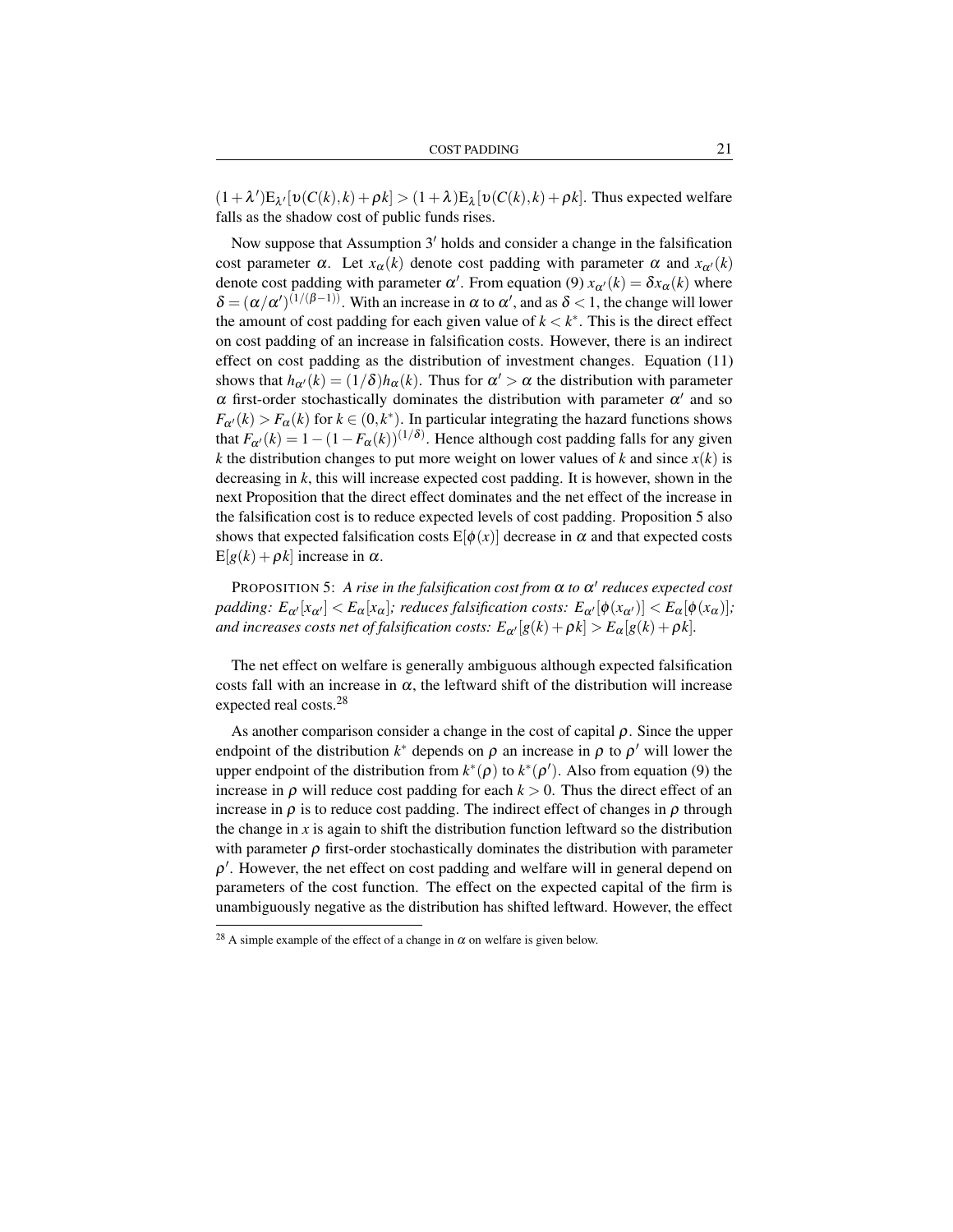on rent is ambiguous as although capital is decreased, it has higher value as  $\rho$  has increased. Thus the effect on welfare will again be generally ambiguous.

Finally we give a simple example to illustrate how the solution depends on the cost of falsification  $\alpha$  and the cost of capital  $\rho$ .

EXAMPLE 3:  $g(k) = 2(2 -$ √  $\overline{k}$ ;  $\phi(x) = (\alpha/2)x^2$ ,  $\lambda = 1$ . Equation (9) shows that cost padding is  $x(k) = (1 - \rho \sqrt{k})/\alpha$ . The distribution function is defined on  $[0, k^*]$  where  $k^* = 1/\rho^2$ .<sup>29</sup> Equation (11) determines the hazard rate function *h*(*k*) and integrating gives the distribution function  $F(k) = 1 - (1 - \rho \sqrt{k})^{\alpha/\rho}$ . The transfer function is  $t(k) = (\rho k(2\alpha + \rho) - 1)/(2\alpha)$ , alternatively, as a function of *C*, *t*(*C*) = ((4(1+2α)ρ − 1) − (1+4α)ρ*C* + (1/2)αρ*C*<sup>2</sup>)/(2α + ρ). Expected cost padding is  $E[x] = 1/(\alpha + \rho)$ , expected cost is  $E[g] = 4 - (2/(\alpha + \rho))$ , expected falsification cost is  $E[\phi(x)] = 1/(2(\alpha + 2\rho))$  and therefore the expected rent is  $E[r] = \rho E[k] = 2\rho/((\alpha + \rho)(\alpha + 2\rho))$ . It can be seen that in this example expected cost padding is decreasing in  $\alpha$  and  $\rho$  so that the direct effect dominates. Expected costs increase in  $\alpha$  and  $\rho$  and expected welfare decreases with  $\alpha$  and  $\rho$ . The expected rent decreases with  $\alpha$  but is non-monotonic in  $\rho$ . Expected welfare is  $E[W] = V - 8 + (3/(\alpha + 2\rho))$ . Table 1 gives some values for  $\alpha$  and  $\rho$ .

|           |               |                    | $\rho = 1, \alpha = 1$ $\rho = 1, \alpha = 2$ $\rho = \frac{1}{2}, \alpha = 1$ $\rho = \frac{1}{2}, \alpha = 2$ |                |
|-----------|---------------|--------------------|-----------------------------------------------------------------------------------------------------------------|----------------|
| E[x]      | $rac{1}{2}$   | $\frac{1}{3}$      | $rac{2}{3}$                                                                                                     | $rac{2}{5}$    |
| $E[\phi]$ | $\frac{1}{6}$ | $\frac{1}{8}$      | $\frac{1}{4}$                                                                                                   | $\frac{1}{6}$  |
| E[g]      |               | $\frac{10}{3}$     | $\frac{8}{3}$                                                                                                   | $\frac{16}{5}$ |
| E[r]      | $\frac{1}{3}$ | $\frac{1}{6}$      | $\frac{1}{3}$                                                                                                   | $rac{2}{15}$   |
| E[W]      | $V - 7$       | $V - \frac{29}{4}$ | $V - \frac{13}{2}$                                                                                              | $V-7$          |

TABLE 1: SOME TABULATED VALUES

#### *3.6. Endogenous versus Exogenous Distributions*

The solution when the distribution of pre-contractual investment choices is determined endogenously might be quite different from the solution when the distribution of investment choices is exogenously given. This section will illustrate some of these differences for the procurement problem.

<sup>&</sup>lt;sup>29</sup> It therefore follows that  $\phi'(x) = \alpha x < 1$  for all  $k \in [0, k^*]$ .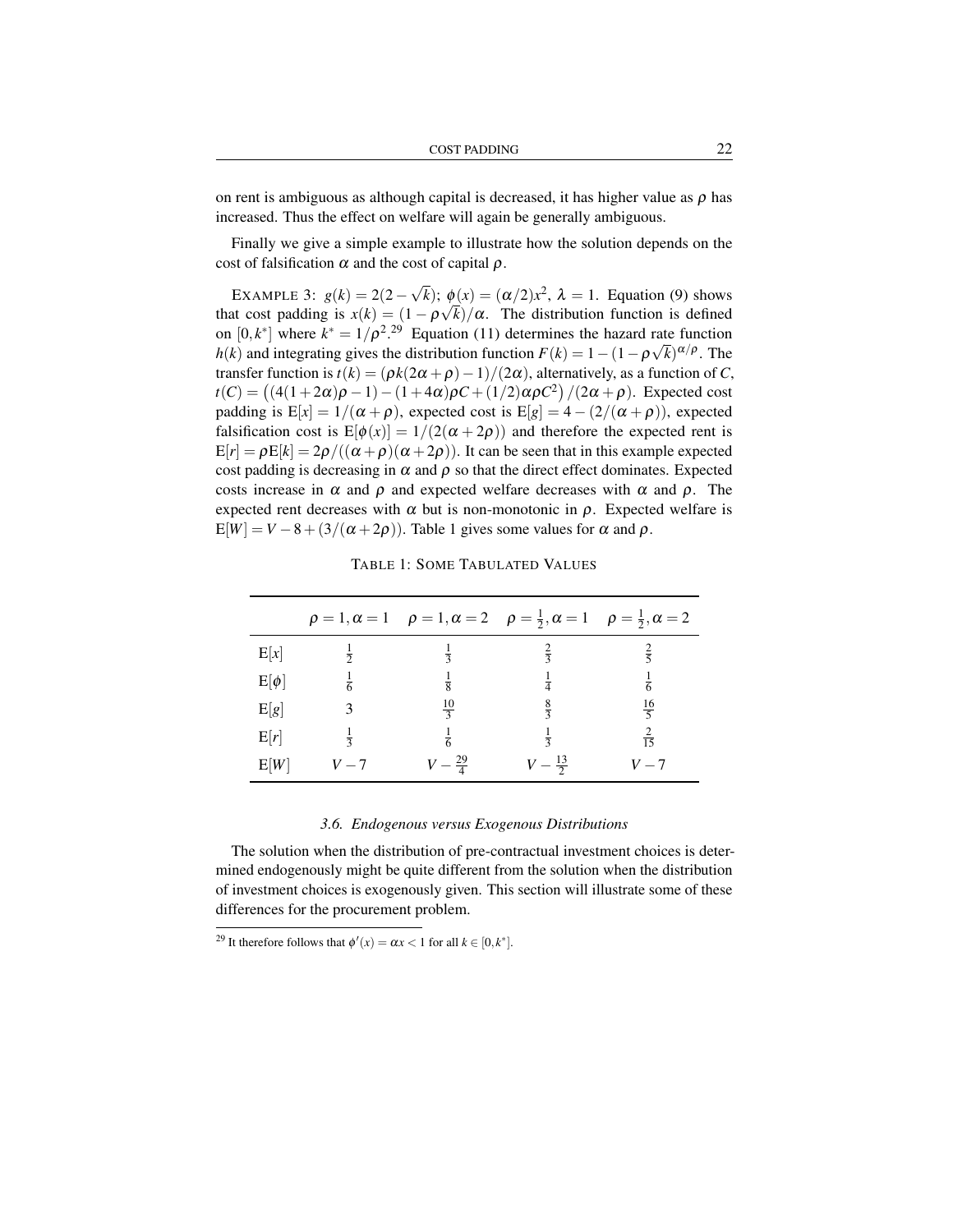COST PADDING 23

Consider the case when cost padding costs are given by Assumption 3'. Fix some level of  $\alpha$ , say  $\bar{\alpha}$ , and suppose that in the exogenous case the hazard rate function  $h^e(k)$  is set equal to the hazard rate in the endogenous case with  $\alpha = \bar{\alpha}$ . With a fixed distribution, cost padding is determined directly from equation (11) so that the amount of cost padding is independent of  $\alpha$ . Denote the level of cost padding in this exogenous case be  $x^e(k)$ . From Proposition 5, cost padding  $x(k)$  in the endogenous case is inversely related to  $\alpha$ . It is easy to check that  $x(k) = \delta x^e(k)$  and  $h(k) = (1/\delta)h^e(k)$  where  $\delta = (\bar{\alpha}/\alpha)^{(1/(\beta-1))}$ . Thus for  $\alpha < \bar{\alpha}$  we have  $x(k) > x^e(k)$ for each value of *k* and cost padding is raised relative to the exogenous case. However, since  $h(k) < h^e(k)$  for  $\alpha < \bar{\alpha}$ , integration shows that  $(1 - F(k)) = (1 - F^e(k))^{(1/\delta)}$ so that the distribution function shifts rightward and the endogenous distribution first-order stochastically dominates the exogenous distribution. Nevertheless using Proposition 5 it follows that the direct effect dominates and  $E[x(k)] \geq E[x^{e}(k)]$  as  $\bar{\alpha} \geq \alpha$ .

In the exogenous case expected falsification costs  $E[\phi(x^e(k))]$  increase linearly in  $\alpha$  whereas Proposition 5 shows that as the distribution adjusts to an increase in  $\alpha$ by reducing cost padding, the expected falsification costs  $E[\phi(x(k))]$  decrease even though the distribution shifts rightward. Likewise in the exogenous case an increase in  $\alpha$  leaves true costs unchanged whereas the distribution shifts to the right and thus raises expected costs in the endogenous case. In both the exogenous and endogenous cases the expected rent falls with an increase in  $\alpha$  but for rather different reasons. In the exogenous case an increase in  $\alpha$  raises marginal falsification costs and thus reduces the increase in rent that is offered to lower cost types. In the endogenous case rent just covers capital costs but the shift in the distribution towards lower investment reduces the expected rent.

In both cases the effect of a change in  $\alpha$  on welfare is generally ambiguous but the effect may be quite different in the two cases.<sup>30</sup> Figure 1 provides an illustration and compares Example 2, where the distribution function is exogenously given by and compares Example 2, where the distribution function is exogenously given by  $F(k) = \sqrt{k}$  on [0, 1], with Example 3 (setting  $\rho = 1$ ), where the distribution function is endogenously determined by  $F(k) = 1 - (1 - \sqrt{k})^{\alpha}$  on [0,1]. For  $\alpha = 1$  the two distribution functions are equal and the solutions are exactly the same for this value. However, as  $\alpha$  is lowered below one the two solutions will diverge.<sup>31</sup> The figure plots expected cost padding, expected total costs, expected falsification costs and expected welfare.<sup>32</sup> The darker line depicts the solution in the exogenous case and

<sup>&</sup>lt;sup>30</sup> Remember that expected welfare is given by  $V - (1 + \lambda)(E[v(C(k), k)]) - \lambda E[r(k)] - \rho E[k].$ 

<sup>&</sup>lt;sup>31</sup> The solution in Example 2 is only defined for  $\alpha < 1$ .

<sup>&</sup>lt;sup>32</sup> The value of the project has been arbitrarily set at  $V = 8$  which is sufficient for the project to be worthwhile.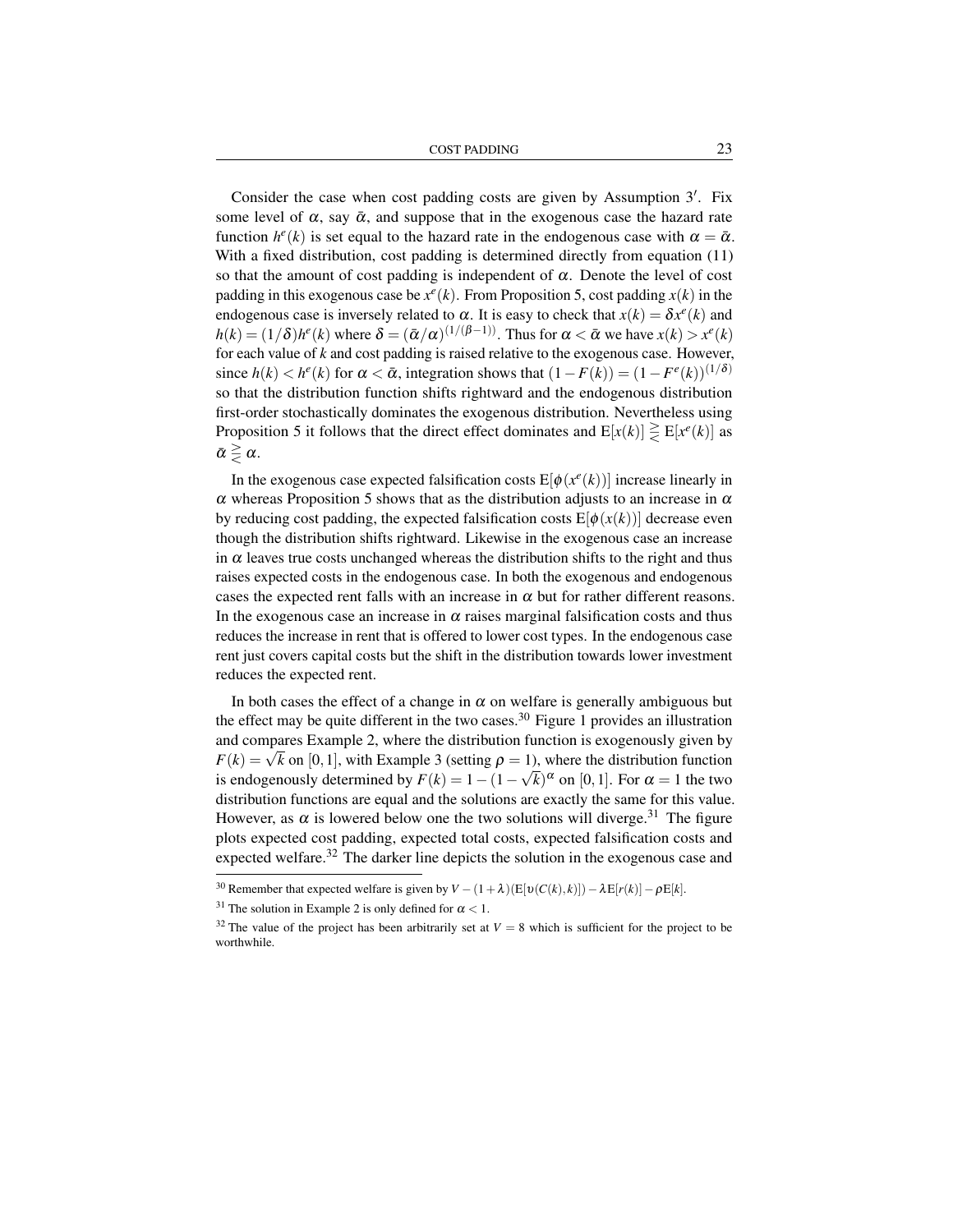COST PADDING 24

the lighter line the solution when the distribution adjusts to a change in  $\alpha$ . As can be seen from the diagram expected cost padding and expected falsification costs are higher in the endogenous case for  $\alpha < 1$  (Figure 1(a) and Figure 1(c)). However, real costs are lower in the endogenous case as shown in Figure 1(b). The net effect on welfare is illustrated in Figure 1(d). Welfare is higher in the endogenous case but is decreasing in  $\alpha$  whereas in the exogenous case welfare increases with  $\alpha$ .



FIGURE 1: COMPARISONS OF EXAMPLES 2 AND 3 FOR  $\rho = 1$  AND  $V = 8$ .

Figure 1 shows that the distinction between the case of a fixed distribution and the endogenous case where the distribution shifts is important for welfare and hence has potential policy implications. For example, consider a policy that intends to raise falsification costs, through improved accountancy regulations or closer monitoring. This would lead to an increase in welfare if the distribution is fixed. However, in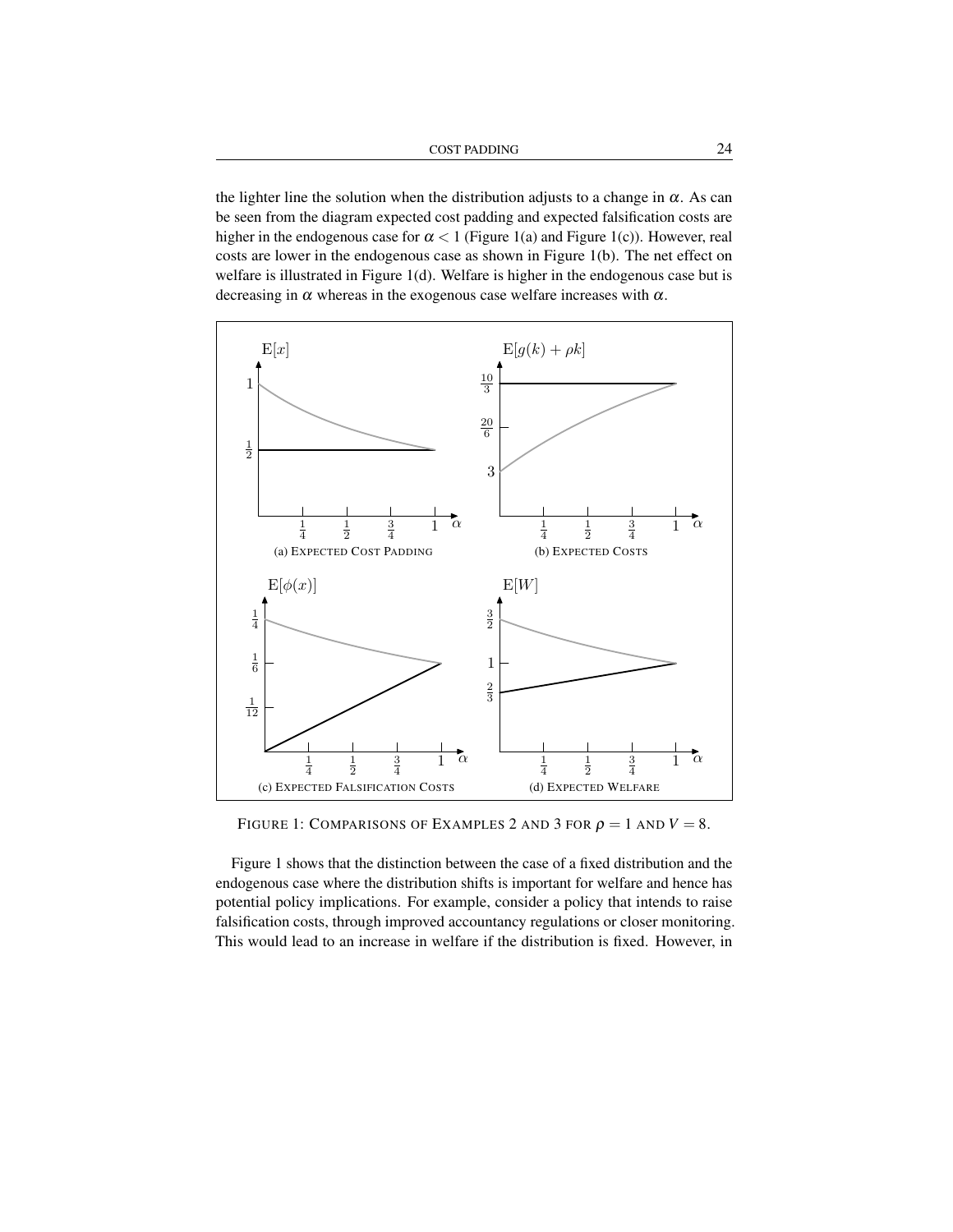the endogenous case, although this will lead to a fall in falsification costs, it will also lead to a shift in the distribution toward lower investment and higher costs and overall, in this example, reduce welfare.

#### 4. CONCLUSION

This paper has extended the standard model of regulated monopolies to allow for both cost padding and incentives for cost reduction. It has been assumed that the cost reducing activity is undertaken at a pre-contractual stage and any cost padding is undertaken post-contractually. It is shown how some cost padding will be tolerated in optimal regulatory contracts. It also induces a move away from Ramsey pricing and implies weaker price regulation than without cost padding in the case where the project produces a private good. By allowing firms to undertake a pre-contractual investment in cost reduction, the distribution of cost types is derived endogenously and therefore the properties of the cost-reimbursement contract depend only on the fundamental technology and preference parameters of the model and do not depend on arbitrary assumptions about the distribution of types. With pre-contractual investment determined endogenously investment in cost reduction is distorted below its cost minimizing level. The paper has also illustrated the importance of studying this pre-contractual choice of firms for welfare and policy implications.

### APPENDIX

LEMMA 2: *Given a distribution for the regulator's beliefs F e then for any two isolated but adjacent values in the support, the downward incentive compatibility constraints bind at the optimum contract.*

PROOF: Consider two adjacent values  $k^+$  and  $k^-$  where  $k^+ > k^-$ . Suppose, contrary to the assertion in the lemma, that  $r(k^+, k^+) > r(k^-, k^+)$ . That is suppose

$$
t(k^+)+C(k^+)-\upsilon(C(k^+),k^+,q(k^+))>t(k^-)+C(k^-)-\upsilon(C(k^-),k^+,q(k^-)).
$$

From the incentive compatibility conditions of equation (2) it is easy to check that  $r(\hat{k}) > r(k^+)$  for all  $\hat{k} > k^+$  as  $v(C, k, q)$  is decreasing in *k*. Also  $r(\tilde{k}, k^+) > r(\tilde{k}, \hat{k})$ again since  $v(C, k, q)$  is decreasing in *k*. This implies that the local downward incentive compatibility constraints imply the constraints for all higher values of *k* are also satisfied. Now suppose the regulator lowers  $t(k^+)$  so that  $r(k^+, k^+) = r(k^-, k^+)$ and lowers  $t(\hat{k})$  by the same amount for all  $\hat{k} > k^+$ . This change will not affect incentive compatibility since we know that the constraints for higher  $k$  remain satisfied and it otherwise either relaxes the constraints or leaves them unchanged. Such a change increases the regulator's welfare and so in any optimum the adjacent  $downward$  incentive constraints bind.  $\Box$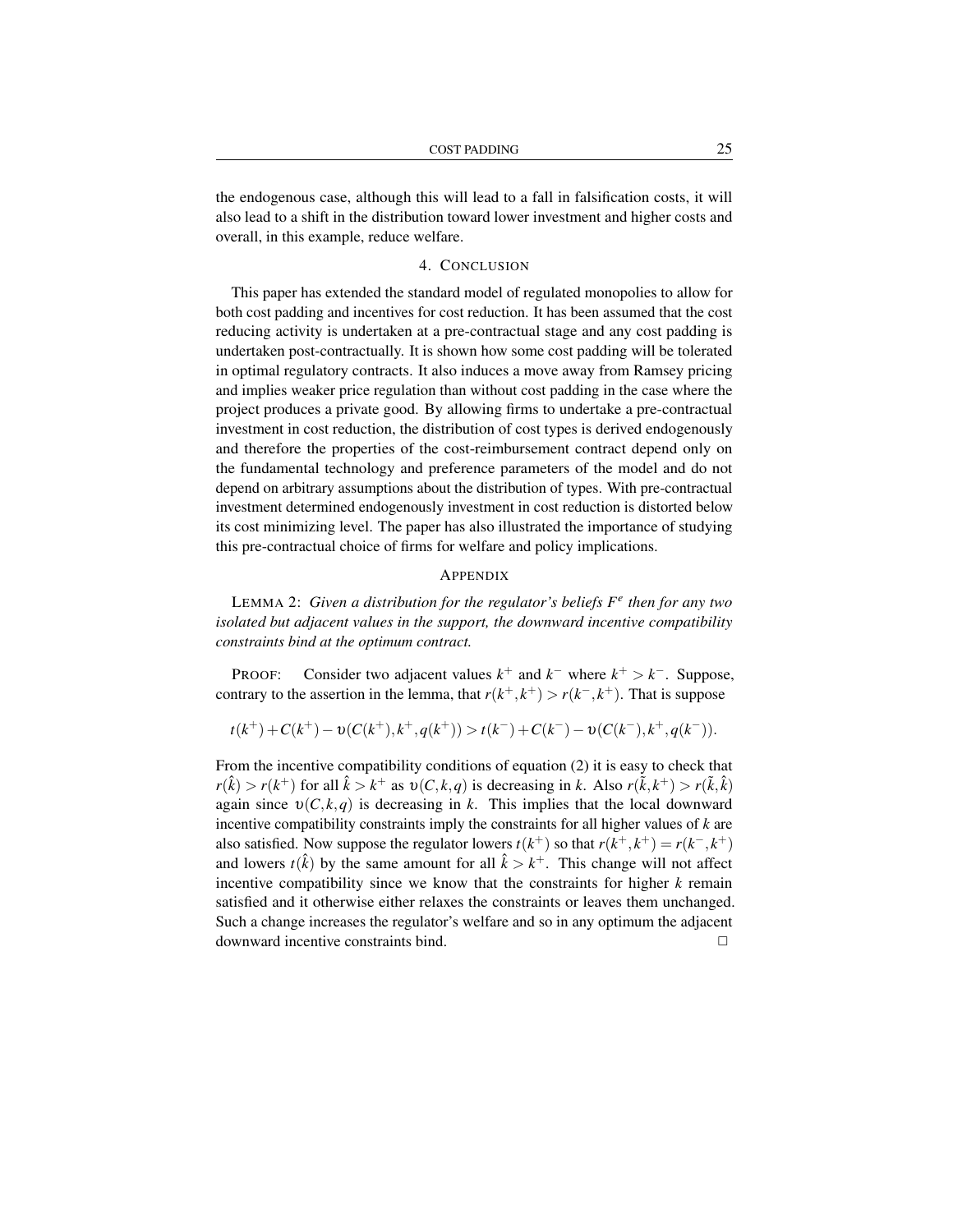LEMMA 3: If the regulator's beliefs are consistent then the set  $\mathscr{S}^e$  is an interval.

PROOF: The support of a distribution is the minimal closed set whose complement has probability zero. Suppose then, contrary to the lemma, that the support  $\mathcal{S}^e$ is not an interval. Then there are values *k*, *k*<sup>*'*</sup> and *k*<sup>*''*</sup> with  $k' < k < k'$ <sup>*''*</sup> with  $k', k'' \in \mathcal{S}^e$ and  $k \notin \mathcal{S}^e$ . Let  $k^- = \sup\{k' \in \mathcal{S}^e : k' < k\}$  and  $k^+ = \inf\{k'' \in \mathcal{S}^e : k'' > k\}$ . From Lemma 2 in an optimal contract the local downward incentive compatibility constraint between  $k^+$  and  $k^-$  binds. We shall now show that given such an optimum contract, the firm can always deviate and raise profits by choosing some *k* between any  $k^-$  and  $k^+$  and reporting  $k^-$ . Let  $\pi^-$  denote profit,  $t^-$  denote the transfer and so on when  $k^-$  is chosen. Then

$$
\begin{array}{rcl}\n\pi^- & = & t^- + C^- - \upsilon(C^-, k^-, q^-) - \rho k^- \\
\pi^+ & = & t^- + C^- - \upsilon(C^-, k^+, q^-) - \rho k^+\n\end{array}
$$

where the second equation uses the fact that the downward incentive compatibility constraint binds. Now suppose that the firm chooses some  $k \in (k^-, k^+)$ . Let  $\pi(k^-, k)$ denote the level of profits from choosing  $k$  but reporting  $k^-$ . To be an equilibrium the original contract must remain incentive compatible,  $\pi(k^{-}, k) < \pi^{-} = \pi^{+}$ . Using the previous equations

$$
\pi(k^-,k) - \pi^- = \upsilon(C^-,k^-,q^-) - \upsilon(C^-,k,q^-) - \rho(k-k^-) \n\pi(k^-,k) - \pi^+ = \upsilon(C^-,k^+,q^-) - \upsilon(C^-,k,q^-) + \rho(k^+-k).
$$

Therefore if the firm is not to gain from deviation the following conditions must hold

$$
\begin{array}{lcl} v(C^-,k^-,q^-)-v(C^-,k,q^-) & < & \rho(k-k^-) \\ v(C^-,k,q^-)-v(C^-,k^+,q^-) & > & \rho(k^+-k). \end{array}
$$

Taking any *k* such that  $k^- < k \leq \frac{1}{2}(k^- + k^+)$  and given that  $v$  is strictly decreasing this implies that

$$
\begin{aligned} 0 < \upsilon(C^-,k^-,q^-)-\upsilon(C^-,k,q^-) < \rho(k-k^-) \leq \rho(k^+-k) \\ < \upsilon(C^-,k,q^-)-\upsilon(C^-,k^+,q^-). \end{aligned}
$$

But for  $k = \frac{1}{2}(k^- + k^+)$  this contradicts the strict convexity of  $v$  in  $k$  which follows from Assumptions 2 and 3. Thus if  $\mathcal{S}^e$  is not an interval the firm will always gain by deviating and choosing some investment level not in  $\mathcal{S}^e$  between the two adjacent points in  $\mathcal{S}^e$  and reporting the lower investment level (higher cost).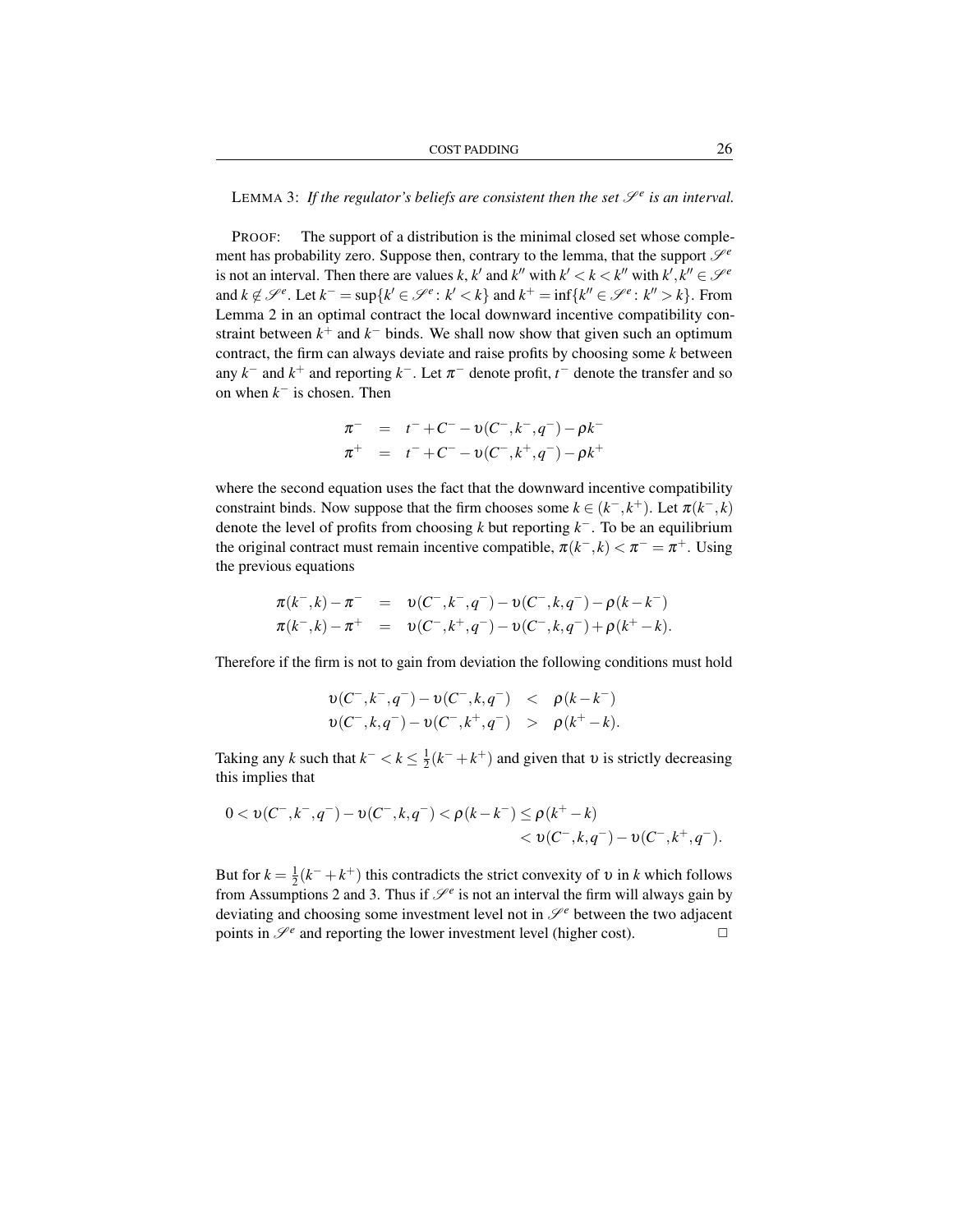LEMMA 4: *Necessary and sufficient conditions for incentive compatibility are*

$$
(i) \t r(k) = r(\underline{k}) - \int_{\underline{k}}^{k} v_k(C(\kappa), \kappa, q(\kappa)) d\kappa
$$

$$
(ii) \qquad -\int_k^{k'} \left( \nu_k(C(k'), \kappa, q(k')) - \nu_k(C(\kappa), \kappa, q(\kappa)) \right) d\kappa \geq 0 \quad \forall k \text{ and } k'.
$$

PROOF: We shall first establish necessity and show that the incentive compatibility constraints given in equation (2) imply the two conditions of the lemma. As  $r(k) = t(k) + C(k) - \upsilon(C(k), k, q(k))$  and  $r(k') = t(k') + C(k') - \upsilon(C(k'), k', q(k')),$ the incentive compatibility constraints of equation (2) give

$$
r(k) \geq t(k') + C(k') - \upsilon(C(k'), k, q(k')) \n r(k') \geq t(k) + C(k) - \upsilon(C(k), k', q(k)).
$$

Combining the definitions with the incentive constraints gives

$$
- (v(C(k'), k', q(k')) - v(C(k'), k, q(k'))) \ge r(k') - r(k)
$$
  

$$
\ge - (v(C(k), k', q(k)) - v(C(k), k, q(k)))
$$

and hence by the continuity of  $v(C, k, q)$ , the connectedness of the sets  $\mathscr C$  (given the continuity of *g*) and  $\mathcal{Q}$ , the intermediate value theorem guarantees that this can be satisfied if and only if there are values  $\bar{C}(k',k)$  and  $\bar{q}(k',k)$  such that

$$
r(k') - r(k) = -\left(\upsilon(\bar{C}(k',k), k', \bar{q}(k',k)) - \upsilon(\bar{C}(k',k), k, \bar{q}(k',k))\right) = -\int_{k}^{k'} \upsilon_k(\bar{C}(k',k), \kappa, \bar{q}(k',k)) \, \mathrm{d}\kappa.
$$

Suppose without loss of generality that  $k' > k$ . Then using the Mean Value Theorem there is some  $\hat{k} \in [k, k']$  such that

(A.1) 
$$
\frac{r(k') - r(k)k' - k}{\equiv} v_k(\bar{C}(k',k), \hat{k}, \bar{q}(k',k)).
$$

Then by compactness we can find convergent subsequences such that  $\bar{C}(k',k) \to \bar{C}(k)$ and  $\bar{q}(k',k) \rightarrow \bar{q}(k)$  as  $k' \rightarrow k$  so that taking the limit as  $k' \rightarrow k$  gives

$$
\dot{r}(k) = -v_k(\bar{C}(k), k, \bar{q}(k))
$$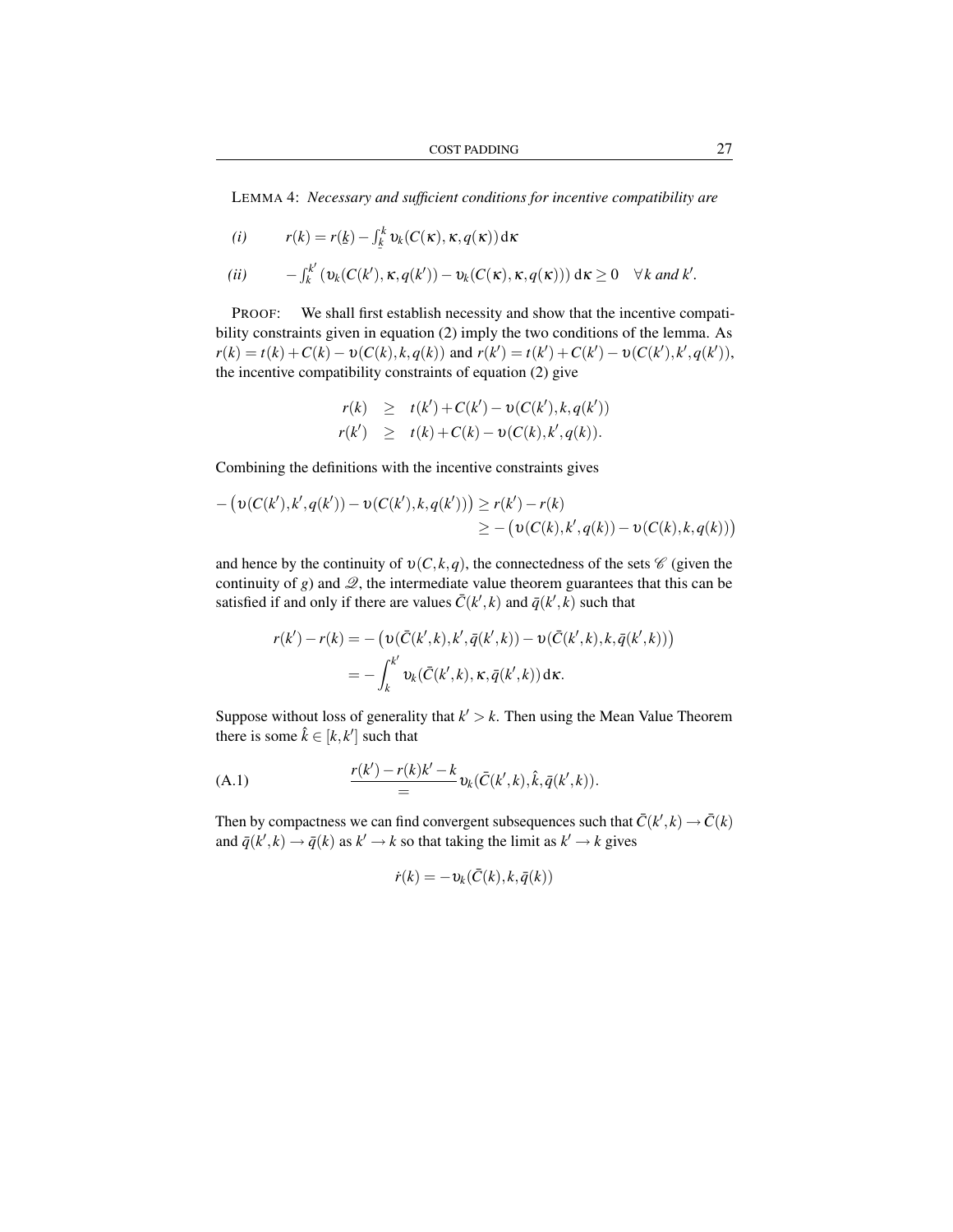wherever this is defined. Then using equation  $(A.1)$  and taking the absolute value shows that

$$
|r(k') - r(k)| \leq v_k(\bar{C}(k',k), \hat{k}, \bar{q}(k',k)|k'-k| \leq M|k'-k|
$$

for some finite number *M* since υ*<sup>k</sup>* is assumed continuous on a closed and bounded interval and hence itself bounded. Hence  $r(k)$  is Lipschitz continuous and hence absolutely continuous. Thus we can use the fundamental theorem of calculus and write

(A.2) 
$$
r(k) = r(\underline{k}) + \int_{\underline{k}}^{k} \dot{r}(\mathbf{x}) d\mathbf{x}.
$$

Equally using the definition of  $r(k',k)$ ,

$$
r(k',k) = r(k') + \upsilon((C(k'),k',q(k')) - \upsilon(C(k'),k,q(k')).
$$

Hence using equation (A.2) we have

$$
r(k) - r(k',k) = r(k) - r(k') - \int_{k}^{k'} \upsilon_k(C(k'), \kappa, q(k')) d\kappa
$$
  

$$
- \int_{\frac{k}{K}}^{k} \upsilon_k(C(\kappa), \kappa, q(\kappa)) d\kappa + \int_{\frac{k}{K}}^{k'} \upsilon_k(C(\kappa), \kappa, q(\kappa)) d\kappa
$$
  

$$
- \int_{k}^{k'} \upsilon_k(C(k'), \kappa, q(k')) d\kappa
$$
  

$$
= - \int_{k}^{k'} (\upsilon_k(C(k'), \kappa, q(k')) - \upsilon_k(C(\kappa), \kappa, q(\kappa))) d\kappa
$$

Then since incentive compatibility requires  $r(k) - r(k',k) \ge 0$  for all *k* and *k*<sup>*'*</sup> we have the second condition of the Lemma. Now consider sufficiency. It is obvious from the above equation that if the second condition of the Lemma is satisfied then  $r(k) - r(k',k) \geq 0$  for all *k* and *k*<sup>*'*</sup> and hence it is incentive compatible. Equally if Assumption 4 is satisfied then  $r(k)$  is incentive compatible if it satisfies the integral condition. From the single crossing property it is always possible to find some  $(C_1, q_1)$  and  $(C_2, q_2)$  such that

$$
\upsilon_k(C_1,k,q_1) \leq \upsilon_k(C,k,q) \leq \upsilon_k(C_2,k,q_2)
$$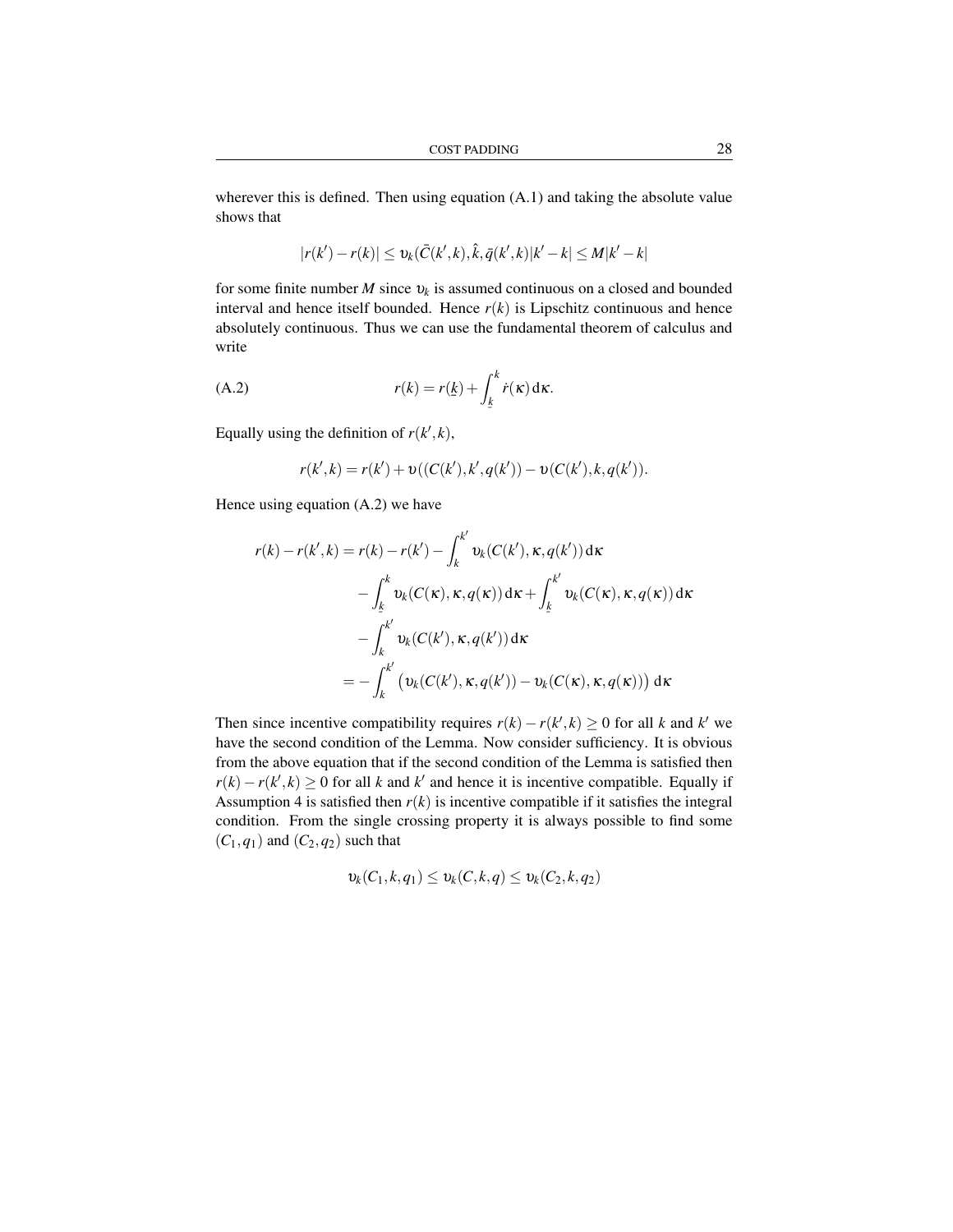for all  $k$ ,  $C$ ,  $q$ . Then since the integral condition is satisfied

$$
\int_{k}^{k'} \nu_k(C_1, \kappa, q_1) d\kappa \leq \int_{k}^{k'} \nu_k(C, \kappa, q) d\kappa \leq \int_{k}^{k'} \nu_k(C_2, \kappa, q_2) d\kappa
$$

or

$$
\upsilon(C_1,k',q_1) - \upsilon(C_1,k,q_1) \le r(k') - r(k) \le \upsilon(C_2,k',q_2) - \upsilon(C_2,k,q_2)
$$

where *C* is chosen equal to  $\bar{C}(k',k)$  and  $q = \bar{q}(k',k)$ .

$$
r(k') - r(k) = \upsilon(\bar{C}(k',k),k',\bar{q}(k',k)) - \upsilon(\bar{C}(k',k),k,\bar{q}(k',k)).
$$

so that reversing the argument given above  $r(k)$  is incentive compatible.  $\Box$ 

PROPOSITION 4: *In any equilibrium in which the firm adopts a mixed strategy there are no mass points*

PROOF: Suppose there is a mass point at  $k_i$ . Let the mass at this point be  $f_d$ where  $F(k_i-) + f_d = F(k_i)$ . We shall define a new distribution  $F_{\varepsilon}(k)$  such that

$$
F_{\varepsilon}(k) = \begin{cases} F(k) + \frac{f_d}{\varepsilon}(k - (k_i + \varepsilon)) & \text{if } k \in [k_i, k_i + \varepsilon] \\ F(k) & \text{otherwise} \end{cases}
$$

where  $\varepsilon > 0$ . We can choose  $\varepsilon$  small so that  $F(k)$  is continuous on  $[k, k + \varepsilon]$ . Note that  $F_{\varepsilon}(k_i) = F(k_i) - f_d = F(k_i -)$  and  $F_{\varepsilon}(k_i + \varepsilon) = F(k_i + \varepsilon)$ . Hence it can be concluded that  $(1 - F_{\varepsilon}(k)) - (1 - F(k)) = -(f_{d}/\varepsilon)(k - (k_i + \varepsilon))$  on [k, k + ε]. Also since *F* is continuous on  $(k_i, k_i + \varepsilon]$  we have the differential  $dF_{\varepsilon}(k) = dF(k) + (f_d/\varepsilon)$  on this interval. Consider then a change in the distribution from  $F(k)$  to  $F_{\varepsilon}(k)$ , but keeping the contract unchanged. The contract remains incentive compatible but may no longer be optimal. Using equation (10) the effect of such a change in distribution on total welfare is

$$
\int_{k_i}^{k_i+\varepsilon} \omega(C(k), k, q(k)) \left( dF_{\varepsilon}(k) - dF(k) \right) - \omega(C(k_i), k_i, q(k_i)) f_d
$$

$$
- (1+\lambda) \rho \int_{k_i}^{k_i+\varepsilon} \left( (1 - F_{\varepsilon}(k)) - (1 - F(k)) \right) dk.
$$

Using the definition for  $F_{\varepsilon}$  this can be rewritten as

$$
\frac{f_d}{\varepsilon} \left( \int_{k_i}^{k_i+\varepsilon} \left\{ \omega(C(k),k,q(k)) - \omega(C(k_i),k_i,q(k_i)) + (1+\lambda)\rho(k-(k_i+\varepsilon)) \right\} dk \right).
$$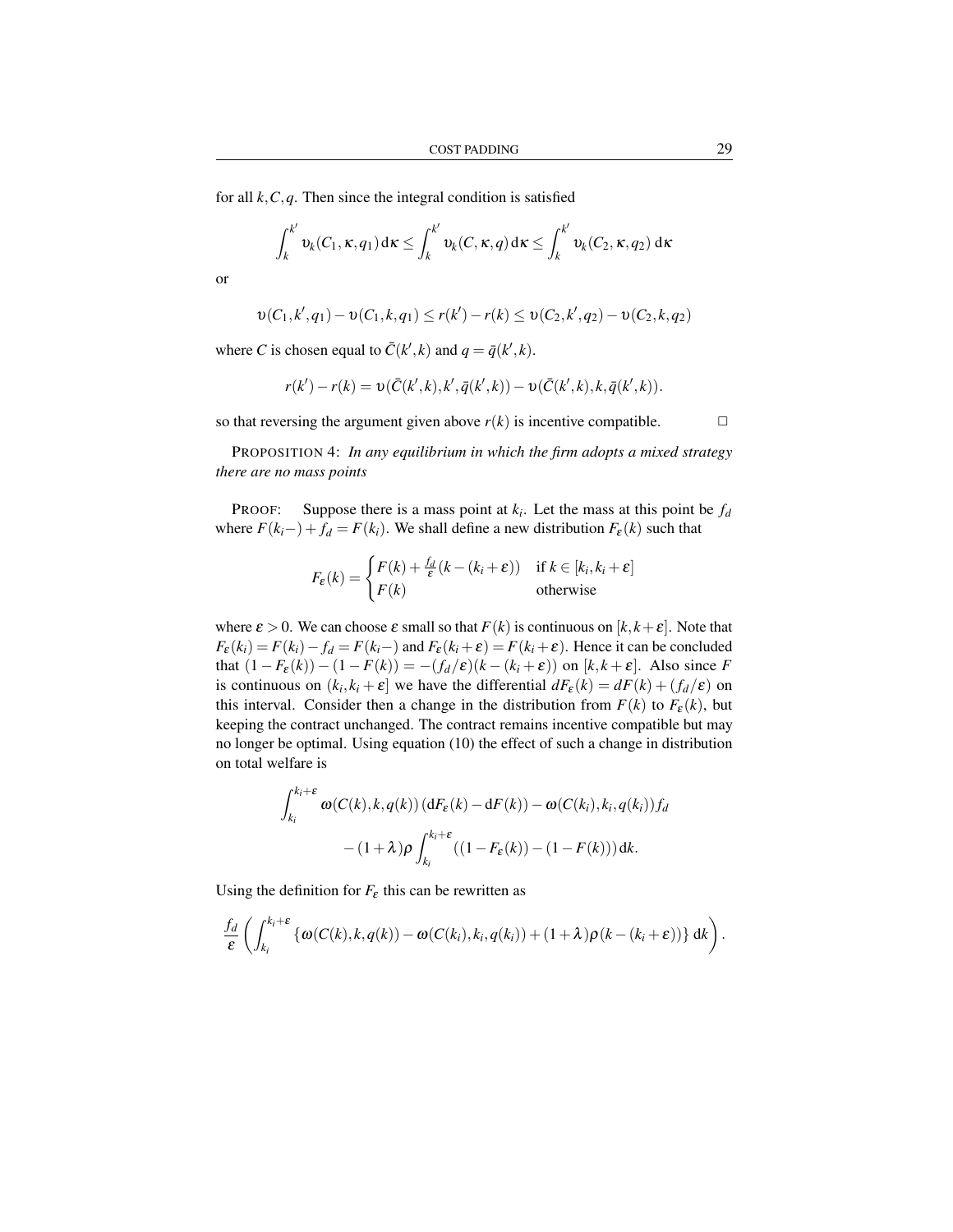$$
\omega(C,k,q) - \omega(C_i,k_i,q_i) = (\omega(C,k,q) - \omega(C_i,k,q_i)) + (\omega(C_i,k,q_i) - \omega(C_i,k_i,q_i)).
$$

By Assumption 5,  $\omega$  is strictly concave in *C* and *q* and hence since it is differentiable

 $\omega(C, k, q) - \omega(C_i, k, q_i) > -\omega_C(C, k, q)(C_i - C) - \omega_q(C, k, q)(q_i - q).$ 

Then using the first-order conditions (7) and (8) we have

$$
-\omega_C(C,k,q)(C_i-C)-\omega_q(C,k,q)(q_i-q)=\newline \varphi(k)(\upsilon_{kC}(C,k,q)(C_i-C)+\upsilon_{kq}(C,k,q)(q_i-q))
$$

for some constant  $\varphi(k) > 0$ . Using the strict concavity and differentiability of  $v_k$ 

$$
\nu_{kC}(C, k, q)(C_i - C) + \nu_{kq}(C, k, q)(q_i - q) > \nu_k(C_i, k, q_i) - \nu_k(C, k, q).
$$

However by equation (9)  $v_k(C, k, q) = v_k(C_i, k_i, q_i)$  and hence

$$
\mathfrak{v}_k(C_i,k,q_i)-\mathfrak{v}_k(C,k,q)=\mathfrak{v}_k(C_i,k,q_i)-\mathfrak{v}_k(C_i,k_i,q_i).
$$

Hence

$$
\boldsymbol{\omega}(C,k,q) - \boldsymbol{\omega}(C_i,k,q_i) > \boldsymbol{\varphi}(k) \left( \boldsymbol{v}_k(C_i,k,q_i) - \boldsymbol{v}_k(C_i,k_i,q_i) \right).
$$

Since we also have

$$
\boldsymbol{\omega}(C_i,k,q_i)-\boldsymbol{\omega}(C_i,k_i,q_i)=-\left(1+\lambda\right)\left(\boldsymbol{\upsilon}(C_i,k,q_i)-\boldsymbol{\upsilon}(C_i,k_i,q_i)\right).
$$

Putting these two conditions together we therefore have that

$$
\omega(C,k,q) - \omega(C_i,k_i,q_i) > \varphi(k) \left( \nu_k(C_i,k,q_i) - \nu_k(C_i,k_i,q_i) \right) - (1+\lambda) \left( \nu(C_i,k,q_i) - \nu(C_i,k_i,q_i) \right).
$$

Then using the mean value theorem to find values  $k^1$  and  $k^2$  between  $k_i$  and  $k$  so that

$$
\omega(C,k,q) - \omega(C_i,k_i,q_i) > -(1+\lambda)v_k(C_i,k_i,q_i)(k-k_i) + \varphi(k)v_{kk}(C_i,k^1,q_i)(k-k_i) - (1+\lambda)(v_k(C_i,k^2,q_i) - v_k(C_i,k_i,q_i))(k-k_i)
$$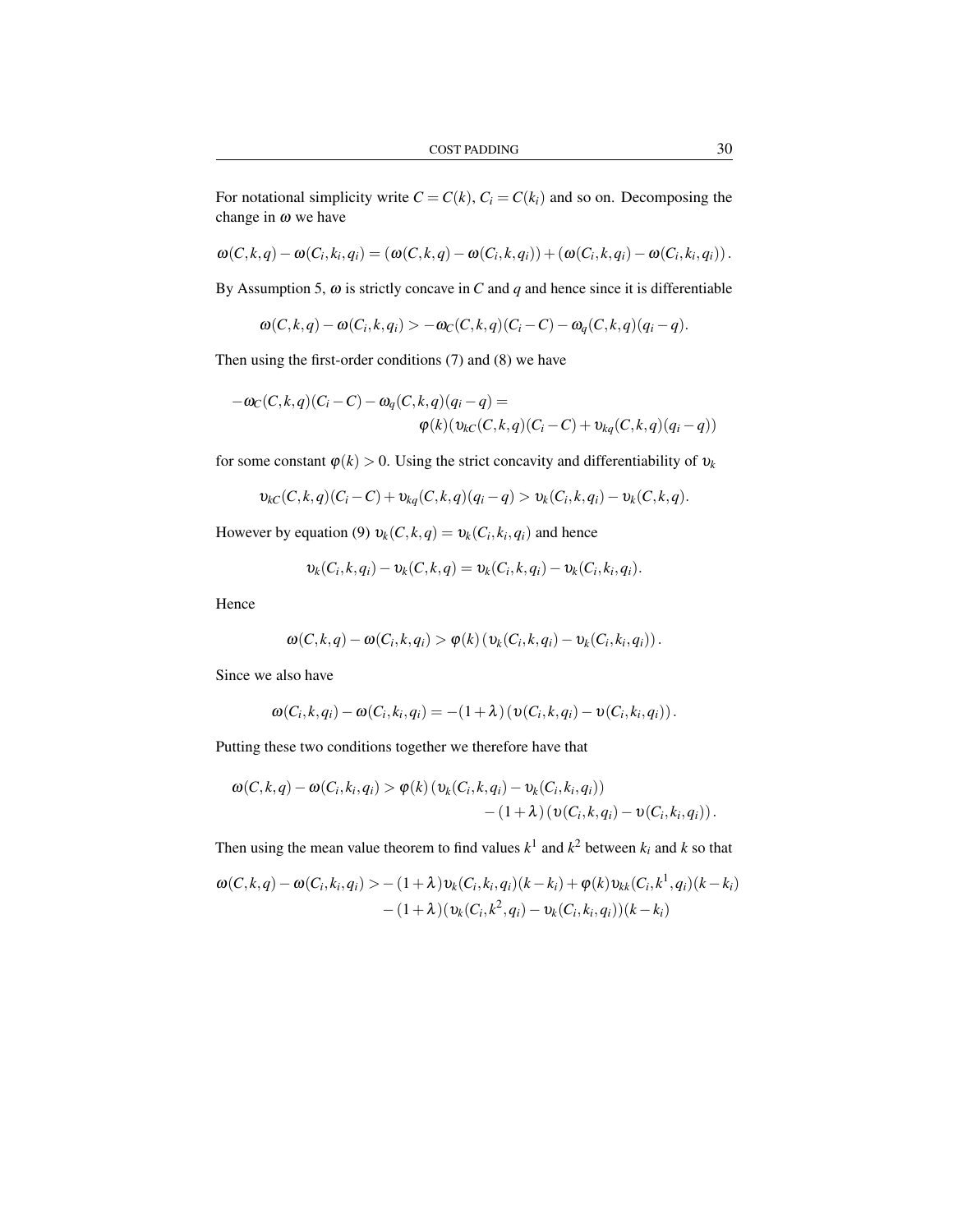where  $(1+\lambda)v_k(C_i, k_i, q_i)(k-k_i)$  has been added and subtracted to the right-handside of the equation. Applying the mean value theorem once again we can find a value  $k^3$  between  $k^2$  and  $k_i$  and using  $-v_k(C_i, k_i, q_i) = \rho$  the inequality becomes

$$
\omega(C,k,q) - \omega(C_i,k_i,q_i) > (1+\lambda)\rho(k-k_i) + \varphi(k)v_{kk}(C_i,k^1,q_i)(k-k_i) - (1+\lambda)v_{kk}(C_i,k^3,q_i)(k-k_i)(k^2-k_i)
$$

As  $k > k_i$ , diving through by  $k - k_i$  shows that we can find some  $\varepsilon > 0$  such that with  $k - k_i < \varepsilon$ ,

$$
\omega(C,k,q) - \omega(C_i,k_i,q_i) > (1+\lambda)\rho(k-k_i).
$$

Substituting into the expression for total welfare and integrating then shows that the change in the welfare is positive. Since this improvement is achieved without changing the contract as the distribution is changed it is clear that the optimal contract in the new distribution cannot lower welfare and hence the original distribution could not have been an equilibrium. Finally note that the above arguments rules out mass points by changing the distribution to the right of the mass point and therefore does not work if there is a mass point at *k* ∗ . However if there is a mass of *f*<sup>∗</sup> at *k* ∗ a similar argument works be defining a distribution

$$
F_{\varepsilon}(k) = \begin{cases} F(k) + \frac{f_{*}}{\varepsilon}(k - (k^{*} - \varepsilon)) & \text{if } k \in [k^{*} - \varepsilon, k^{*}]\\ F(k) & \text{otherwise} \end{cases}
$$

which smooths out the mass point to the left. Reapplying the same argument as above also shows that such a change increases welfare and therefore the original distribution with mass at  $k^*$  could not have been an equilibrium.  $\Box$ 

PROPOSITION 5: A rise in the falsification cost from  $\alpha$  to  $\alpha'$  reduces expected cost *padding:*  $E_{\alpha'}[x_{\alpha'}] < E_{\alpha}[x_{\alpha}]$ ; *reduces falsification costs:*  $E_{\alpha'}[\phi(x_{\alpha'})] < E_{\alpha}[\phi(x_{\alpha})]$ ; *and increases costs net of falsification costs:*  $E_{\alpha'}[g(k) + \rho k] > E_{\alpha}[g(k) + \rho k]$ .

PROOF: (i)  $x_{\alpha'}(k) = \delta x_{\alpha}(k)$ ,  $h_{\alpha'}(k) = (1/\delta)h_{\alpha}(k)$  where  $\delta = (\alpha/\alpha')^{(1/(\beta-1))}$ . Integrating  $h(k)$  gives  $-\log_e(1 - F_{\alpha}(k)) = -(1/\delta)\log_e(1 - F_{\alpha}(k))$  and therefore  $F_{\alpha'}(k) = 1 - (1 - F_{\alpha}(k))^{(1/\delta)}$ . As there is no cost padding at  $k^*, x_{\alpha'}(k^*) = x_{\alpha}(k^*) = 0$ and so integrating by parts expected cost padding is given by

$$
E_{\alpha'}[x_{\alpha'}] = -\int_0^{k^*} x'_{\alpha'}(k) F_{\alpha'}(k) dk = -\int_0^{k^*} x'_{\alpha}(k) \delta\left(1 - (1 - F_{\alpha}(k))^\frac{1}{\delta}\right) dk
$$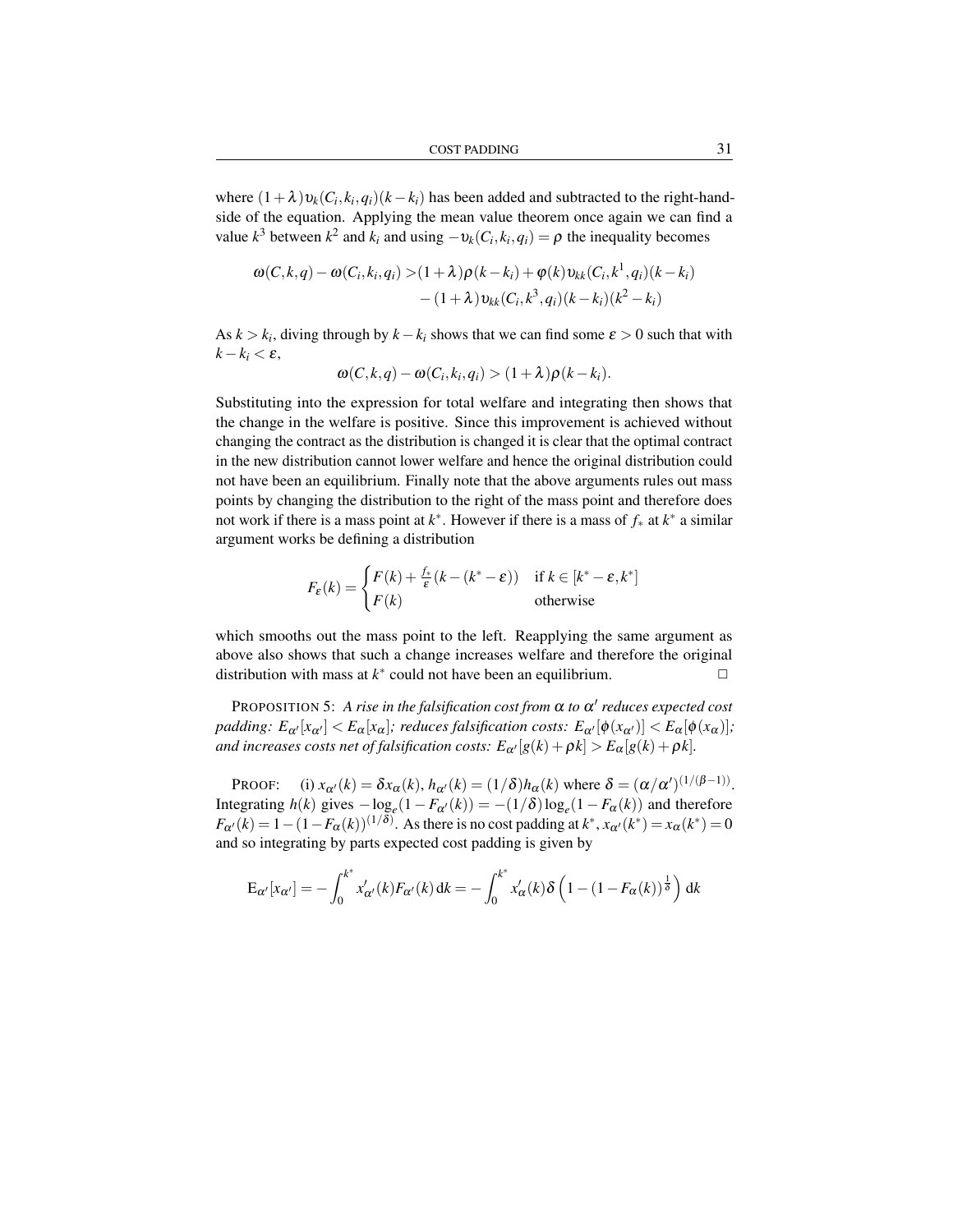since  $x'_{\alpha'}(k) = \delta x'_{\alpha}(k)$ . Likewise

$$
E_{\alpha}[x_{\alpha}] = -\int_0^{k^*} x'_{\alpha}(k) F_{\alpha}(k) dk
$$

We shall show that if  $\alpha' > \alpha$  then  $x'_{\alpha'}(k)F_{\alpha'}(k) > x'_{\alpha}(k)F_{\alpha}(k)$  for each  $k < k^*$ . Define the function  $u(F_\alpha) := \delta \left(1 - (1 - F_\alpha)^{1/\delta}\right)$  where  $F_\alpha \in [0, 1]$ . Then  $u(0) = 0$  and  $u(1) = \delta$ . Using the mean value theorem there is a  $\hat{F}_{\alpha} \in (0, F_{\alpha})$  such that we have  $u(F_\alpha) = u'(\hat{F}_\alpha)F_\alpha$ . Hence  $u'(\hat{F}_\alpha) = (1-\hat{F}_\alpha)^{(1/\delta)}$  we have  $u(F_\alpha) \geq F_\alpha$  as  $\delta \geq 1$ . For  $\alpha' > \alpha$ ,  $\delta < 1$  and so  $\delta \left(1 - (1 - F_{\alpha})^{1/\delta}\right) < F_{\alpha}$ . Hence since  $x'_{\alpha}(k) < 0$ , we have  $E_{\alpha'}[x_{\alpha'}] < E_{\alpha}[x_{\alpha}].$ (ii) We have

$$
\frac{\mathcal{E}_{\alpha'}[\phi(x_{\alpha'})]}{\alpha} = -\int_0^{k^*} \left(\frac{\alpha'}{\alpha}\right) (x_{\alpha'}(k))^{\beta-1} x'_{\alpha'}(k) F_{\alpha'}(k) dk
$$

$$
= -\int_0^{k^*} \delta(x_{\alpha}(k))^{\beta-1} x'_{\alpha}(k) \left(1 - (1 - F_{\alpha}(k))^{\frac{1}{\delta}}\right) dk
$$

since  $x'_{\alpha'}(k) = \delta x'_{\alpha}(k)$  and  $\delta = (\alpha/\alpha')^{(1/(\beta-1))}$ . Likewise

$$
\frac{\mathcal{E}_{\alpha}[\phi(x_{\alpha})]}{\alpha} = -\int_0^{k^*} (x_{\alpha}(k))^{\beta-1} x'_{\alpha}(k) F_{\alpha}(k) dk.
$$

From part (i) for  $\delta < 1$ ,  $\delta (1 - (1 - F_{\alpha})^{1/\delta}) < F_{\alpha}$  and therefore as  $x'_{\alpha}(k) < 0$ ,  $\mathbb{E}_{\alpha}[\phi(x_{\alpha})] < \mathbb{E}_{\alpha}[\phi(x_{\alpha})].$ 

(iii) We have upon integrating by parts

$$
\mathcal{E}_{\alpha'}[g(k)+\rho k]-\mathcal{E}_{\alpha}[g(k)+\rho k]=\int_0^{k^*}\left(g'(k)+\rho\right)\left(F_{\alpha}(k)-F_{\alpha'}(k)\right)\mathrm{d}k.
$$

Since  $g'(k) + \rho < 0$  for  $k < k^*$  and  $F_{\alpha}(k) > F_{\alpha}(k)$  for  $k \in (0, k^*)$ , we have proved that  $E_{\alpha'}[g(k) + \rho k] > E_{\alpha}[g(k) + \rho k]$  as required.

ACKNOWLEDGEMENTS: We thank Eric Bond, Paul Levine, John Morgan, Arijit Mukherjee and Neil Rickman for helpful comments. The second author gratefully acknowledges the support of the Hallsworth Research Fellowship Fund at the University of Manchester. The usual caveats apply.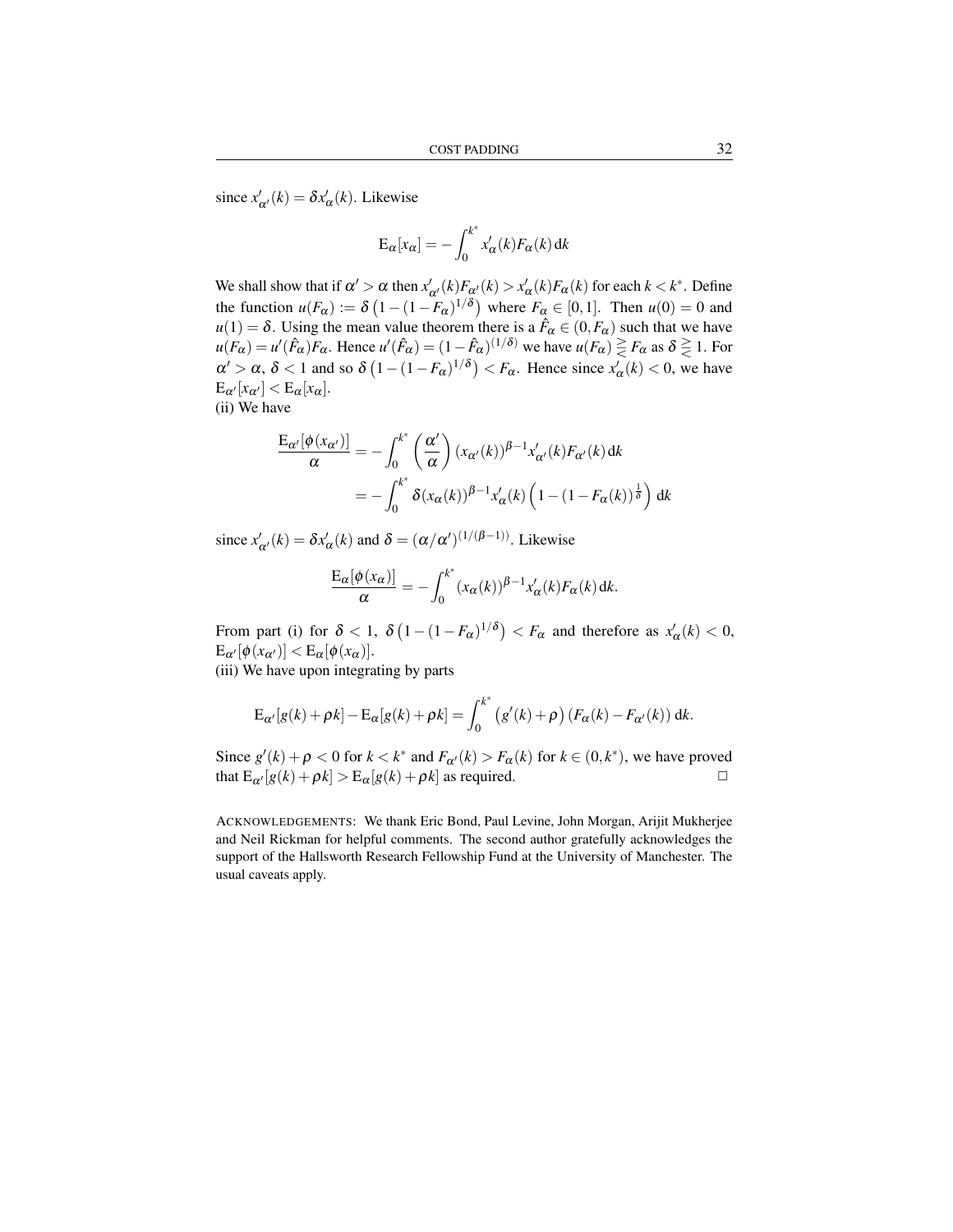#### **REFERENCES**

- ALBON, R. P. and KIRBY, M. G. (1983). Cost-padding in profit-regulated firms. *The Economic Record*, 59 (164), 16–27.
- AVERCH, H. and JOHNSON, L. (1962). Behavior of the firm under regulatory constraint. *American Economic Review*, 52 (5), 1053–1069.
- BARON, D. and MYERSON, R. (1982). Regulating a monopolist with unknown costs. *Econometrica*, 50 (4), 911–930.
- BERLINER, J. S. (1957). *Factory and manager in the USSR*. Harvard University Press.
- CHU, L. Y. and SAPPINGTON, D. E. M. (2007). A note on optimal procurement contracts with limited direct cost inflation. *Journal of Economic Theory*, 137 (1), 745–753.
- CROCKER, K. J. and MORGAN, J. (1998). Is honesty the best policy? Curtailing insurance fraud through optimal incentive contracts. *Journal of Political Economy*, 106 (2), 355–375.
- and SLEMROD, J. (2007). The economics of earnings manipulation and managerial compensation. *Rand Journal of Economics*, 38 (3), 698–713.
- DAUGHETY, A. F. (1984). Regulation and industrial organization. *Journal of Political Economy*, 92 (5), 932–955.
- DEPARTMENT OF TRANSPORTATION AND REGIONAL SERVICES (2000). *Submission to productivity commission*. Australia.
- GONENC, R., MAHER, M. and NICOLETTI, G. (2000). *The implementation and effects of regulatory reform: Past evidence and current issues*. Economics Department Working Paper 251, OECD.
- GONZÁLEZ, P. (2004). Investment and screening under asymmetric endogenous information. *Rand Journal of Economics*, 35 (3), 502–519.
- GRUBB, M. (2009). Selling to overconfident consumers. *American Economic Review*, forthcoming.
- GUL, F. (2001). Unobservable investment and the hold-up problem. *Econometrica*, 69 (2), 343–376.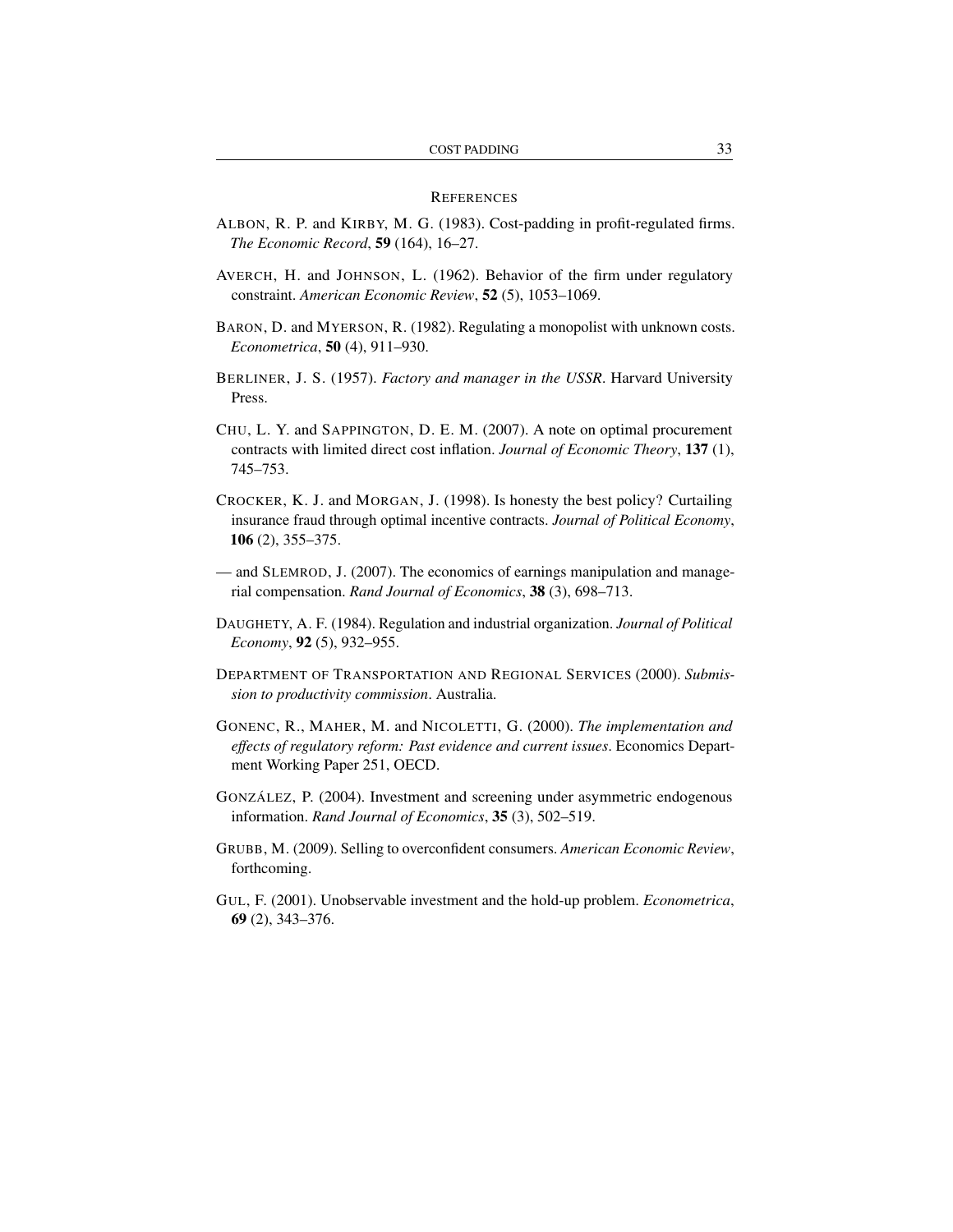- HIGGS, R. (1998). U.S. military spending in the cold war era: Opportunity costs, foreign crises, and domestic constraints. *Policy Analysis*, 114, Internet Edition, CATO Institute.
- KERR, R. (1998). Corporatisation and privatisation of water supply. In *Proceedings of AIC Conferences*, 6th Annual New Zealand Water Summit.
- LACKER, J. M. and WEINBERG, J. A. (1989). Optimal contracts under costly state falsification. *Journal of Political Economy*, 97 (6), 1345–1363.
- LAFFONT, J.-J. (1994). The new economics of regulation ten years after. *Econometrica*, 62 (3), 507–537.
- and TIROLE, J. (1993). *A theory of incentives in procurement and regulation*. Cambridge, Massachusetts: MIT Press.
- MAGGI, G. and RODRÍGUEZ-CLARE, A. (1995). Costly distortion of information in agency problems. *Rand Journal of Economics*, 26 (4), 675–669.
- MANOJ, P. (2000). Lng transportation shipping majors vie for petronet deal. *Business Line*, internet Edition.
- MCAFEE, P. and MCMILLAN, J. (1988). *Incentives in government contracting*. Toronto, Canada: University of Toronto Press.
- ONTARIO FEDERATION OF AGRICULTURE (1999). *Brief to Ontario Energy Board on the proposed electricity distribution rate handbook*. Ontario, Canada.
- QUIGGIN, J. (1998). Invalid arguments over privatisation. *Australian Financial Review*, internet Edition.
- SCHIFF, M. and LEWIN, A. Y. (1968). Where traditional budgeting fails. *Financial Executive*, 36 (5), 50–62.
- and (1970). The impact of people on budgets. *Accounting Review*, 45 (2), 259–268.
- SEGAL, I. and WHINSTON, M. (2002). The Mirrlees approach to mechanism design with renegotiation (with applications to hold-up and risk sharing). *Econometrica*, 70 (1), 1–45.
- SPIEGEL, Y. and SPULBER, D. F. (1997). Capital structure with countervailing incentives. *Rand Journal of Economics*, 28 (1), 1–24.